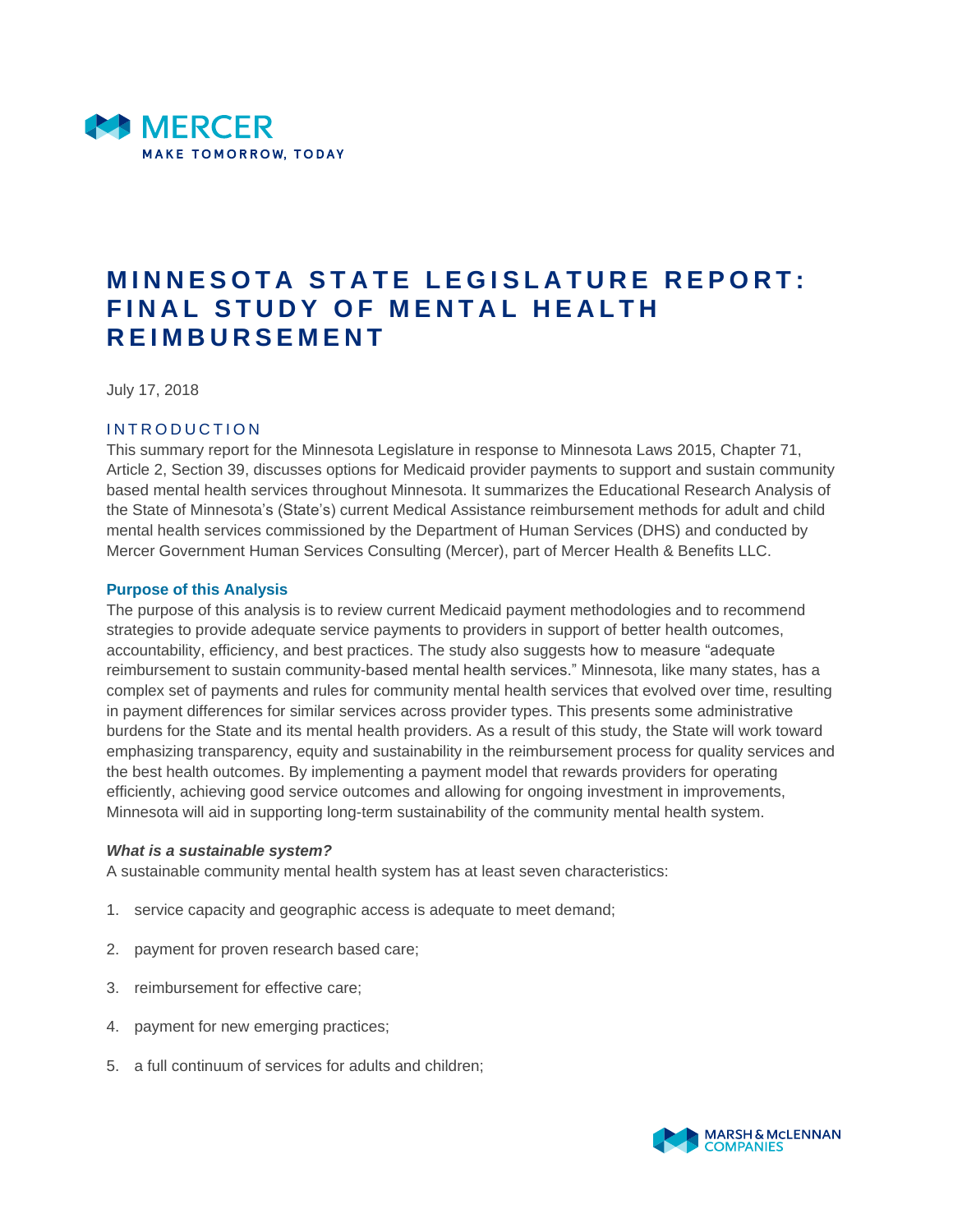# 6. an operationally efficient system; and

 $\overline{a}$ 

7. payment covers cost components necessary to deliver efficient, effective, quality, and accessible care.

Each of these elements is necessary to achieve a stable community mental health care system capable of meeting the needs of children and adults with public insurance (i.e., a sustainable system), which is explained in more detail below:

- 1. **Build adequate service capacity and geographic access** A sustainable community-based mental health system would ensure services for adults and children are geographically available when needed without long wait times. When services are not available or wait times are long, the mental health condition may worsen and the individual may require more intensive and costly care. Individuals with serious mental health conditions, when receiving the right services, can and do recover, gain resiliency, overcome lifelong effects of trauma, have meaningful lives, and participate in education, work, family, and social activities. Adequate access requires cultural- and linguistic-responsiveness, hours of operation that match clients' availability, and location that considers distance from clients and transportation availability. Development costs for geographically diverse and culturally-responsive services can be significant in a state like Minnesota.<sup>1</sup>
- 2. **Pay for services that are proven by scientific research to improve treatment outcomes** An evidence based practice (EBP) is a combination of procedures and supportive activities conducted in a specified manner that has been proven by scientific, clinical research to be effective in improving an individual's health outcomes. A key characteristic of an EBP is that it is measurably effective and replicable.
- 3. **Measure short and long-term treatment effectiveness and reimburse for effective care** Payments must include resources for measuring quality that allow the State and its providers to track the treatment outcomes and costs of care.
- 4. **Test and evaluate innovative and emerging practices for evidence of clinical and cost effectiveness** — The payment system must be flexible enough to support innovations in service models and emerging best practices. This ensures that Minnesotans have timely access to the best available practices and that providers are reimbursed for the additional expenses to stay abreast of emerging practices and to implement them if there are exceptional costs associated with those practices.
- 5. **Integrate a full continuum of proven and emerging best practices into Minnesota Health Care Programs (MHCP)** — The State must steer the mental health system in the direction that achieves the

 $<sup>1</sup>$  Minnesota is one of the nation's healthiest states; however, below the surface we are also home to some of the largest inequities in</sup> health status and incidence of chronic disease between populations. [http://mncm.org/wp-content/uploads/2015/01/2014-MN-](http://mncm.org/wp-content/uploads/2015/01/2014-MN-Community-Measurement-Health-Equity-of-Care-Report.pdf)[Community-Measurement-Health-Equity-of-Care-Report.pdf.](http://mncm.org/wp-content/uploads/2015/01/2014-MN-Community-Measurement-Health-Equity-of-Care-Report.pdf) *2014 Health Equity of Care Report,* Minnesota Community Measurement, page 3[. http://mncm.org/wp-content/uploads/2018/01/2017-Health-Equity-of-Care-Report\\_unencrypted-1.pdf.](http://mncm.org/wp-content/uploads/2018/01/2017-Health-Equity-of-Care-Report_unencrypted-1.pdf) Health Equity of Care Report, 2017.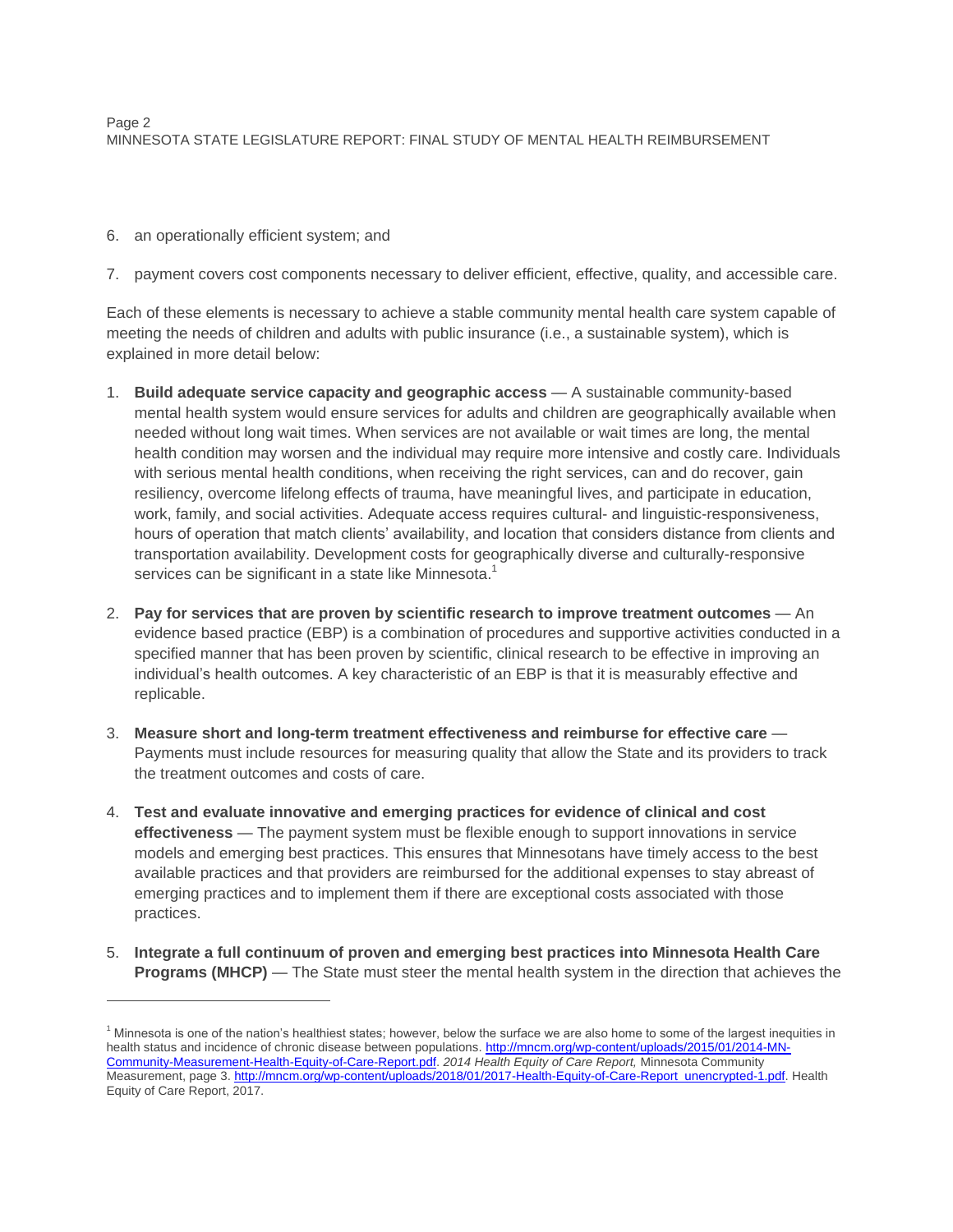best outcomes over the long-term and to develop reimbursement approaches that support an "ideal service array." Selecting and supporting proven and emerging community-based mental health services that match population needs is critical to achieving best outcomes. A full continuum of services includes clinical, rehabilitative, peer support, care coordination, and supportive services. It includes prevention and deep-end residential services, such as Psychiatric Residential Treatment Facilities (PRTFs).

- 6. **Operational efficiency**  An efficient provider has the ability to keep its costs within a reasonable range of mental health and other health care providers within its labor and service market, acknowledging that the State, and other payers, must set rates in the context of all other medical and therapeutic provider sectors who are competing for the same healthcare dollar. Efficiency is a much larger issue than just the purchase of labor and expertise; it includes how competently the provider utilizes the resources necessary to provide the contracted services.
- 7. The seventh component of sustainable systems **adequate reimbursement to sustain services** is explained below.

# **What is adequate reimbursement to sustain community mental health services?**

Payers in a sustainable community mental health system cover all of the required cost components that support State standards of efficiency, effectiveness, quality, and accessibility. Providers must be adequately reimbursed for the costs of delivering basic assessment, therapy, skill-building, and evidencebased services that meet State standards. It is important that the provider reimbursement is sufficient for continued investment in the service capacity. If payments do not adequately cover the cost of required training, supervision/consultation, materials, or quality improvement activities, the services will not keep pace with best practices and achieve the desired access and quality outcomes defined by the State. Adequate reimbursement does not mean that excessive or inefficient provider costs are covered; rather, it means that required and reasonable costs of the average provider will be covered with sufficient return on investment (i.e., profit) for the provider to continue to invest its resources in growing services necessary to meet communities' needs. Required costs include Medicaid's share of the costs of the training, accreditation and certification costs that providers must incur in addition to the basic licensure required to provide research-based practices that are cost-effective compared to institutional payments. The federal government has outlined allowable reasonable costs in its new Cost Reimbursement regulations located at 2 CFR 200. The Centers for Medicare and Medicaid has further defined appropriate Medicaid costs in its statutes and regulations requiring that costs only cover what is necessary and efficient for the proper administration of the Medicaid services.

In addition, most policy makers believe that creating more value in health care (i.e., paying for quality of care, not quantity of services<sup>2</sup>) is a basic principle in having a sustainable health care system in general.

<sup>&</sup>lt;sup>2</sup> [https://www.cms.gov/Medicare/Quality-Initiatives-Patient-Assessment-Instruments/Value-Based-Programs/HVBP/Hospital-Value-](https://www.cms.gov/Medicare/Quality-Initiatives-Patient-Assessment-Instruments/Value-Based-Programs/HVBP/Hospital-Value-Based-Purchasing.html)[Based-Purchasing.html](https://www.cms.gov/Medicare/Quality-Initiatives-Patient-Assessment-Instruments/Value-Based-Programs/HVBP/Hospital-Value-Based-Purchasing.html)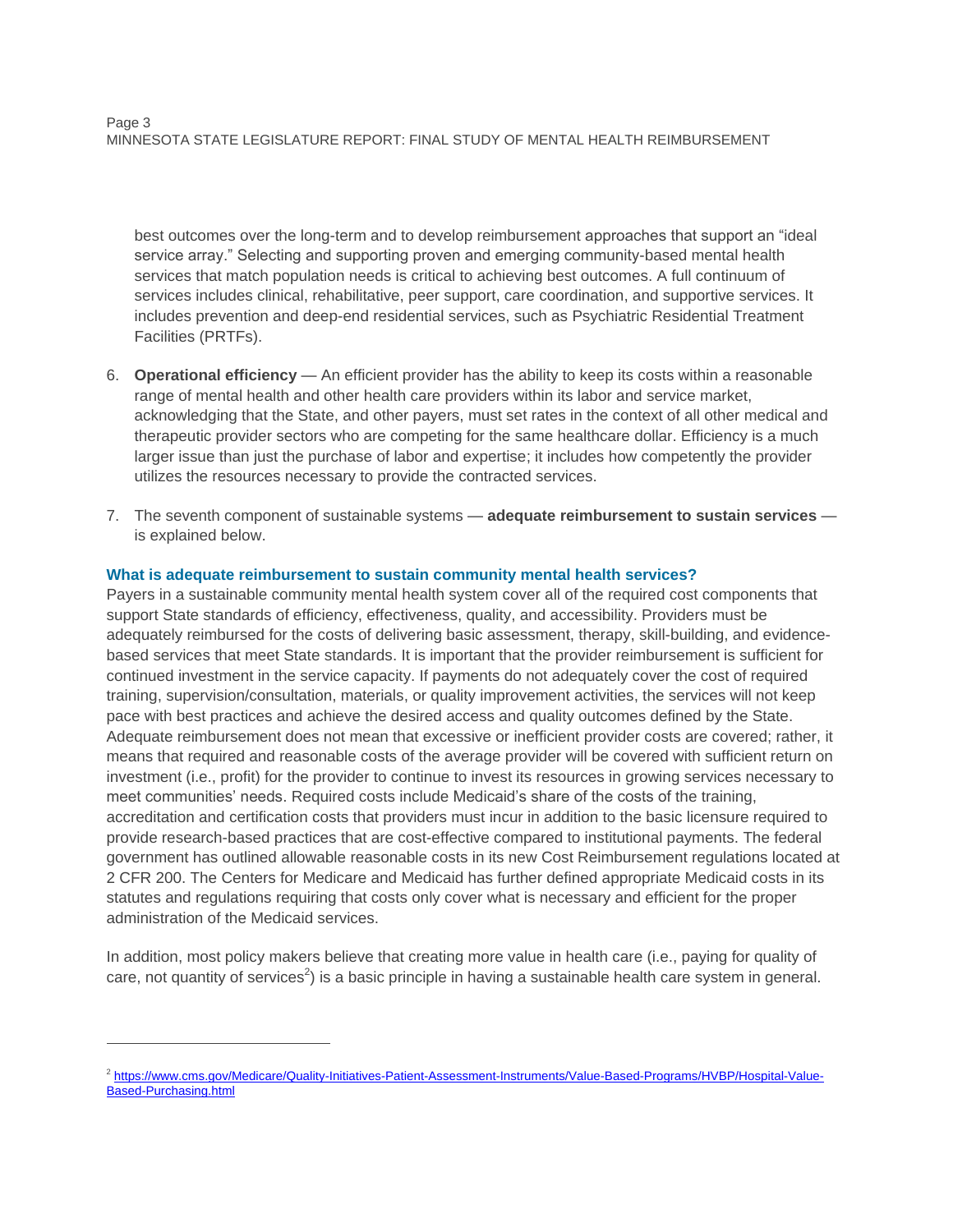The new initiatives for value-based purchasing (VBP) $^3$  in Medicaid address these policy makers' concerns nationwide.

Financial viability is just one component of "sustainability." The State is responsible for development of a continuum of effective, quality services for people of all ages that are accessible across the state and supported through payment approaches. Making available community-based mental health services that match population needs, measuring quality, and providing incentives to achieve the best outcomes are all part of the process to achieve a sustainable and high quality mental health system. Capacity development of an effective, high quality service continuum is a particular shortcoming in a state like Minnesota with substantial geographic access gaps and culturally-responsive access gaps, resulting in wide mental health outcome disparities for Minnesota's increasingly diverse communities.<sup>4</sup>

# **Goals of System Reform**

 $\overline{a}$ 

The payment and system reforms for delivering more research-based care discussed in this report focus on alternative payment models and/or reimbursement methodologies for community-based mental health services to achieve the following results:

- Reasonable, transparent,<sup>5</sup> and adequate provider reimbursement that compensates for State requirements of delivering mental health services for children and adults, allowing payers such as Medicaid managed care plans and the fee-for-service (FFS) delivery system to reimburse the services provided in a manner that is understandable.
- Clear strategies to guide both the FFS and managed care delivery systems with the implementation of research-based mental health care.
- Sustainability and expansion of EBPs to meet the needs of individuals and families and achieve efficiencies.
- A performance driven system centered on positive outcomes and improving care provided to children and adults accessing care.

<sup>&</sup>lt;sup>3</sup> Value-Based Purchasing (VBP): Linking provider payments to improved performance by health care providers. This form of payment holds health care providers accountable for both the cost and quality of care they provide. It attempts to reduce inappropriate care and to identify and reward the best-performing providers. U.S. Centers for Medicare and Medicaid Services,

<sup>&</sup>lt;mark><https://www.healthcare.gov/glossary/value-based-purchasing-vbp/></mark><br><sup>4</sup> Minnesota has some of the worst racial disparities in the nation. <u>http://minnesota.cbslocal.com/2017/08/22/minnesota-racial-</u> [inequality/](http://minnesota.cbslocal.com/2017/08/22/minnesota-racial-inequality/) The website 24/7 Wall Street listed Minnesota as the second-most unequal state in the country behind Wisconsin. <https://www.politico.com/magazine/story/2016/07/minnesota-race-inequality-philando-castile-214053> In metrics across the boardhousehold income, unemployment rates, poverty rates and education attainment—the gap between white people and people of color is significantly larger in Minnesota than it is most everywhere else.

<sup>&</sup>lt;sup>5</sup> Transparency contributes to the sustainability of a system through improved understanding of the fairness, accuracy, and accountability of the rate setting process. Transparent rate setting methodologies are necessary so that providers understand the service components that are included and excluded from reimbursement, - generally, any documentation, training, and certification costs. Without transparency, providers may be unable to understand what required service elements the State is compensating versus the optional elements that the State is not compensating.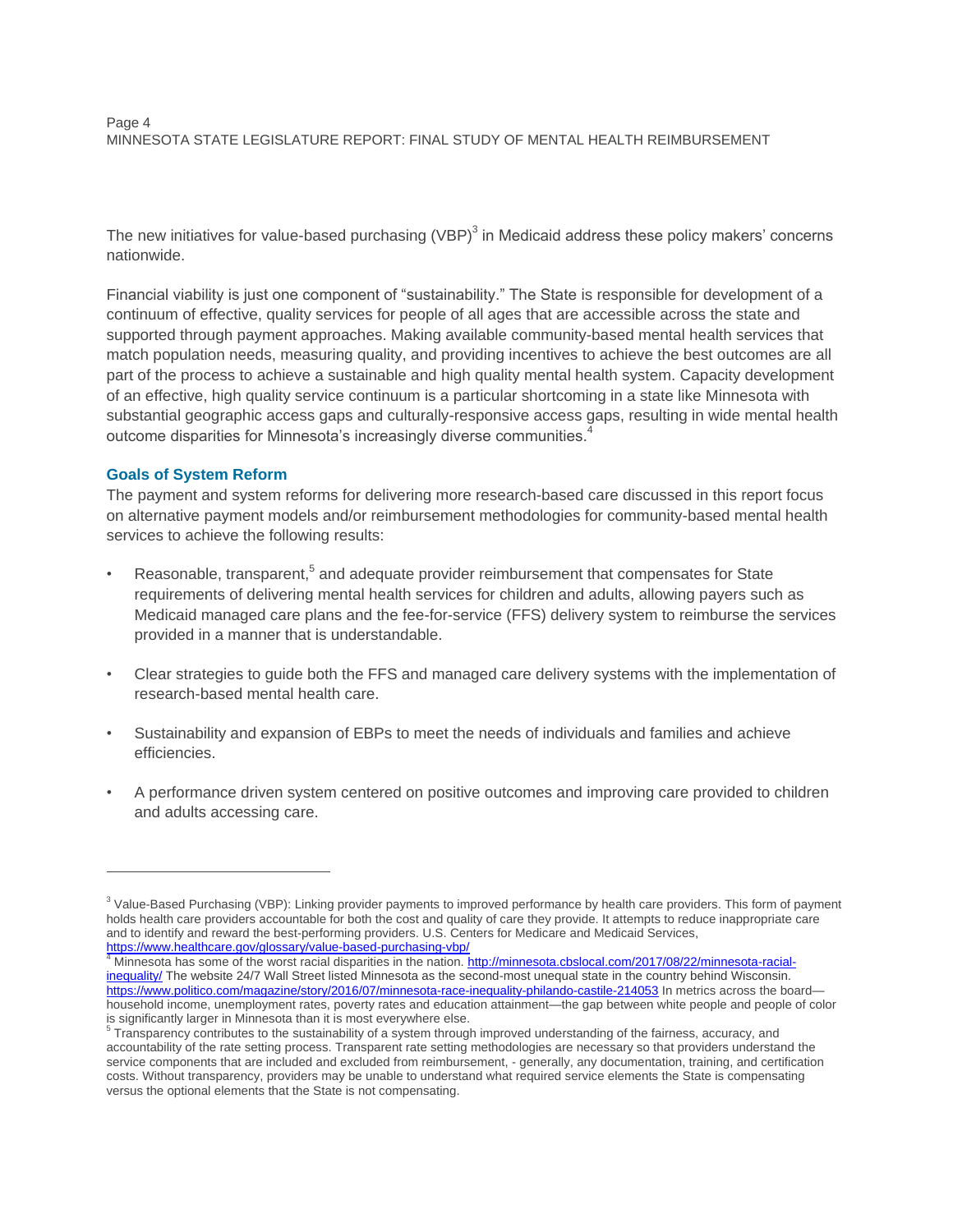Page 5 MINNESOTA STATE LEGISLATURE REPORT: FINAL STUDY OF MENTAL HEALTH REIMBURSEMENT

#### **Methodology and Data Collection**

 $\overline{a}$ 

The study used six primary tools listed below to obtain data from Minnesota provider agencies, as well as Minnesota State staff and other relevant state programs, and verify the information that guided recommendations in this report. Summaries of the information collected are available for reference as appendices to the Educational Research Analysis. Mercer and DHS worked collaboratively to gather data through training providers on completing the provider cost reports and conducting interviews with providers, stakeholders, and other states as well as in-person focus groups. In addition, Mercer supplemented data through its own rate setting processes for similar services in other states, interviews with other states providing similar services and national cost data relating to EBPs. The data was compiled in partnership with representatives from the Minnesota DHS Mental Health Divisions and from the Minnesota DHS website and staff interviews. Specifically, data was collected from:

- Cost reports voluntarily submitted by 22 agencies in Phase One and 33 agencies in Phase Two<sup>6</sup> representing approximately 4.6 percent of the provider agencies;
- The Provider Survey completed by 95 child and adult serving agencies in Minnesota representing approximately 7.9 percent of provider agencies;
- 45 participants in in-person focus groups from a variety of child and adult serving agencies in Minnesota representing approximately 3.8 percent of provider agencies assuming one participant per agency;
- The EBP stakeholder questionnaire data submitted by 89 Minnesota providers recognized to deliver EBPs representing approximately 7.4 percent of provider agencies;
- 9 participants in state staff interviews from four selected states providing EBPs and participating in VBP initiatives; and
- Input from a Minnesota state staff EBP workgroup including 6 DHS staff members.

Following the data collection and analysis process, Mercer analyzed reimbursement methodologies in order to better understand fee schedule rates compared to the provider cost experience and the State's goals of increasing fiscal and programmatic accountability. The Mercer team and DHS followed a similar process to collect information and develop recommendations for performance measures.

<sup>&</sup>lt;sup>6</sup> The number of providers responding to the State's requests for cost reports was extremely low. The agencies submitting cost reports were not selected by the State. The limited respondents were the agencies of the approximately 1,200 Medicaid billing mental health provider agencies that chose to submit their costs to the State agency for this analysis. Because of the voluntary nature of the study and the small number of respondents, Mercer is not able to conclude that these costs are representative of the larger provider industry in the State.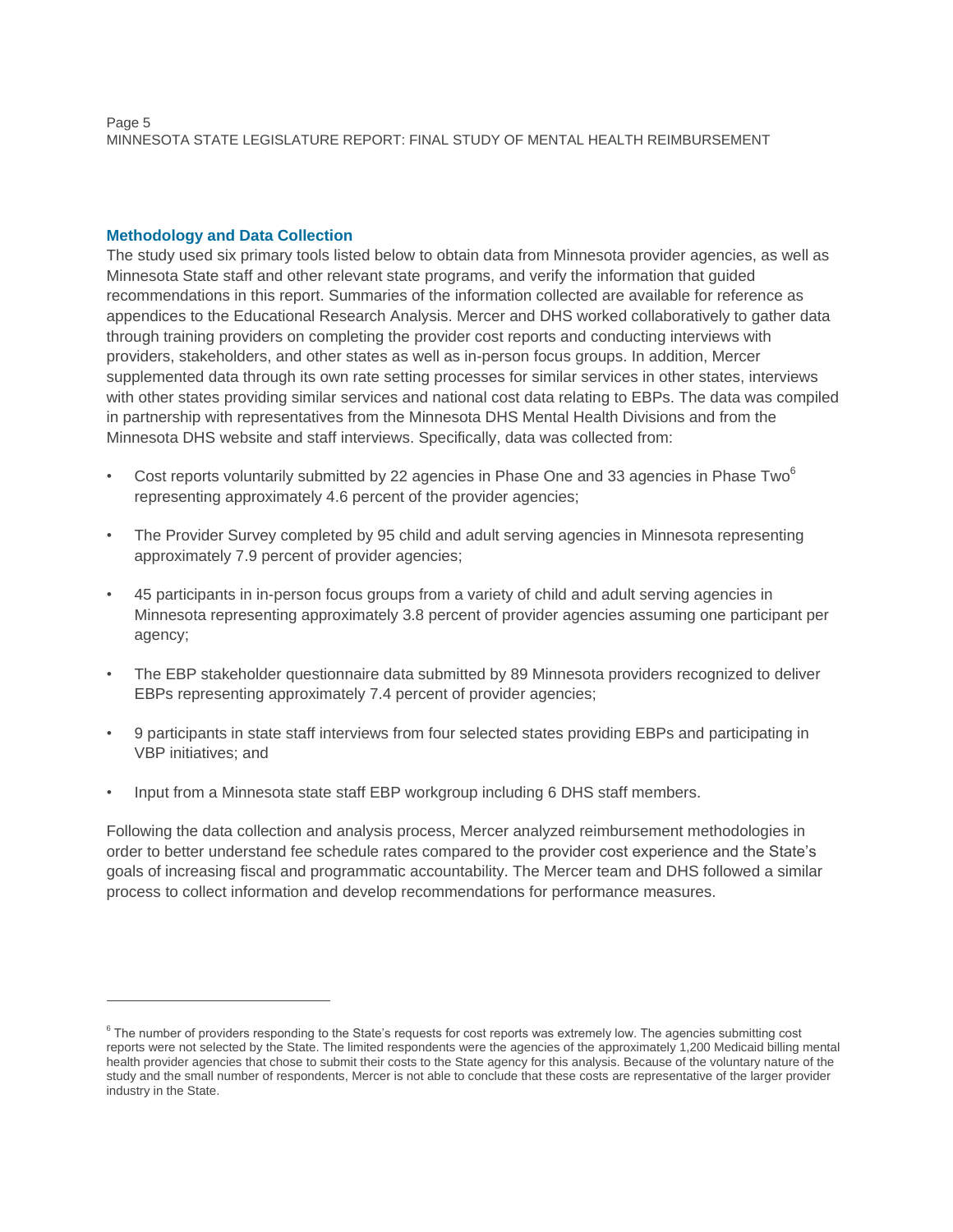# CURRENT STATE OF MENTAL HEALTH SYSTEM IN MINNESOTA **Reported costs exceed reimbursement rates for the respondents**

The data submitted from the small number of cost report respondents reported that the cost of care exceeded reimbursement rates. As noted above, the number of providers responding to the State's requests for cost reports was extremely low. The agencies submitting cost reports were not selected by the State. The limited respondents were the agencies of the approximately 1,200 Medicaid-billing mental health provider agencies that chose to submit their costs to the State agency for this analysis. Because of the voluntary nature of the study and the small number of respondents, Mercer is not able to conclude that these costs are representative of the larger provider industry in the State.

In the first phase of collected cost reports, Mercer analyzed the costs of 37 different types of services.<sup>7</sup> The number of providers voluntarily submitting data for each service ranged from 1-13 providers per service. Of the providers who responded, the reported costs for 23 services that were higher than the providers were paid in calendar year (CY) 2015, including:

- Skills Training & Development Family Children's Therapeutic Services and Supports (CTSS)
- Adult Day Treatment Services
- Adult Medication Assisted Therapy Chemical Dependency
- Children's Crisis Response Services
- Children's Day Treatment Services
- Clinical Care Consultation
- Diagnostic Assessment Brief
- Diagnostic Assessment Interactive Complexity
- Diagnostic Assessment Standard
- Diagnostic Assessment Update
- Family Psychoeducation

- Mental Health Behavioral Aide (MHBA) Services
- Mental Health Provider Travel Time Services

 $<sup>7</sup>$  Mercer collected the cost and reimbursement data on a per unit basis — meaning the length of time that the provider would provide</sup> and be paid for the service. For example, for a mental health service provided for an hour, the provider reported the cost to provide an hour's worth of service versus how much he or she would be paid for that same hour of service.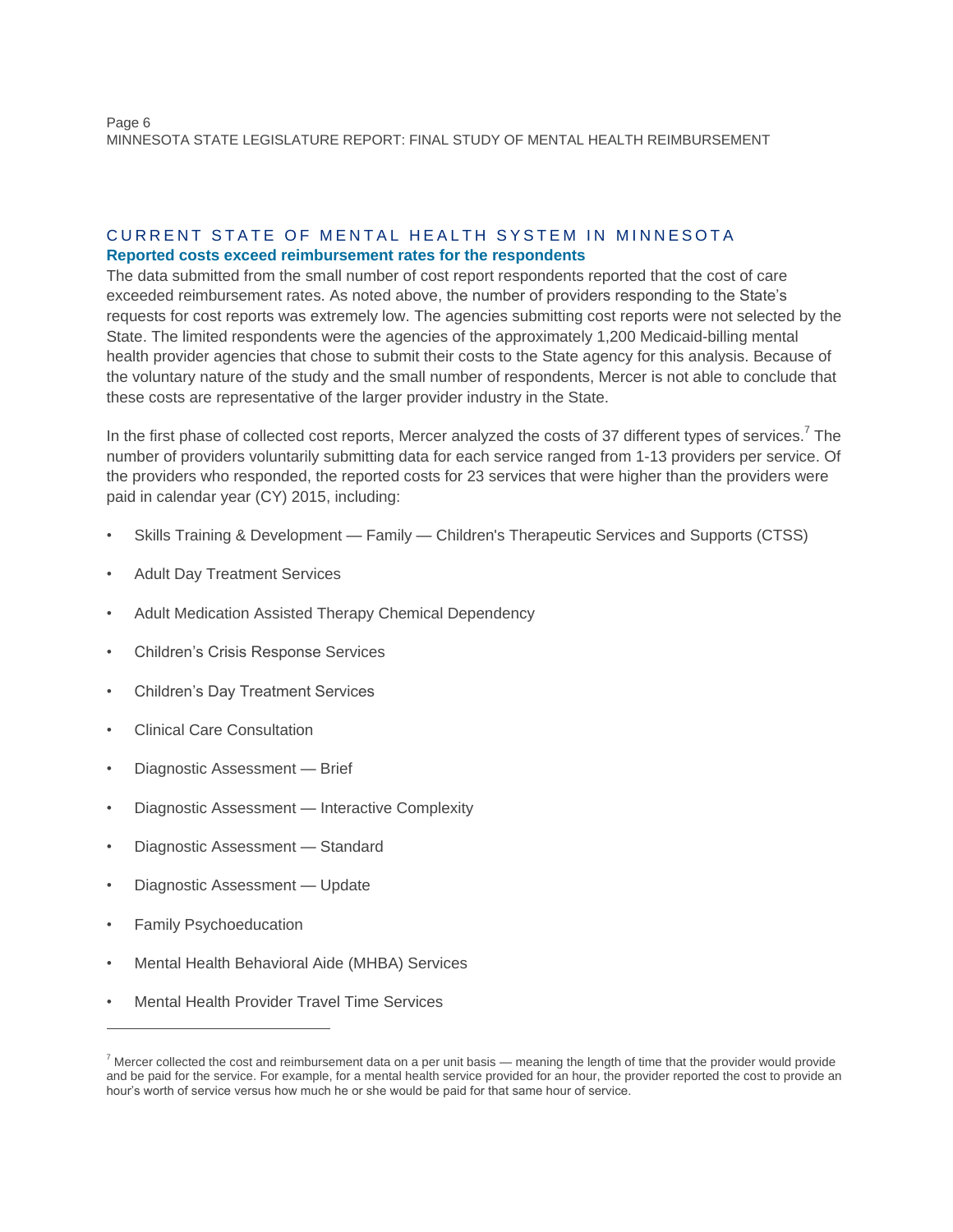Page 7 MINNESOTA STATE LEGISLATURE REPORT: FINAL STUDY OF MENTAL HEALTH REIMBURSEMENT

- Neuropsychological Services
- Outpatient Psychotherapy Services Crisis
- Outpatient Psychotherapy Services Family
- Outpatient Psychotherapy Services Group
- Outpatient Psychotherapy Services Patient and/or family member
- Partial Hospitalization Services
- Psychological Testing and Explanation of Findings
- Rehabilitative Psychotherapy Family CTSS
- Rehabilitative Psychotherapy Group CTSS
- Skills Training & Development Group CTSS

The range of provider costs for these services was between 2.0 percent to 1129.0 percent higher than the payments received.<sup>8</sup> Only six services had reported costs lower than payments by DHS (ranging from 2.0 percent to 47.0 percent lower):

- Adolescent Outpatient Chemical Dependency
- Adult Crisis Response Services
- Adult Outpatient Chemical Dependency
- Adult Rehabilitative Mental Health Services
- Diagnostic Assessment Extended

 $\overline{a}$ 

• Rehabilitative Psychotherapy — Patient and/or Family Member — CTSS

Six services did not have information submitted and are omitted from this analysis: Adult & Adolescent Hospital Chemical Dependency; Certified Peer Specialist; DC:0-3R and Required Outcome Measures; Dialectical Behavior Therapy (DBT); Functional Assessment; Individual Treatment Plan Development; Psychiatric Consultation to a Primary Care Provider. The overall finding, with the caveat of the voluntary

<sup>&</sup>lt;sup>8</sup> This wide variance could be due to inconsistent provider allocation procedures or providers not aligning expenses and units to the DHS billing guidance.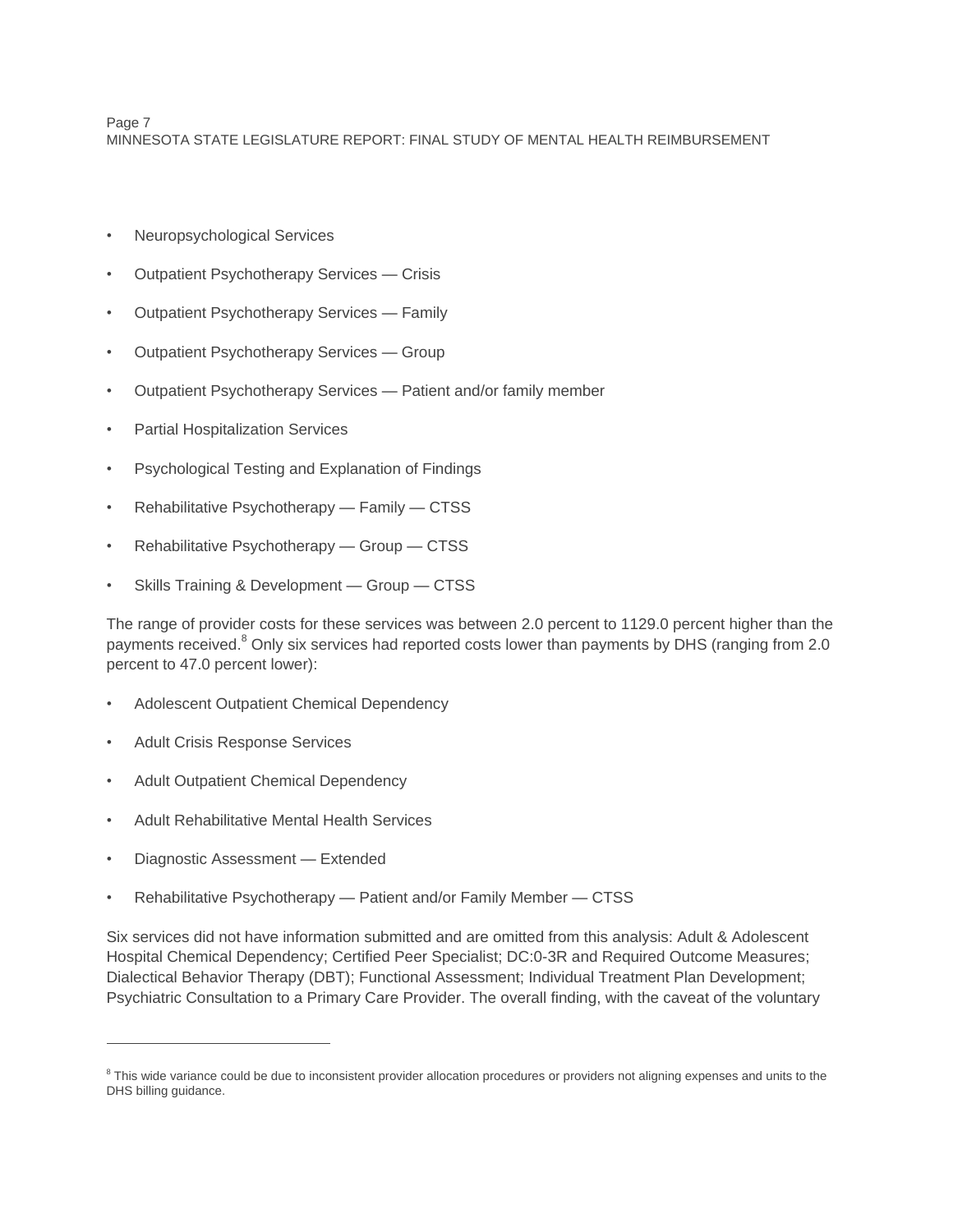nature of this study, is that behavioral health providers report that the cost of care is higher than CY2015 payments for most services.

Without mandatory reporting by providers, Mercer received insufficient data to verify the results of these respondents and determine if these costs are representative of the Minnesota Medicaid provider community. To supplement this information, Mercer utilized cost projections and rates from Medicare and other states to compare Minnesota reimbursement rates to similar services.

To determine how the Minnesota reimbursement rates compared for one of the categories where providers reported that rates equal costs, Mercer compared the rates paid for CTSS Individual Skills Training and Development to the rates currently paid in three other similar Medicaid programs. These three states were selected because all three utilize reimbursement rate setting methodologies using modeled rate reimbursement methodologies basing mental health rates on the expected costs of the average provider. These three states have a variety of rural and urban areas similar to Minnesota's diverse geography and are located in the Midwest, south and eastern portion of the United States. In addition, this service was selected because the providers in Minnesota reported that the costs were roughly equal to the payment rates. Finally, as noted later in this report, this rate is utilized to reimburse research-based services for which there are national standards not reimbursed by Minnesota. See Table 1.

# **T A B L E 1 : C O M P A R I S O N O F R E I M B U R S E M E N T R A T E S B Y P R A C T I T I O N E R T Y P E F O R U N L I C E N S E D M E N T A L H E A L T H S K I L L B U I L D I N G**

| <b>PRACTITIONER</b><br>LEVEL                                 | <b>MINNESOTA</b> | STATE A<br>(SET)<br>12/1/2015<br><b>AND STILL</b><br><b>EFFECTIVE</b><br>1/1/2018 | STATE B (SET<br>7/1/2016 AND<br><b>STILL</b><br><b>EFFECTIVE</b><br>1/1/2018 | <b>STATE C (SET</b><br>7/1/2017 AND<br><b>EFFECTIVE</b><br>1/1/2018 |
|--------------------------------------------------------------|------------------|-----------------------------------------------------------------------------------|------------------------------------------------------------------------------|---------------------------------------------------------------------|
| Skill-building —<br>Bachelor's level<br>practitioner         | \$13.44          | \$14.87                                                                           | \$16.80 in office:<br>\$21.51 in community                                   | \$19.96 in office:<br>\$25.46 in community                          |
| Skill-building - Master's \$13.44<br>Level (MA) Practitioner |                  | \$18.06                                                                           | \$20.66 in office:<br>\$21.51 in community                                   | \$22.47 in office:<br>\$28.59 in community                          |

Note: all rates are for 15-minute time increments.

As noted in the table, all of the comparison states have higher fee schedule rates than Minnesota. These states also pay higher amounts for more highly educated unlicensed practitioners. Two of the comparison states pay enhanced rates for community-based services where travel costs were factored in.

# **Complexity obscures ability to determine that legislative intent was met**

Mercer determined that 83.0 percent of providers in the Phase I cost study were eligible for the legislatively mandated 23.7 percent rate increase for essential providers in July 1, 2007 – January 1, 2008. However, due to the complex nature of how these increases are applied to the rates (based on practitioner type,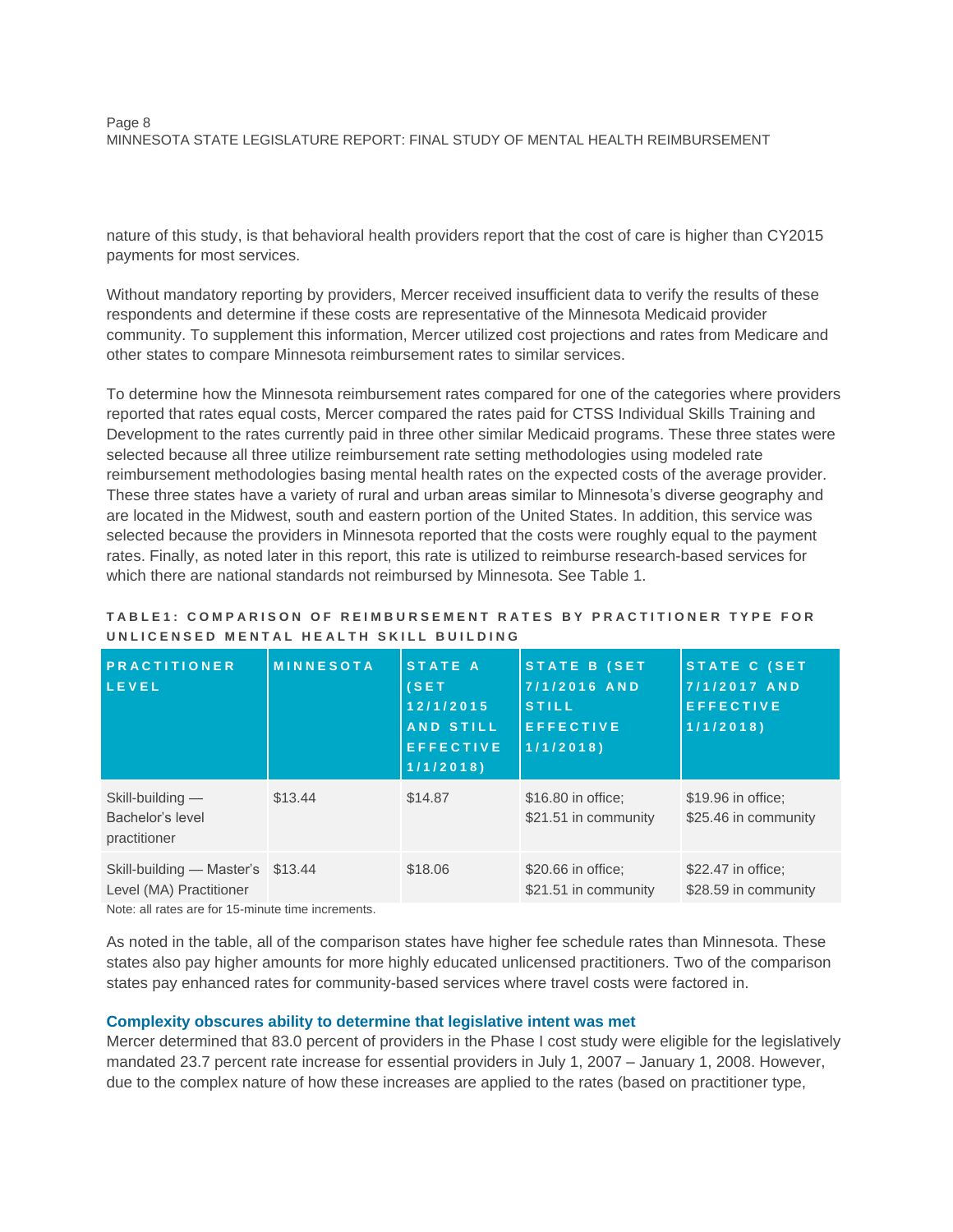effective date, service, etc.), Mercer was unable to distinguish the impact this rate increase had on these providers versus providers who were not eligible for the increase. This finding suggests the complexity of the current rate structure and lack of transparency in the application of legislative rate-setting makes it challenging to determine if support of essential providers was achieved. Please note: addressing this complexity would require legislative action.

#### **Wage Data Underscores Recruitment Challenges**

In the second phase of the collected cost reports, Mercer focused on the largest determinant of mental health service costs: labor costs. Because wages account for a majority of community-based outpatient mental health service costs, Mercer analyzed the salary and wage cost information reported to be paid by providers submitting cost reports and compared this to the U.S. Bureau of Labor Statistics (BLS) wage data specific to Minnesota.<sup>9</sup> Mercer found that, consistent with reports from providers on surveys and questionnaires, Minnesota Medicaid providers reported providing higher average salaries than the BLS median wage levels for like job positions in Minnesota. In some cases, such as an Advanced Practice Registered Nurse (APRN) and psychiatrist, the wage levels reported among the provider cost surveys is significantly higher than the 75<sup>th</sup> percentile of BLS wage data in Minnesota. This supported provider survey responses that recruitment of qualified behavioral health staff, especially medication prescribers, has been a challenge. Providers reported offering very competitive wages and salaries to have an adequate workforce even if the reimbursement rates do not include commensurate competitive salary reimbursement. 10

# **Current Minnesota Reimbursement Methodologies**

Mental health service fees to providers in the State of Minnesota are reimbursed with fees set by one of the five following rate-setting methodologies:

- Fee schedule developed based on Resource-Based Relative Value Scale (RBRVS) methodology (Current Procedural Terminology (CPT) codes)
- Fee schedule developed based on relational modeling (Health Care Financing Administration Common Procedure Coding System (HCPCS) codes)
- Cost-based prospective fees

<sup>&</sup>lt;sup>9</sup> In some cases (e.g., Psychiatrist), Minnesota BLS data was available at specific position levels. For other positions, such as Mental Health Practitioner, Mercer blended common BLS job classifications typical for this type of practitioner in Minnesota to provide a comparison point. This blending is consistent with that done in other states that developed a reimbursement rate for a specific job position. The Centers for Medicare and Medicaid Services (CMS) recommends that BLS data be utilized for Medicaid rate setting but

does not specify the percentile that should be used, leaving that decision up to state rate setters.<br><sup>10</sup> Though comparison of reimbursement of mental health professionals to professionals in other specialties is beyond th this analysis, please note the recent study found that Minnesota insurance company payments were lower to psychiatrists than primary care providers and specialty doctors, even though psychiatrists are doctors and wages are commiserate with other physicians. This poor reimbursement resulted in lack of in-network access to mental health professionals and individuals seeking mental health care out-of-network. Star Tribune. *Rising cost of mental health care vs. other services draws Minnesota scrutiny.* December 24, 2017.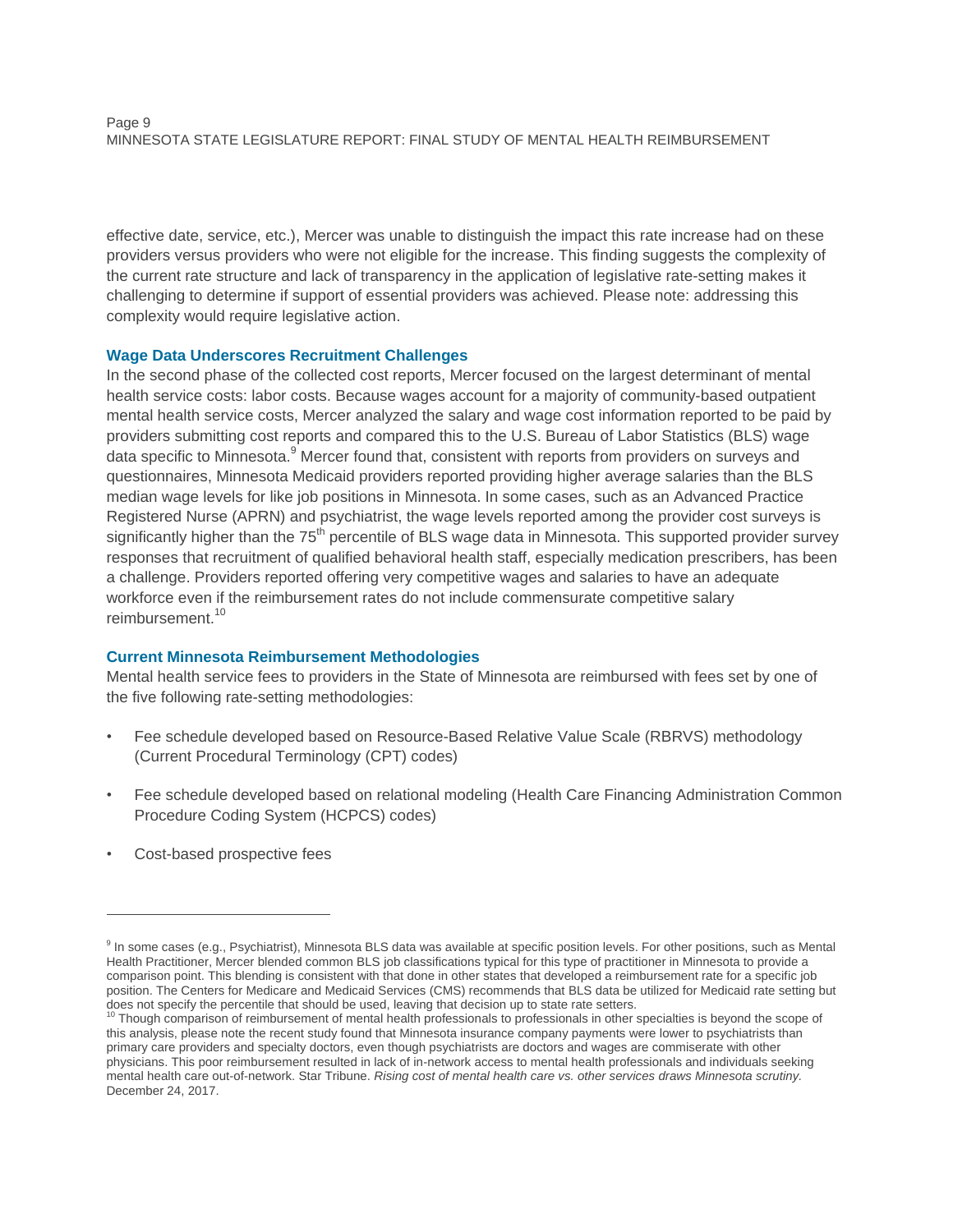- County negotiated rates and County share of payments
- Time studies

 $\overline{a}$ 

A complete description of each of these methodologies as well as the deficiencies in the rate setting methodologies and gaps in payment structure is included in the Educational Research Analysis in Section 6.

The above methodologies pertain to fees reimbursed directly by DHS for Medicaid-enrolled individuals not enrolled in one of the State's Prepaid Medical Assistance Plans (PMAPs), which are the State's managed care plans. About two-thirds of all adult mental health services and about 80.0 percent of all children's mental health services are provided through the State's PMAPs. PMAPs are able to negotiate their own fees and utilize different rate-setting methodologies.<sup>11</sup> This additional flexibility allows PMAPs to create flexible fee schedules that can reward efficient providers or accommodate additional costs faced by providers. However, because the actual reimbursement schedule of providers can vary by PMAP, the flexibility can undermine the State's ability to compensate providers for making systemic changes or providing value-added services desired to meet State aims.

| <b>SERVICE</b>                                                                                                               | <b>REIMBURSEMENT</b><br><b>DELIVERY SYSTEM</b> | <b>FFS FEE SETTING</b><br><b>METHODOLOGY</b>                                  |
|------------------------------------------------------------------------------------------------------------------------------|------------------------------------------------|-------------------------------------------------------------------------------|
| Outpatient Assessment, Therapy, and<br>Treatment reimbursed using CPT<br>codes                                               | FFS and Managed Care*                          | <b>RBRVS</b>                                                                  |
| Outpatient Treatment reimbursed using FFS and Managed Care*<br>HCPCS codes including peer support<br>and crisis intervention |                                                | Relational Modeling                                                           |
| <b>Short-term Residential</b>                                                                                                | FFS and Managed Care*                          | <b>Prospective Cost Based Rates</b>                                           |
| Assertive Community Treatment (ACT) FFS and Managed Care                                                                     |                                                | <b>Prospective Cost Based Rates</b>                                           |
| Long-Term Residential                                                                                                        | FFS and Managed Care*                          | Prospective Cost Based Rates (Adults) &<br>County Negotiated rates (Children) |

#### **T A B L E 2 : M I N N E S O T A R E I M B U R S E M E N T D E L I V E R Y S Y S T E M A N D F E E S E T T I N G M E T H O D O L O G Y B Y S E R V I C E ( P R O C E D U R E ) C O D E**

\*Note: Two-thirds of all adult mental health services and 80.0 percent of all children's mental health services are in PMAP capitated program. For the exact codes reimbursed under each methodology see the Educational Research Analysis.

<sup>&</sup>lt;sup>11</sup> News articles highlighted concerns that the Blue Plus Medical Assistance Health Maintenance Organization (HMO), which is a Medicaid health plan, will pay less than the State's Medical Assistance fee schedule for behavioral health outpatient services. Star Tribune. *Blue Cross payment cuts prompt protest by Minnesota mental health providers.* September 6, 2017.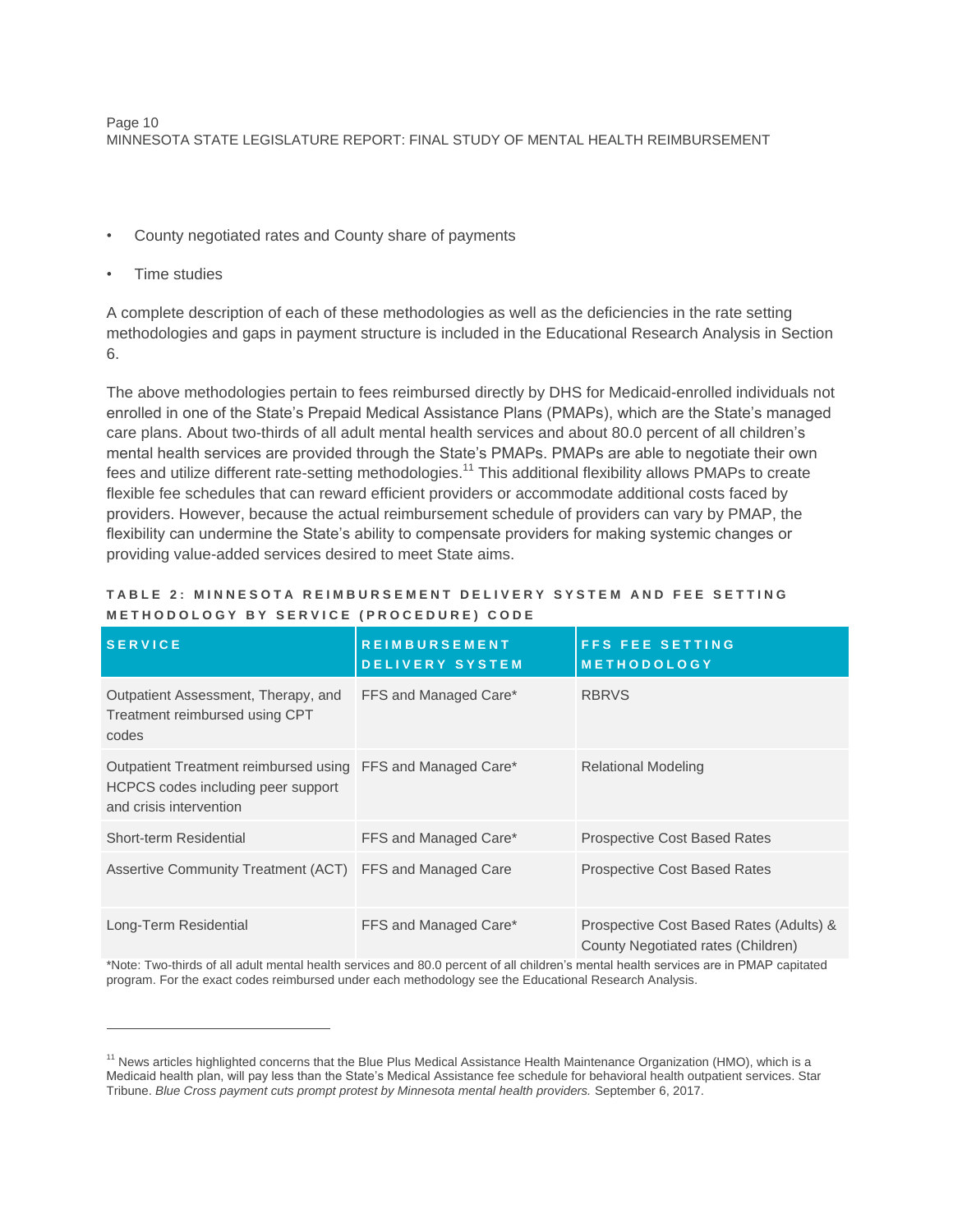# *Resource-Based Relative Value Scale (RBRVS)*

As noted in the table above, a large portion of the mental health outpatient rates in Minnesota are set using a RBRVS methodology. However, unlike in other states (e.g., Louisiana, Delaware), Minnesota does not index its Medicaid rates directly to the Minnesota Medicare fee schedule. Instead, while the RBRVS methodology is used by Minnesota to set all physician service fees, including many mental health service fees, DHS has created an RBRVS conversion factor that is lower than Medicare's conversion factor due to budget constraints and needing to stay below the Upper Payment Limit (UPL). DHS has also created a mental health conversion factor within the RBRVS method to make the rates more specific to mental health services. The mental health conversion factor pays 90 percent of Medicare rates before other mental health add-ons are applied that bring the total reimbursements for those mental health rates above Medicare payments. This is significant because the conversion factor for Medicaid Evaluation and Management services and Obstetrics services pays only 77 percent of Medicare rates, while other Medicaid physician services have conversion factors that pay only 71 percent of Medicare rates. Please note: the RBRVS rate methodology for setting Medicare rates is described in Section 5 of the Educational Research Analysis.

Over time, the application of add-ons to the RBRVS methodology for mental health services in Minnesota has led to the reimbursement methodology becoming increasingly complex administratively, and there is also considerable variation in fee levels substantiated by legislation resulting in various upward and downward adjustments to the rates.

The three key factors that result in variation of rates between provider types or practitioner levels are:

- A 23.7 percent increase for certain mental health professionals that generally are designated by the Minnesota Department of Health (MDH) as essential community providers (effective July 1, 2007, or January 1, 2008).<sup>12</sup>
- A 4.0 percent further increase for CTSS individual skills training and family skills training, effective January 1, 2008.<sup>13</sup>
- A 20.0 percent cutback for most clinical and rehabilitative services when provided by a master's-level enrolled provider, except for those provided in a community mental health center.<sup>14</sup>

One result of the complexity of the State's RBRVS fee methodology and the use of non-standard coding is that standard coding definitions have been modified, a two-tiered fee system has been established, and code combinations are no longer consistent with National Correct Coding Initiative (NCCI) and American Medical Association (AMA) quidelines.<sup>15</sup>

<sup>&</sup>lt;sup>12</sup> MS 256B.763, Critical Access Mental Health Rate Increase.

 $13$  Ibid.

 $14$  §256B.0625, subdivision 38

<sup>&</sup>lt;sup>15</sup> The NCCI initiative is a mandatory Medicaid fraud and abuse requirement that requires states to utilize standard coding, definitions and Medicaid Information System edits and audits to ensure that Medicaid is a payer or last resort for services reimbursed by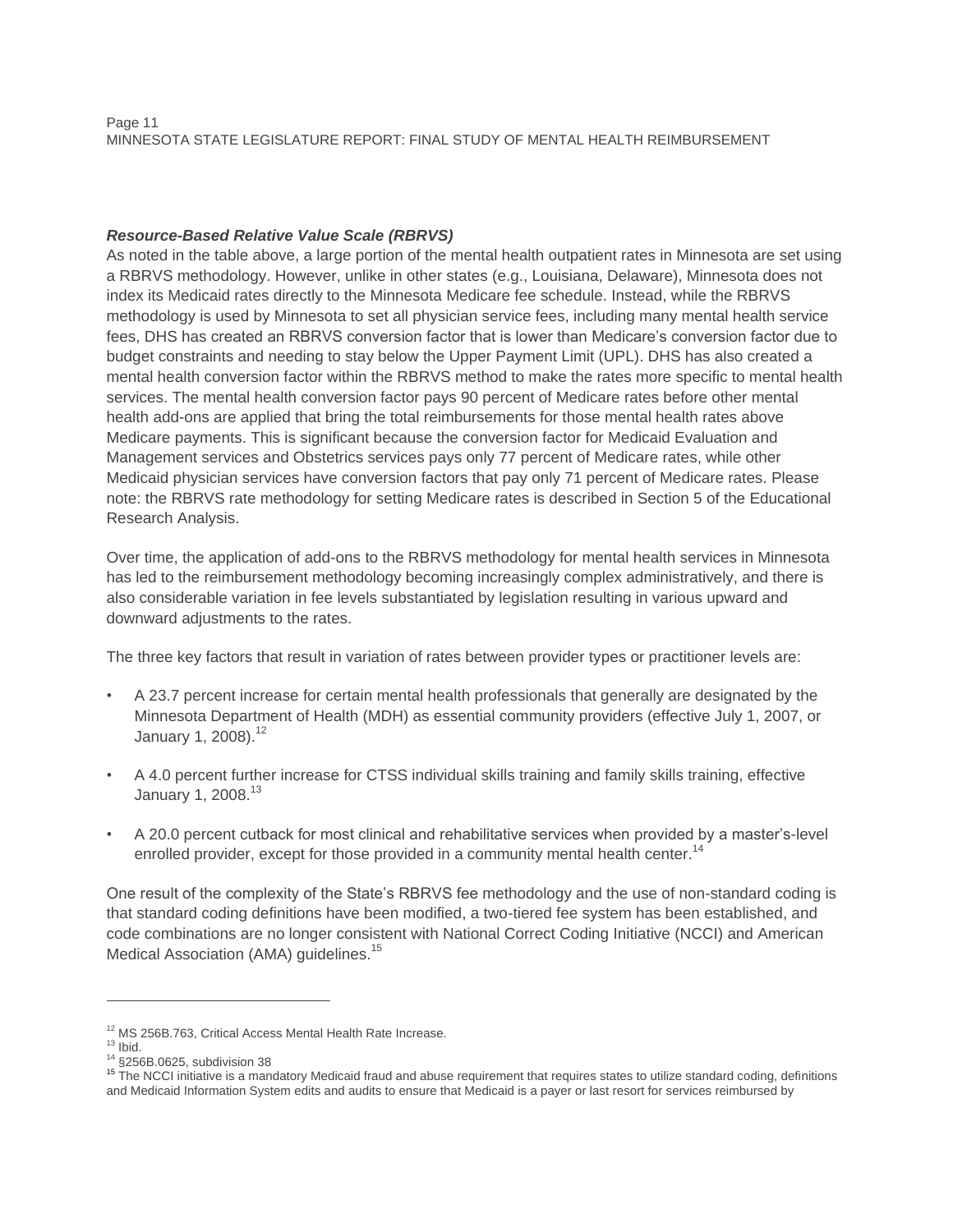As noted in the Educational Research Analysis, Minnesota's behavioral health physician RBRVS rates are lower than the Minnesota Medicare rates for physicians not designated as essential community providers; while rates are higher than Medicare for behavioral health physicians designated as essential and for children's mental health rehabilitation services. The DHS RBRVS mental health conversion factor is the highest conversion factor for all professional services paid in the Minnesota Medicaid program. The mental health conversion factor is dependent on the legislature to increase, resulting in higher mental health rates. The "non-essential" physicians tend to be the state's smaller non-profit clinics and individual practices, which tend to include culturally-specific providers. However, Minnesota pays both "non-essential" and "essential" non-physician providers at the same rate as physicians, which is more than what Medicare and other states pay non-physician providers.

While DHS and the Minnesota Legislature have developed specific factors and other adjustments pertaining to the RBRVS fees, providers have also expressed concern that the basis for the RBRVS rate does not accurately capture the costs and challenges they face for the Medicaid population. This is consistent with the general feedback on RBRVS methodologies for mental health services, as described in Section 5 of the Educational Research Analysis. Specifically in Minnesota, providers note that no-show rates are higher for the Medicaid population than the Medicare populations, which results in lower productivity due to missed appointments. Additionally, some agency providers note that their role as safety net providers for this population results in a higher acuity of individuals, which require more resources than are captured in the Medicare-based methodology. The RBRVS methodology has different factors for services performed in a facility versus a non-facility and assumes that the physician bears higher overhead/practice costs in a non-facility setting than if the physician performed the service in a facility. This is typically true of medical practitioners or licensed practitioners directly enrolled in Medicaid in independent practice who may utilize an office setting as well as perform duties in a hospital where the hospital is paid a separate facility chart. However, a reimbursement methodology for mental health agencies based solely on RBRVS may not be appropriate for larger agencies which are more like a clinic setting and would not be reimbursed for the overhead charges associated with provision of twenty-four hour crisis management, after-hours access, operations in areas with accessibility issues and extensive service arrays utilizing unlicensed staff. Nevertheless, this methodology might be appropriate for licensed mental health practitioners practicing independently and directly enrolled in Medicaid or enrolled as a group with a group billing entity that is not similar to clinic or outpatient hospital settings.

Medicare and private insurers. Mercer's review of Minnesota's coding found that while national codes were utilized, there were definitions and units of services that were not consistent with national standards (e.g., 90791 assessments). For example, CPT code 90791 pays assessments using a three-tiered rate that is not consistent with NCCI and AMA guidelines. This is a statutory requirement from Minnesota statute 256B.761(c). The inconsistencies found in Minnesota's coding appeared to be found when the State tried to utilize standard codes in a manner that was inconsistent with the national definitions and coding structure or when Minnesota was attempting create a state-specific benefit, address state-licensure issues or implement an innovative practice for which there was previously no national definitions and coding practices. When the State does not utilize the NCCI coding definitions and units, there is a risk that providers using the State-specific definitions and units will bill all costs to Medicaid erroneously rather than billing private insurance and Medicare first. If third-party billing is not enforced by the State using audits for non-industry standard coding such as 90791, this results in cost-shifting from private insurers and Medicare to Minnesota Medicaid and Minnesota Medicaid paying for a larger share of behavioral health costs.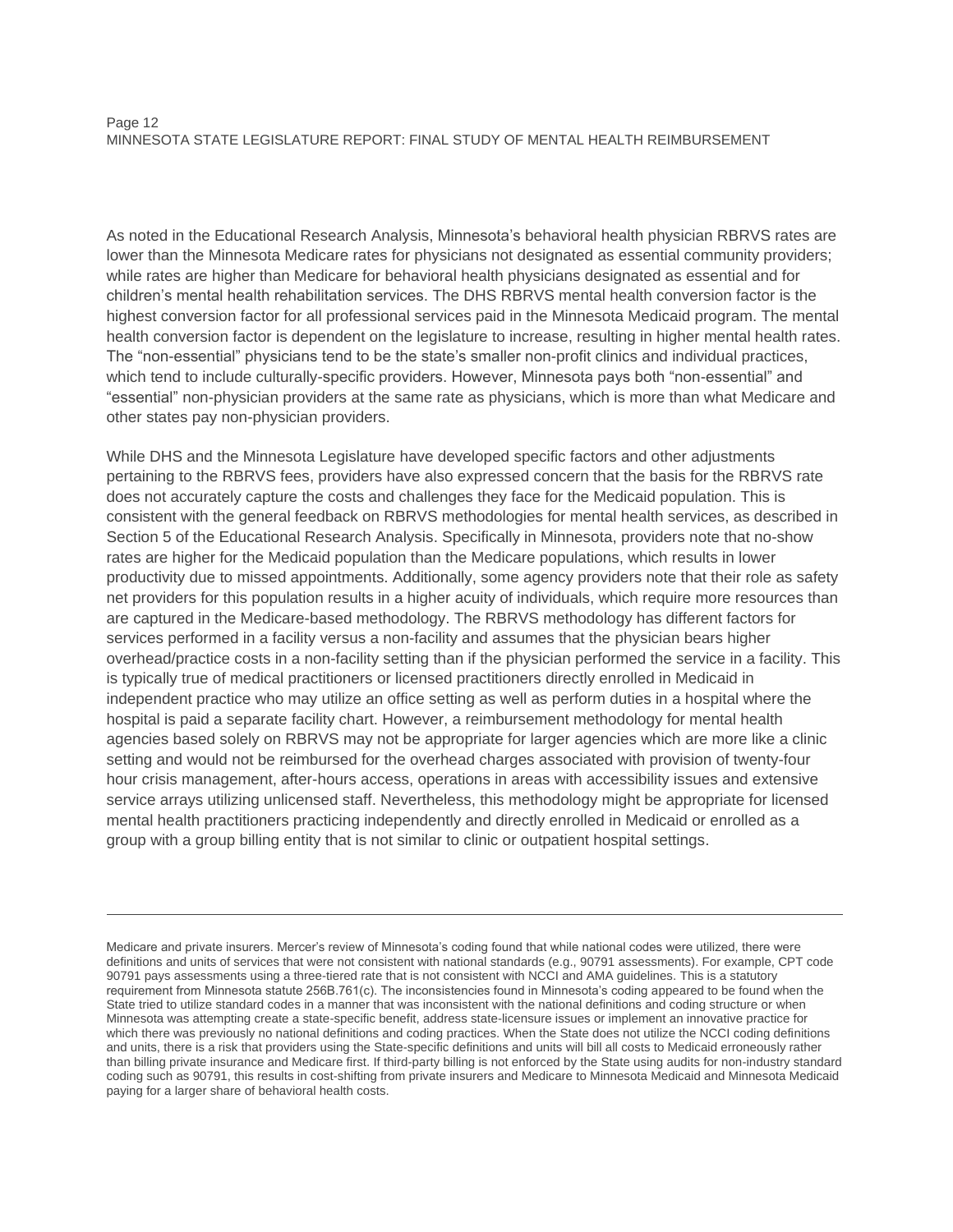# Upper Payment Limit (UPL)

In Minnesota, the rates for physicians and licensed practitioners reimbursed by Medicare are subject to the Center for Medicare and Medicaid Services (CMS) UPL under the Medicaid program. The federal UPL test does not allow a state Medicaid program to reimburse more in aggregate for the licensed practitioners including physicians than Medicare would pay for services by the same individual practitioners. Minnesota permits the essential mental health physicians and non-physicians to be paid more than Medicare only because other non-mental health physicians and non-physicians are paid less than Medicare. This imbalance between physical health and mental health practitioner type rates results in Minnesota being able to meet its aggregate UPL test to the federal government. The State is able to justify this differential in rates partially due to the mental health agency overhead costs which are higher compared to an independent practitioner.<sup>16</sup> Services provided in outpatient hospital departments and clinics are subject to similar UPL tests under the Medicaid program, but services under the rehabilitation option are not subject to a UPL test.

# *Relational Modeling*

 $\overline{a}$ 

Other Minnesota Medicaid fees have been developed by relational modeling, which is similar to RBRVS and utilizes the relative resource costs for providing a service. Limited information or documentation was available from DHS to determine the details of these calculations, but the relational modeling was described as a process whereby DHS staff would identify services most similar to the service requiring a new fee and either use the RBRVS fee for that service or develop the fee for the other service based on adjustments to the similar RBRVS fee. In many cases, it seems the fee set based on relational modeling was established several years ago and due to staff turnover, specific detail on the rate-setting rationale is not available.

One general challenge with this methodology is that accuracy of reimbursement is dependent upon whether the services selected for relational modeling are actually similar to the chosen comparison over time. However, this could not be verified due to the lack of documentation. As discussed, some providers expressed concern with the basis of the RBRVS fees. To the extent these services are used in the relational modeling to develop other rates, any Medicaid allowable costs not reflected in the relational rate would consequently not be included in the other rate.

Due to the differences in the activities and staff qualifications for services that do not use CPT coding (i.e., HCPCS codes that are flexibly defined by Medicaid agencies), many states typically utilize market-based modeling approaches to FFS reimbursement, as it best captures the specific policies, goals, and landscape of mental health service delivery for non-standardized services.

<sup>&</sup>lt;sup>16</sup> An alternative for the State would be to only pay independent practitioners operating outside of mental health agencies using the RBRVS system and move the mental health agencies with significantly different infrastructure costs to the Rehabilitation Option authority not subject to a UPL test. A further discussion of this potential "tiered" reimbursement methodology approach is discussed below under the subsection "Use of a Consistent Reimbursement Methodology Would Improve Sustainability".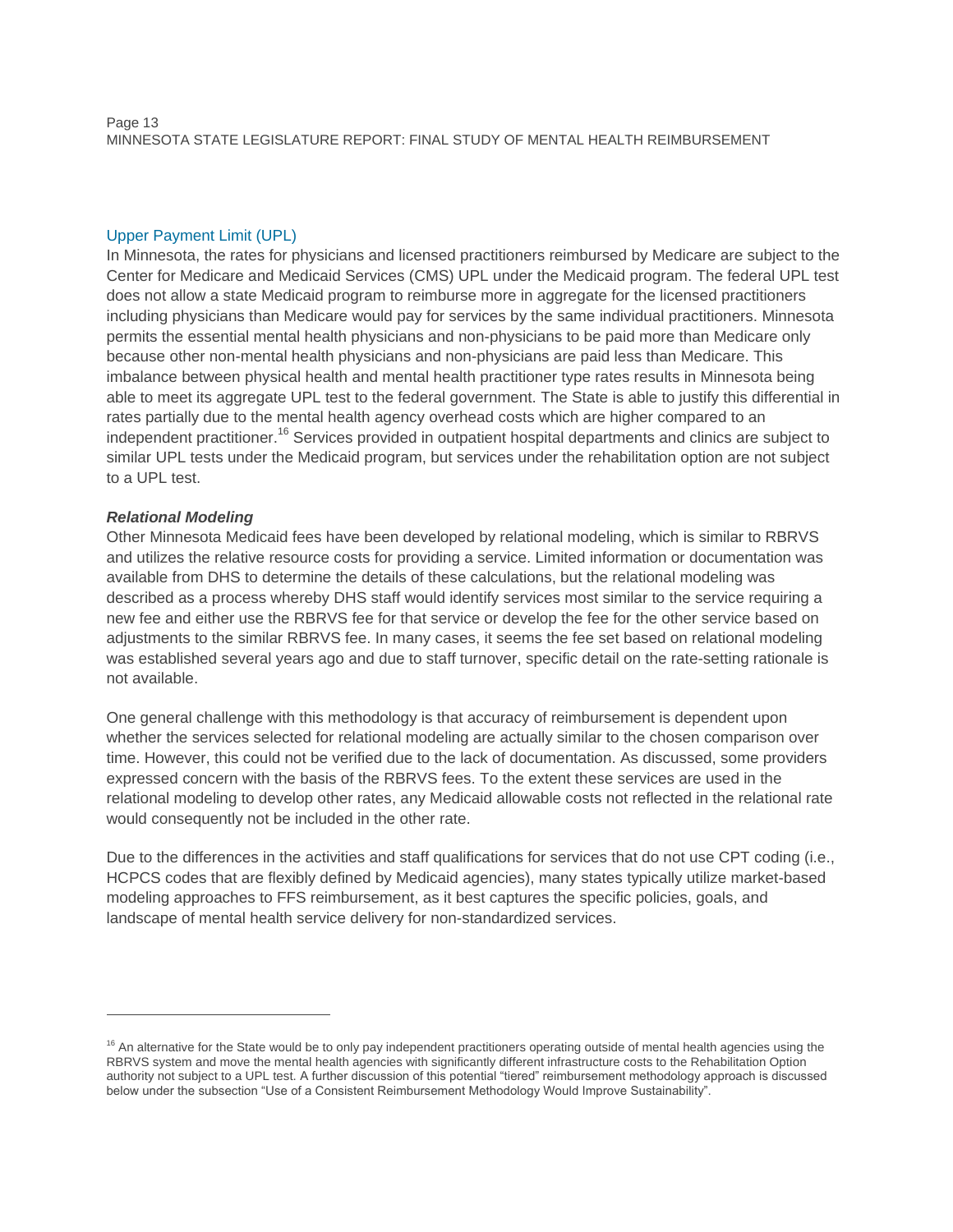Page 14 MINNESOTA STATE LEGISLATURE REPORT: FINAL STUDY OF MENTAL HEALTH REIMBURSEMENT

# *Prospective Cost-Based Methodologies*

For the intensive adult services of ACT, Intensive Residential Treatment Services (IRTS), and Residential Crisis Services (RCS), DHS has been using a prospective cost-based system to establish reimbursement rates on an annual basis. This methodology involves collecting annual cost information from the providers of these services, reviewing the cost reports and including an additional component for indirect costs to set the prospective rate. To the extent that provider costs are predictable and similar across providers, the use of a provider-specific prospective cost-based methodology may be more labor-intensive than necessary.

One of the primary drawbacks of this current methodology from a provider perspective is that federal requirements regarding cost reports outline reasonable cost requirements and limit the costs that may be included in Medicaid reimbursement.<sup>17</sup> Cost reports are subject to federal limitations and intensive federal scrutiny to ensure that federal reimbursement does not exceed reasonable standards. Because prospective payment systems trend existing costs forward, States must develop change in scope processes to recognize extraordinary changes in provider practices over time. Because of the time lag in prospective rate setting utilizing cost reports, if there is no change in scope process that is recognized immediately, then providers may not be compensated for necessary changes in practice until the next rate setting period. While there is some flexibility in each State's ability to recognize anticipated costs through change in scope processes for provider specific rates, statewide or regional fee schedules based on cost reports are based on average projected costs. With any reimbursement methodology setting standardized rates, there will be agencies that are not fully compensated for their costs while other providers are overcompensated (i.e., some agencies will have costs above the average and some agencies will have costs below the average).

# *Other Reimbursement and Funding Sources*

In addition to the methodologies listed above, mental health rates are also set using the following methods, which were excluded from this analysis<sup>18</sup>:

- Children's residential services have rates that are set based on a negotiation process between counties and the providers of these services.
- Targeted case management rates are set using time studies, as well as to claim other federal administrative funds for government activities.

#### *Drawbacks to use of Inconsistent Reimbursement Methodologies for a Single Set of Services*

Minnesota's mental health system utilizes multiple reimbursement methodologies with legislative add-ons (e.g., resource-based relative value scale, relational modeling, legislative rate increases, provider specific cost-based rates, and county contracting) sometimes for a single rate for a service. (See the Educational Research analysis for a more thorough explanation of these methodologies.) The multiple methodologies,

<sup>17</sup> See 2 CFR 200 et al.

<sup>&</sup>lt;sup>18</sup> The children's residential services were not analyzed or considered in the reimbursement study. Other payment methodologies exist for services not included in this analysis, which include inpatient services, mental health Targeted Case Management (TCM) and all Substance Use Disorder (SUD) services.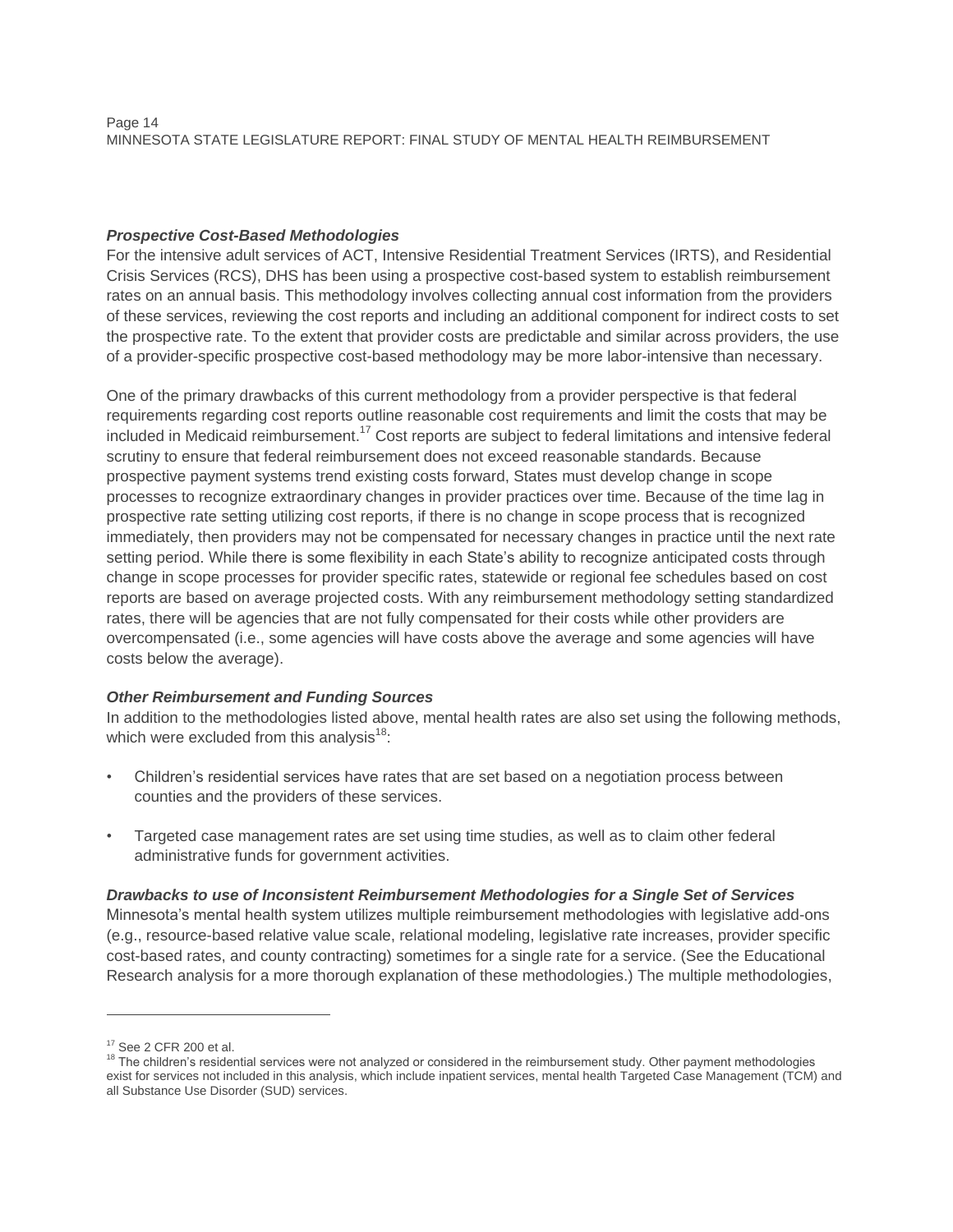#### Page 15 MINNESOTA STATE LEGISLATURE REPORT: FINAL STUDY OF MENTAL HEALTH REIMBURSEMENT

which are not consistently applied, result in a lack of understanding of how the fees relate to state requirements and provider costs, confusion among providers and misaligned incentives for the delivery of care. The complexity can make it difficult for providers to understand Medicaid rules compared to other payers, stay current with State requirements, and grasp the impact of healthcare reimbursement changes. Such complexity and process inefficiencies can lead to gaps in service coverage and structural barriers to the provision of the health care each individual needs most and contribute to uneven delivery systems, leading to inappropriate care and unnecessary institutionalization. In short, the variability in rules related to the current reimbursement systems, where each provider is reimbursed using multiple methodologies across different services, and the differences in reimbursement methods used by the PMAPs create an administrative burden for providers. Well-executed payment reform, where each type of provider has more consistent reimbursement methodologies for a single service, can significantly offset this complexity by reducing the need for micro-accountability, standardizing rules and incentives across providers, and increasing transparency.

*Use of a Consistent Reimbursement Methodology for Each Service Would Improve Sustainability* The use of consistent reimbursement methodologies that fully compensate for State service delivery standards such as practitioner qualifications, training, certification, and accreditation requirements, and others would improve system sustainability. The two primary methodologies that could accomplish Minnesota system goals are listed below. Consistent reimbursement methodology does not mean that Minnesota should necessarily adopt a single reimbursement methodology. Instead, Minnesota should ensure that providers are reimbursed using transparent methodologies that are easily understood and compensate for the State-required activities, components, and requirements.

For example, use of RVRBS reimbursement methodologies might continue to be appropriate for individual licensed practitioners directly enrolled in the Medicaid program who provide services reimbursed solely under CPT coding or who are enrolled as independent groups of licensed practitioners.<sup>19</sup>However, comprehensive and specialty rehabilitation agencies<sup>20</sup> may be better served through a prospective cost based rate setting or market based rate setting reimbursement methodologies that would compensate for higher state standards such as twenty-four hour access to care, accreditation, fidelity standards for EBPs, operations in provider shortage areas, and close supervision of unlicensed staff. These methodologies

<sup>&</sup>lt;sup>19</sup> Individual and group licensed practitioners enroll directly in the Medicaid program. These practitioners are permitted by law and organization to provide care and services without direction or supervision within the individual's license and consistent with the privileges granted by the organization. Psychologists and Licensed Clinical Social Workers are examples of individual licensed practitioners in Medicare who may enroll directly with Medicare individually or as a group.

<sup>20</sup> Comprehensive rehabilitation agencies refers to large community mental health centers and other private sector agencies that provide a comprehensive array of non-hospital outpatient mental health services utilizing both licensed and unlicensed practitioners. Some of the services provided under the Comprehensive rehabilitation agencies would be covered under the The Early and Periodic Screening, Diagnostic and Treatment (EPSDT) and Rehabilitation Sections of the Medicaid State Plan (especially mental health services provided by unlicensed practitioners) and some of the services would be provided by licensed practitioners such as physicians, psychologists, and licensed clinical social workers under other sections of the State Plan. Most notably, the unlicensed practitioners would be provided supervision by the licensed practitioners in a comprehensive rehabilitation agency. Specialty rehabilitation providers may provide a more limited set of services that includes unlicensed practitioners such as an agency specializing in children's evidence based practices; however, there is still an expectation that unlicensed practitioners are supervised by licensed practitioners within the specialty rehabilitation agency.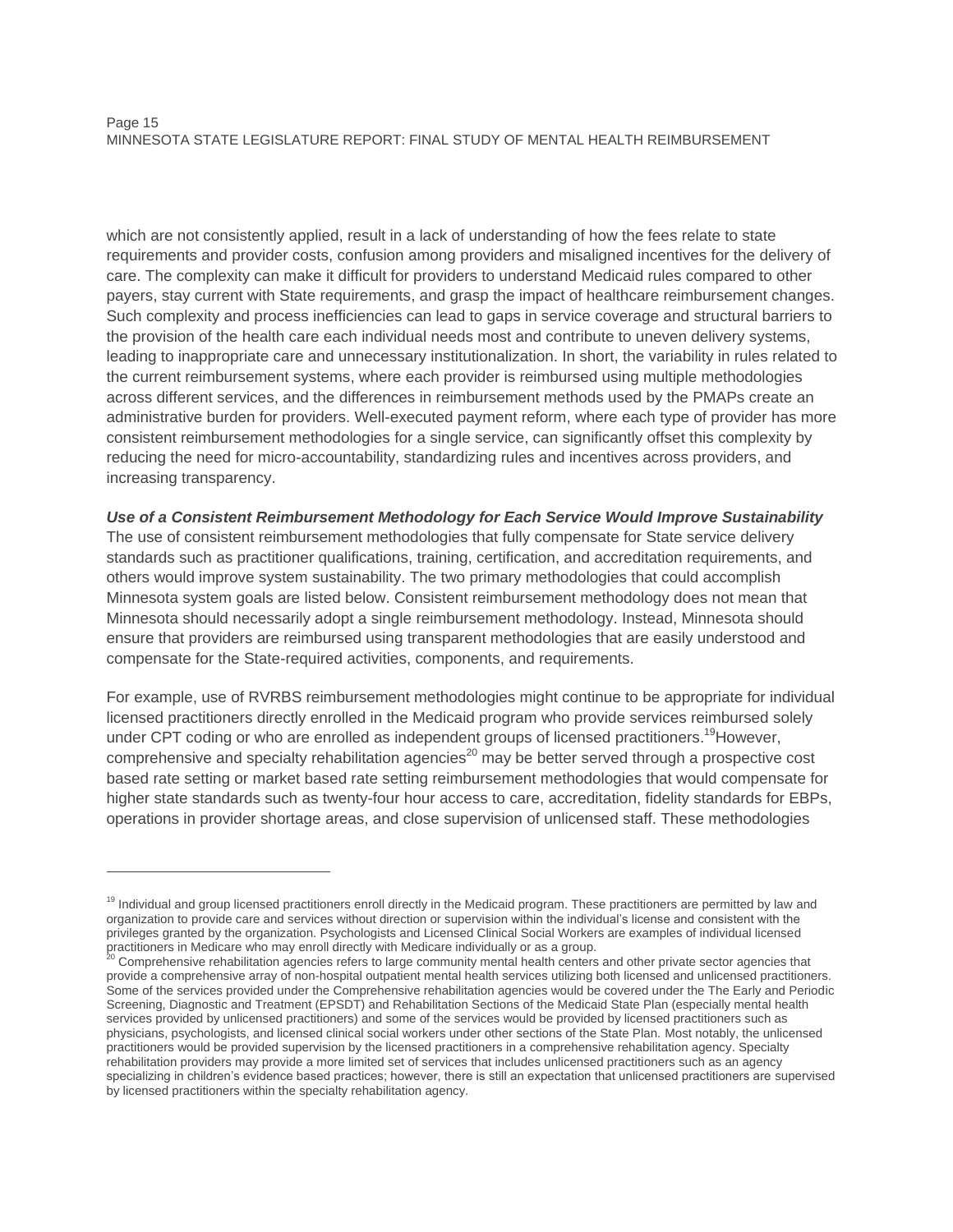might be better suited to agencies with higher overhead associated with the provision of a more comprehensive or specialized array of services and more intensive services.

This type of tiered approach to rate setting might bring more consistency and transparency to the mental health system and result in compensation linked to state purchasing requirements in a more systemic manner.

If the State were to adopt this type of tiered reimbursement methodology through legislative, administrative rule, and State Plan changes, then the State's provider enrollment system and Medicaid Management Information System (MMIS) would need to be examined. Many states approach this by assigning individual licensed practitioners and groups of individual licensed practitioners to limited taxonomies and provider types that are different than agency entity taxonomies. However, in each case, that state's MMIS was able to pay different rates for different taxonomies or provider types. The limitations of the MMIS in terms of number of rates that will be set and the complexity of the rates must also be analyzed. For example, statewide fee schedules for a single provider type would be relatively less difficult to operationalize than regional rates or rates that differ by urban versus rural providers. Most states adopt a statewide fee schedule but there are some notable exceptions that adopt one or two regional or urban versus rural rates.

CMS has supported this type of tiered enrollment practices. For example, under the new fraud and abuse screening requirements in Medicaid enrollment, individual licensed practitioners could be considered low risk and have a different process for enrollment than rehabilitation agencies, which are considered moderate risk. Other States have not been able to reimburse differently by provider type or taxonomy and have therefore needed to utilize standard modifiers for billing. If this were to occur in Minnesota, the State may need to seek approval from the Administrative Uniformity Committee before implementation.

Option 1: Prospective Cost Based Reimbursement Methodologies

 $\overline{a}$ 

The State could utilize prospective cost-based reimbursement methodologies to establish rates prior to the beginning of the rate year. A fee is developed using cost information from a base rate year. The rate is trended forward to account for inflation in future years. CMS also allows states to build in changes in scope<sup>21</sup> for **anticipated costs** (e.g., states are required to modify Federally Qualified Health Center rates for anticipated changes in scope). In true prospective systems, there is no reconciliation between the fees and actual costs. However, when changes in scope for anticipated costs are permitted, most states require that the current year actual costs be compared to the costs that had been anticipated for the current year to ensure that prospective adjustments are accounted for accurately. In contrast, under retrospective payment systems, interim payments are made and the difference between payments and costs are reconciled and recouped or paid to the provider.

 $21$  For example, a provider anticipates additional clinical salary costs during the upcoming rate year to meet the demands of a newlyenacted benefit or to achieve the state's access standards.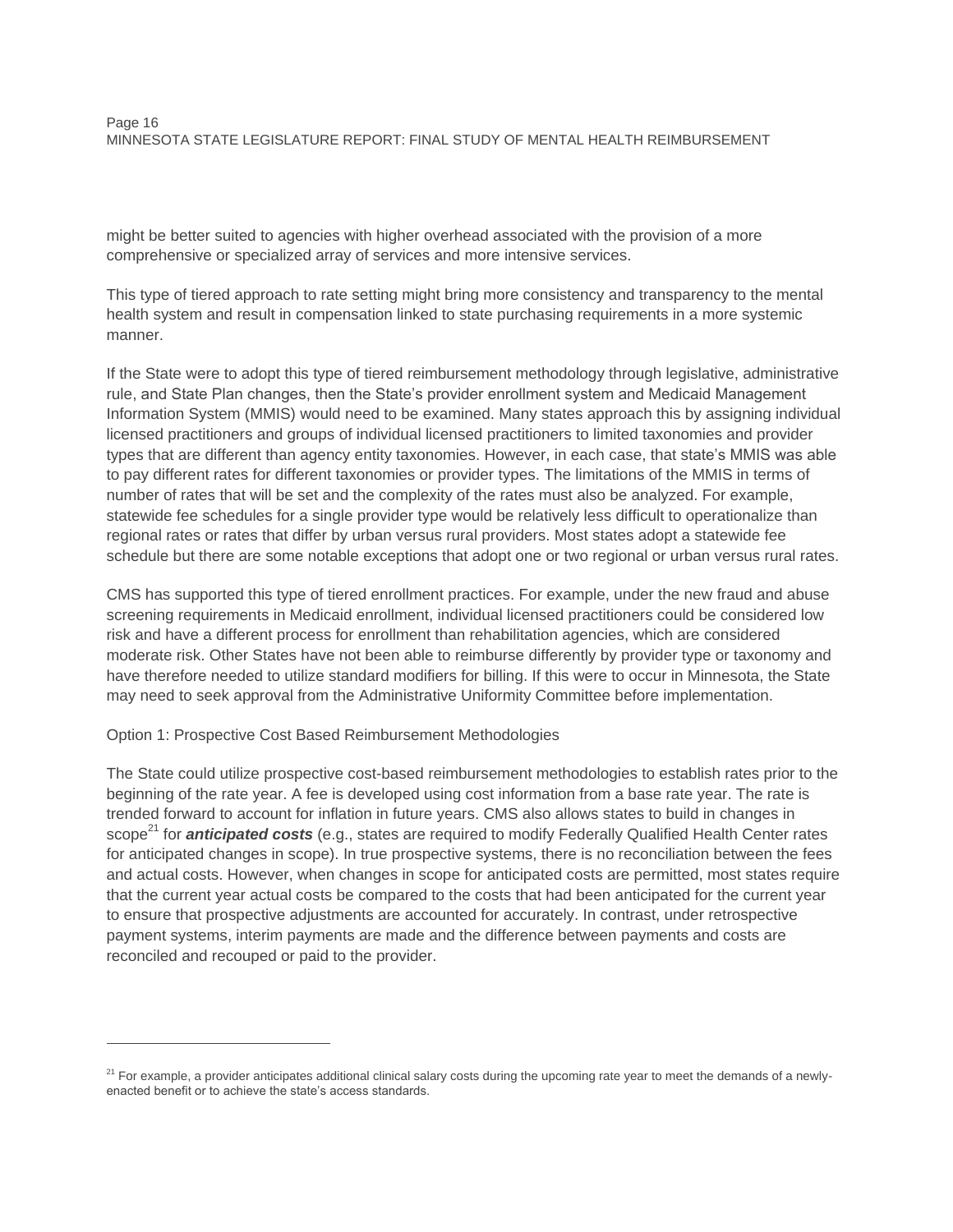If the state sets rates prospectively, the provider would be paid a predetermined fee for each unit of service delivered. The advantage to this approach is that the cost per unit is predictable for both the state and the provider. It is also easier, administratively, to implement than a cost settlement process.

A *prospective cost-based approach* typically uses historical cost levels from the provider to establish either a provider-specific cost-based reimbursement fee that is paid prospectively or a service-specific cost-based reimbursement fee that is paid prospectively. Typically, there is no reconciliation at the end of the period. This type of reimbursement structure involves slightly more risk than *cost-settlement approaches* for the provider, since their cost structure may have changed from the historical period, which is the basis of the cost based payment, and the contract period. This risk can be mitigated to some extent by annual rebasing of prospective payment system (PPS) rates to actual costs or shortening the intervals between re-basing the rates (i.e., revising rates based on the most recent cost period).

Under this approach, the state defines the reasonable costs incurred by providers delivering each covered service. CMS permits states to establish a statewide prospective fee on 100 percent of the average provider costs or a provider-specific prospective fee with required productivity measures. <sup>22</sup>This approach typically results in a fee schedule, based on provider cost reports.<sup>23</sup> Some reasonable costs states are permitted to recognize include:

- CMS allows cost-based rates to calculate a reasonable profit (for-profit providers) or return on investment (private non-profit organizations) to fund investments.
- States may also recognize provider agency costs necessary to meet the states' service delivery standards including cultural/linguistic access, quality requirements such as accreditation costs, and the costs to comply with required reporting.

In cost-based rates, the State must determine how to incorporate anticipated changes in scope prospectively or changes in scope that occurred between cost reporting periods. A "change in the scope of such services" is typically defined as a change in the type, intensity, duration, and/or amount of services. A change in the cost of a service is typically not considered in and of itself a change in the scope of services. In addition, simply providing more units or sessions of a given service is also not considered a change in scope because the provider will be paid more of the unit rates for more services provided.

The State must develop a process for determining a change in the scope of services for provider specific rates that would either require a supplemental cost report for that provider or recognize required changes in the system prospectively. The State would then monitor provider compliance with those changes and penalize providers if they fail to realize the changes for which they are compensated. While states have

 $22$  For example, prior to the ACA, every Federally Qualified Health Centers (FQHC) physician in Medicare was required to count productivity using at least 4,200 visits and every Physician Assistant (PA), Nurse Practitioner (NP) or Certified Nurse Midwife (CNM) was required to utilize 2,100 visits).

Cost reporting — through which an agency must identify its total annual costs according to standard, federally-allowable cost categories — is time-consuming, complex, and challenges the accounting capabilities of Minnesota's mental health providers, even the relatively large community mental health centers.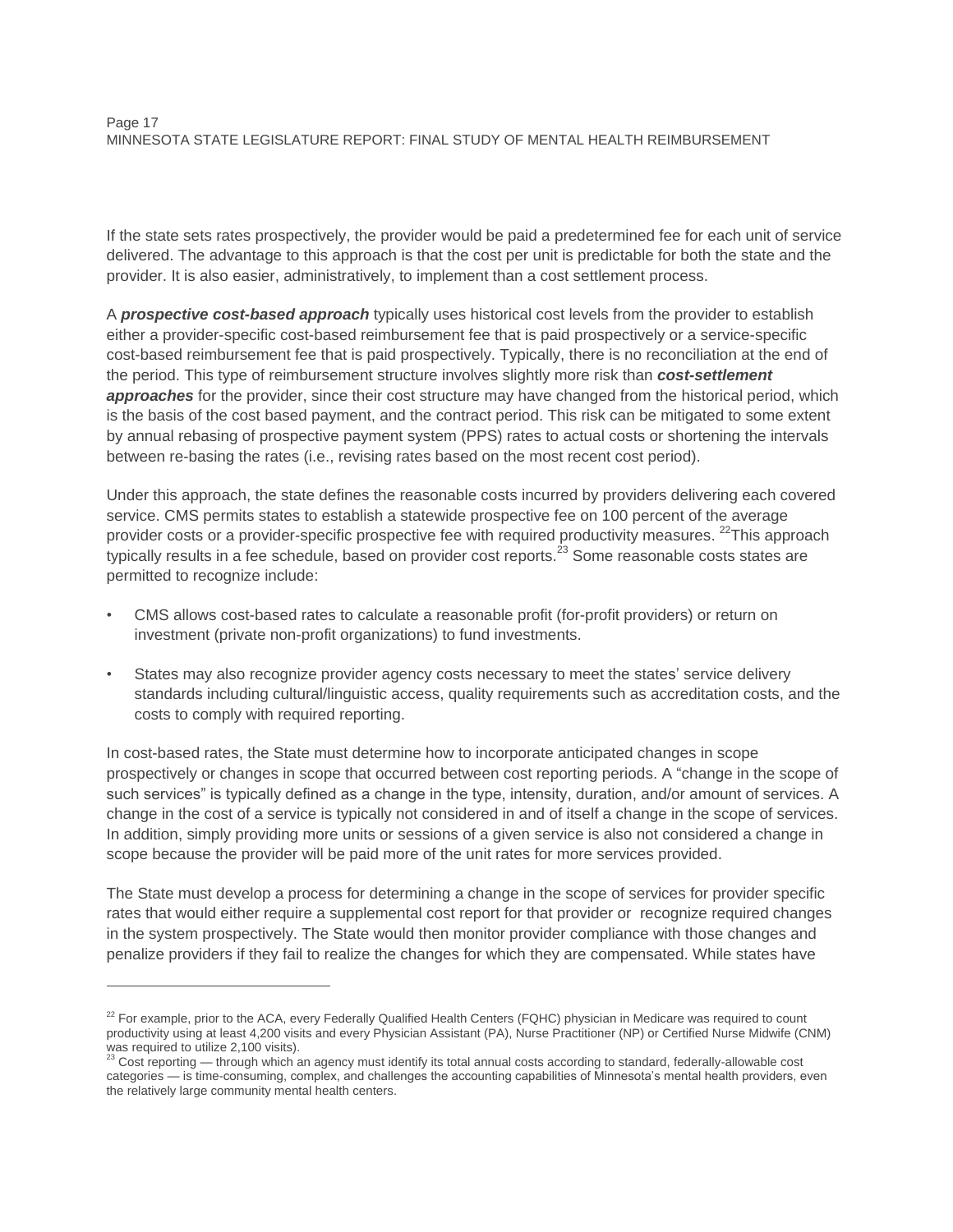some flexibility regarding Change in Scope policy application, federal guidelines and state finances still prescribe the state's ability to make reimbursement changes for activities that are not implemented; that do not result in per unit increases in reimbursement; or that are not consistent with federally-allowable cost limitations (i.e., compensating for lobbying a governmental unit or overcompensating administrative leadership).

Providers have expressed concern regarding the lack of reimbursement for several activities considered to be necessary for effective care. Specifically, providers requested that cost-based reimbursement allow for changes in scope when provider practices change to include more travel for community and home based services, and higher costs due to more acute clients being seen over time (e.g., higher clinical supervision qualifications).

For some behavioral health rates, CMS has recognized the following considerations in approved costbased rates:

- Salary cost of direct practitioners and supervisors engaged in clinical activities (not supervisors or support staff performing administrative tasks).
- Employer-related expenses such as the employer cost of health insurance, Medicare and Social Security contributions, and unemployment insurance.
- Administrative costs that are based on CMS expectations, regarding acceptable levels for outpatient services in the community, home and clinic settings, and need to be justified by the state.
- Transportation costs and other program-related costs.

 $\overline{a}$ 

The State may factor in costs associated with non-billable time (e.g., staff travel time, time spent documenting services, time spent in required training or certification activities, or loss of productivity for home-based services, $^{24}$ ). CMS has accepted rates that contain some cost for paid State holidays, required training time and vacation in the calculation of non-billable time. The State must provide documentation, such as State statute, to support the amount of non-billable time factored into the rate. Whenever a **time study** is used to determine time not available for billable activities, it must be approved by CMS. In addition, the rate methodology must help to assure that billed time does not exceed cost and/or the time available for providers to render services.

Cost-based fees and cost settlements should be used when a state reimburses governmental providers for services. The purpose is to ensure that the government is being reimbursed for the total cost of delivering the service to Medicaid enrollees. For cost-based fee development, the costs included must be supported by documentation that represents the costs incurred by governmental entities within the state. The fees are not reconciled and may be trended forward or updated (by rebasing or applying a federally-approved inflation factor) from year toyear.

 $24$  A clinician delivering home-based services may bill for 3 or 4 clients per day, while a clinic-based colleague bills for 10.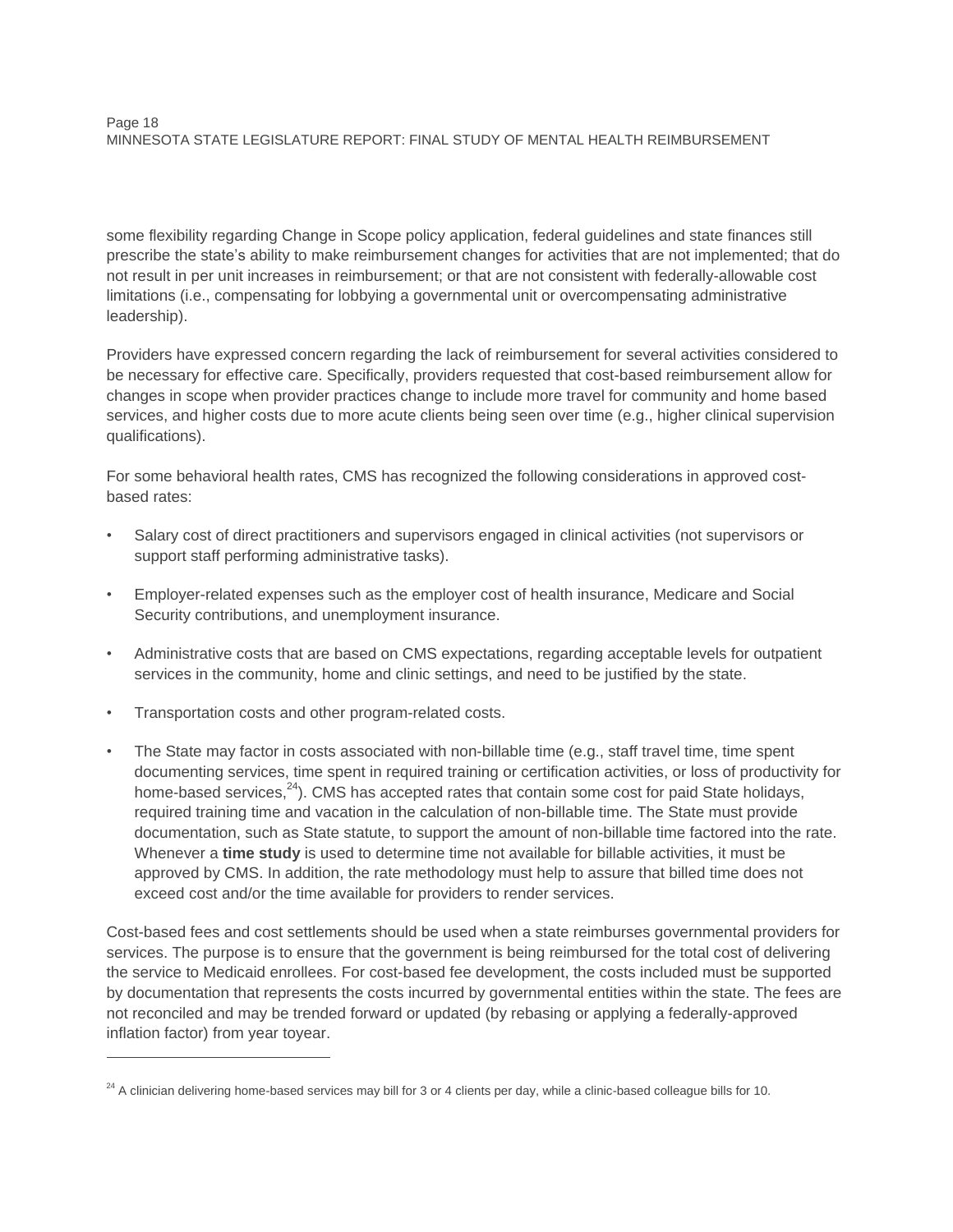#### Page 19 MINNESOTA STATE LEGISLATURE REPORT: FINAL STUDY OF MENTAL HEALTH REIMBURSEMENT

This methodology would "provide adequate reimbursement to sustain community-based mental health services regardless of geographical location" (urban, rural and frontier) and would work in Minnesota's Medicaid environment. However, several drawbacks to this approach should be considered.

Provider Cost Reporting. This type of rate setting methodology establishes a rate specific to each provider. This requires a cost report from each provider. Cost reporting is a complex and time-consuming annual exercise, which was shown during this analysis to exceed the present managerial and accounting capabilities of many community mental health provider agencies. While cost reporting is common among health care providers such as hospitals and nursing facilities nationwide, Minnesota requires few mental health providers to complete cost reports, because cost-based rate setting is not the typical fee setting methodology. This effort might require a legislative mandate to have each provider submit a cost report. Implementation would require substantial State technical assistance. If the State chose to develop costbased rates with a large percentage of Minnesota's Medicaid providers, or if many non-standard service definitions are covered, then the State may have a difficult time implementing changes in the system.

Third-Party Billing Mandate. To avoid shifting undue costs to Medicaid (payer of last resort under federal law), the State would need to closely enforce its usual third-party billing<sup>25</sup> mandate with providers receiving cost-based rates. Enforcement poses a technically-complex administrative burden on a state's management information system and, as demonstrated during the Certified Community Behavioral Health Clinic (CCBHC) demonstration, administering third-party billing is particularly challenging for Minnesota's "legacy" MMIS. One disadvantage of this model may occur if clinics are not incented to bill other insurance such as Medicare and private insurance first for Medicaid clients, especially if the Medicaid procedure coding differs from the Medicare or private insurance coding.<sup>26</sup>

Average Costs. This methodology can produce a single regional or statewide rate for a particular service. If it does, the statewide or regional fee schedules are based on actual average costs experienced by the providers in the past. Those actual costs may not include all costs that a provider is required to expend to provide the service as defined necessitating a change in scope process as noted above. Some providers will find that their actual costs exceed the fee schedule. Other providers will be more efficient than the fee schedule. Regional rates or urban-rural rates could allow for expected cost differences in healthcare market areas. However, a regional rate structure, which pays regionally-differentiated rates for the same mental health service, substantially increases state administrative complexity (expenditures and time delays) with regard to policymaking and claims-system programming.

<sup>&</sup>lt;sup>25</sup> Third-party billing requires providers to first bill other insurance such as Medicare and private insurance for Medicaid clients with dual coverage — common with anyone over age 65 and higher-income persons who are eligible for Medicaid based on a disability. <sup>8</sup> Under the new Certified Community Behavioral Health Clinic demonstrations, other insurers would need to pay before Medicaid for all CCBHC services using the coding prescribed by Medicare or the private insurer. Then, if the Medicaid PPS is still higher than what was paid, the clinic would be paid the remainder of a higher Medicaid rate. For example, a dual-eligible Medicare-Medicaid patient receives two CCHBC services. PPS is \$200 an encounter for services rendered in a single day. Medicare pays on a FFS basis: \$50 for the first service and \$125 for the second service on the same day, for a total of \$175. Medicaid would pay the remaining \$25 (\$200–\$175).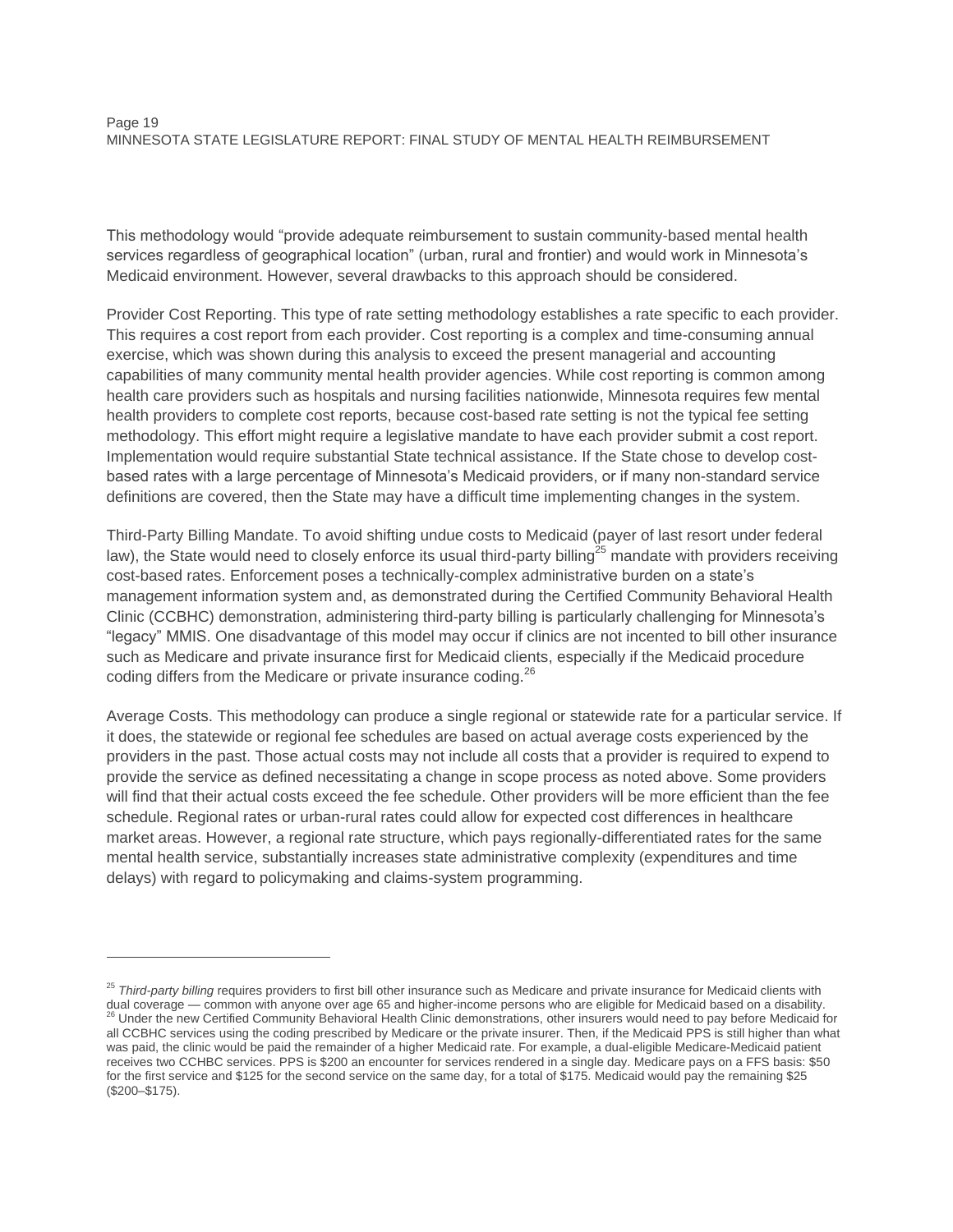# Option 2: Market-based Modeled Reimbursement

Using market-based, or market-modeled, reimbursement methodologies that utilize expected Minnesota provider costs, can simplify rate setting, and yet can accurately reimburse providers for the costs of meeting Federal and State access and quality standards. Such rates would be set for all State-defined services using Healthcare Common Procedure Coding System codes, definitions, and units. Market-based rates may be paid to private and governmental providers. These rates are developed according to the economic factors that determine the payment amount required to attract willing and qualified private providers. To pay market-based rates, the State must currently enroll and actively reimburse private providers. The pool of private providers must be significant so that competitive market forces help determine the components built into rates. This approach typically is used in the establishment of a fee schedule for HCPCS coding.

The typical steps in development of market based rates are as follows:

- 1. Determine the direct costs of delivering the service (e.g., salary costs for direct care workers, supplies, transportation, etc.).
- 2. Determine the indirect costs of the service (e.g., supervisory staff).
- 3. Determine the overhead and administrative costs associated with provision of the direct service (e.g., occupancy costs, administrative staff, etc.).
- 4. Determine the amount of non-productive time (e.g., the portion of each workday that is spent on usual and required activities related to service delivery).
- 5. Determine how costs related to non-Medicaid activities performed by the provider will be excluded.
- 6. Determine how billed time will not exceed available productive time by the practitioner to deliver services and billing limits in the service definition. Market-based rates are thus cost-informed rates using assumptions standard in the industry.

This methodology would also provide adequate reimbursement to sustain community-based mental health services regardless of geographical location (urban, rural and frontier), which was a goal of this legislative study, and would work in Minnesota's particular Medicaid environment. One of the advantages of this type of approach is that when there are a large number of providers, the state can set a fee schedule based on the average costs of efficient providers and a component for a fair return on investment for private providers.

Average Expected Costs. Market-based rate structures are based on average expected costs that account for the costs that the state expects that providers will face to provide the services as outlined. This methodology produces a single regional or statewide rate for a particular service. Some providers will find that their actual costs exceed the market-based rate. Other providers will be more efficient than the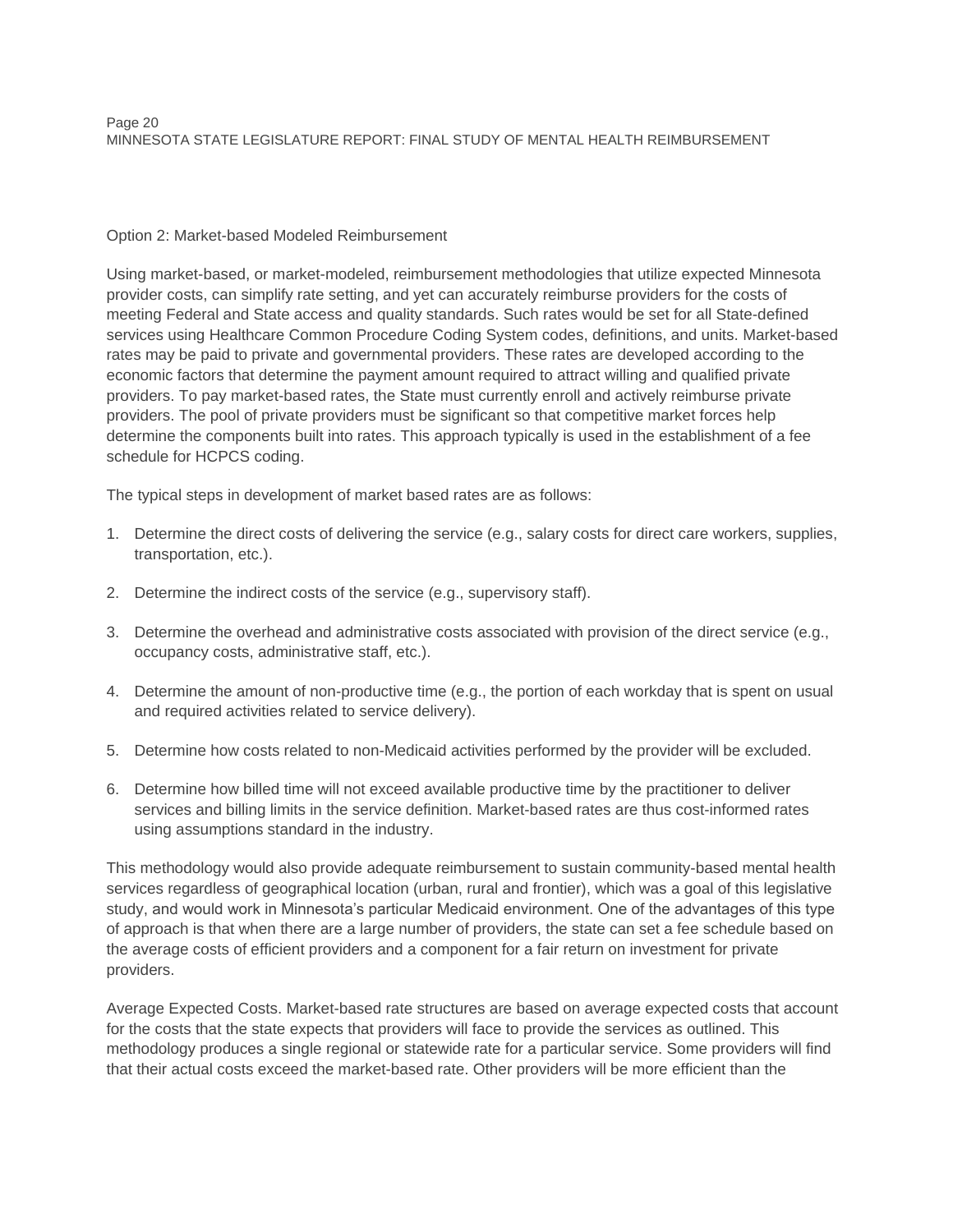modeled rates. Regional rates or urban-rural rates could allow for expected cost differences in healthcare market areas. However, a regional rate structure, which pays regionally-differentiated rates for the same mental health service, substantially increases state administrative complexity (expenditures and time delays) with regard to policymaking and claims-system programming.

Third-Party Liability. The American Medical Association standard coding under the National Correct Coding Initiative defines coding for licensed practitioners to utilize standard CPT coding over HCPCS coding. HCPCS coding is utilized for psychosocial model behavioral health services that are not provided in Medicare or private insurance and may be used by the State to establish unique benefits for the Minnesota Medicaid population (e.g., ACT). One disadvantage of this model may occur if licensed practitioners utilize only HCPCS coding under Medicaid instead of the CPT codes that other insurance such as Medicare and private insurance utilize primarily. This could result in cost-shifting to Medicaid if the Medicaid procedure coding differs from the Medicare or private insurance coding. This disadvantage could be addressed through explicit billing guidance where providers are directed to bill other insurance including Medicare first using the coding required by those payers.

Example: ACT — The service definition, rates, and coding utilized by Medicaid for physician prescribers on ACT teams is different than Medicare physician services using a medical model. The reimbursement that Medicaid pays reflects additional certification, training, and documentation costs. In this case, while behavioral health services by a physician are covered, the EBP of ACT is not covered by Medicare. As a result, Medicaid would need to outline the billing expectations for unique Medicaid behavioral health services having costs unique to Medicaid if there is an expectation that Medicaid would be billed only after Medicare pays the base amount for the "traditional" medical model behavioral health service. Many states do not require Medicare to pay for physician components of Medicaid specific EBPs such as ACT based on CMS 1989 guidance that a liable third party resource exists only if the Medicaid service is covered by the third party and because of the complications that arise through crossover claims.<sup>27</sup> However, CCBHC demonstrations have been required to work through these issues.

Purchasing Standards. Under this option, the State must determine the services and requirements to purchase. The State's Uniform Standards, which sets out requirements for providers, should be considered part of the "state policy" that drives payment options. The State should ensure that it examines the overall landscape measures dependencies before finalizing any proposed rate change methodologies.

For example, the State must determine licensing, certification standards, and accreditation standards for the agencies. The State must also determine the minimum level of training for agency staff including unlicensed practitioners. This training may include culturally competent training, specific training such as Cognitive Behavioral Therapy training for all licensed practitioners, or required use of promising practices such as Managing and Adapting Practice (MAP) for children. The State could also include allowances for return on investment (i.e., profit) and productivity factors for required lost time due to missed appointments

<sup>&</sup>lt;sup>27</sup> July 14, 1989 Medicaid-Third Party Liability Versus Freedom of Choice, CMS ARA memo. "A liable third party resource (Medicare coverage) exists only to the extent that the services the recipient receives from the provider of his choice are covered by the third party entity."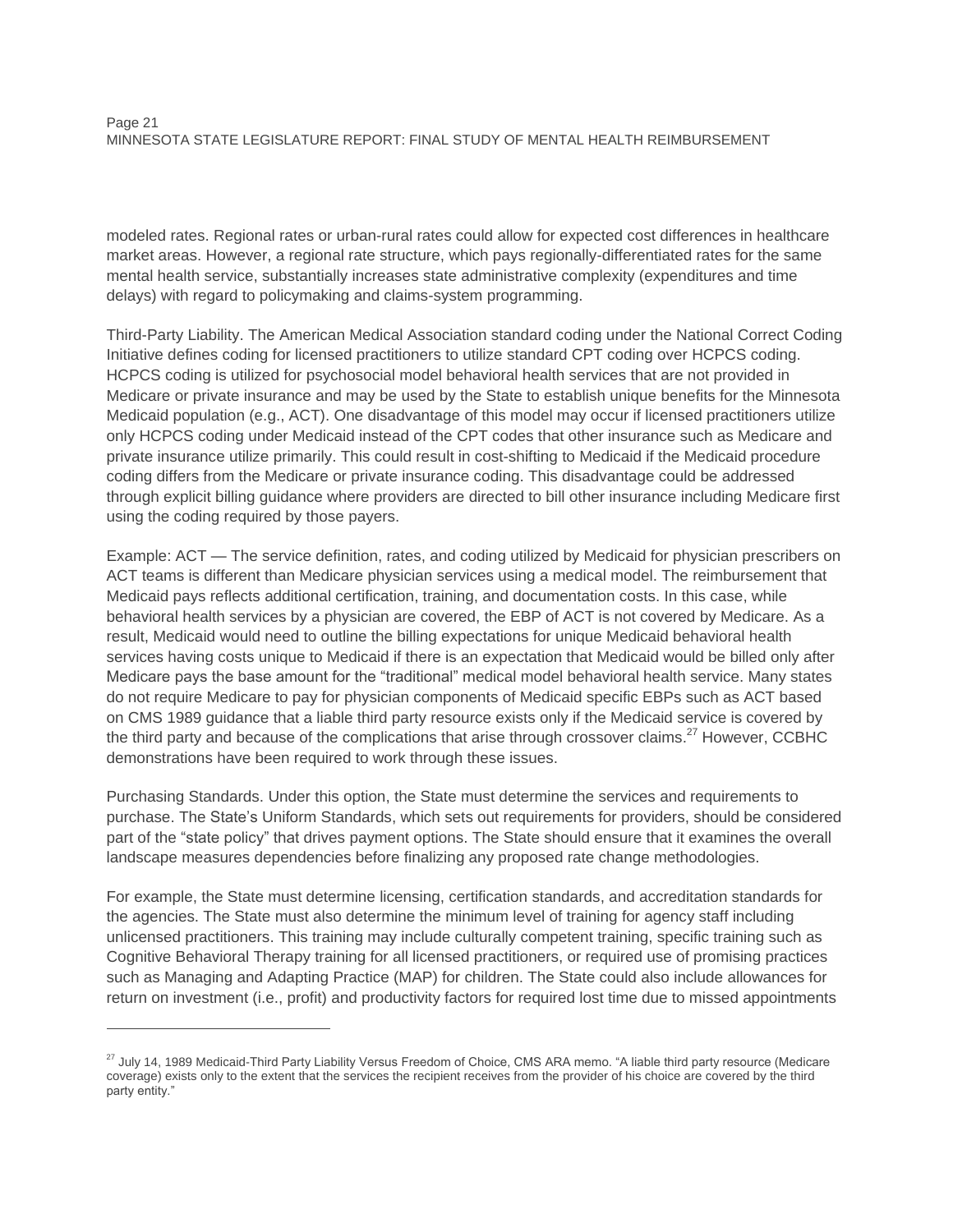or certification elements such as team meetings, travel to client homes, or concurrent clinician engagement with a child and a parent. Agency standards for different types of agencies might range from requirements for comprehensive rehabilitation agencies, specialty requirements for agencies providing culturally competent care to underserved areas or populations, and narrow agency requirements for agencies solely providing a single service for children with unlicensed staff (e.g., CTSS).

The greater precision the State uses to outline service requirements and the more finitely providers understand the reimbursement links to purchasing standards, the less likely providers will be undercompensated under the new system by providing activities or staffing not fully compensated by the State. Conversely, providers are more likely to support access and quality standards when the providers are clearly compensated for requirements. Where the state's goal is to achieve a financially sustainable provider network, this approach produces viable rates by reimbursing providers for the expected costs of complying with requirements rather than by reducing standards to cut costs. For example, the State could require all comprehensive agencies to be accredited and then build the costs for that accreditation into the rates. Different rates could be set for different staff qualifications that included agency costs for supervision including individuals with high school diplomas (rehabilitation workers and behavioral aides), individuals with Bachelor's degrees (mental health practitioners), and individuals with Master's degrees (mental health professionals).

It should be noted that any prospective changes that compensate providers for expected costs should be monitored for compliance and evaluated for quality. If there are no state penalties for providers' failure to make the changes for which they are compensated, then the providers could face federal compliance issues in the event of a federal audit.

# Option 3: Tiered Payment Structure

 $\overline{a}$ 

A tiered payment structure, which retains the current RBRVS rate setting methodology for individual and small-group practices while utilizing a separate fee schedule based on market-based modeled rate setting for full-service agency providers, could minimize the impact of system transition for state administration and the majority of providers. Non-licensed and non-certified practices could retain the current level of administrative simplicity for delivery of limited outpatient therapy under the current CPT coding structure. The State could recognize the more complex infrastructure required for agency providers utilizing a reimbursement methodology that recognizes the cost components required for a fuller array of services.

**Tier 1:** A fee schedule set using RVRBS reimbursement methodologies might continue to be appropriate for individual licensed therapists directly enrolled in the Medicaid program and for small-group practices not certified or licensed by the State (e.g., a group of Licensed Marriage and Family Therapists (LMFTs) in practice together). These would continue to provide services reimbursed solely under CPT coding. These individual licensed mental health professionals or independent groups<sup>28</sup> of licensed practitioners are

<sup>&</sup>lt;sup>28</sup> Practices organized as a limited liability company (LLC) of licensed providers who do not employ unlicensed practitioners would be an example.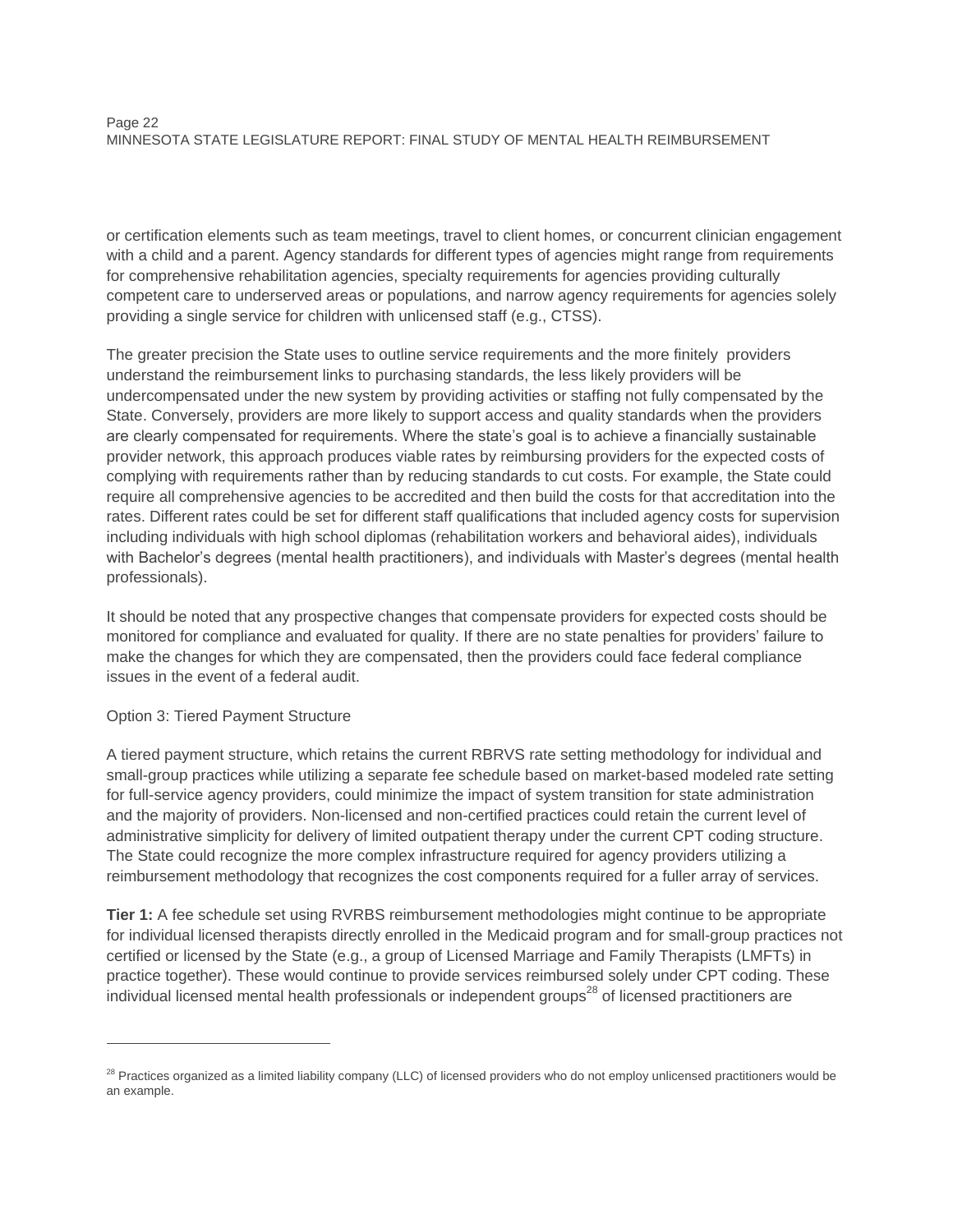currently enrolled in the payment system under a consolidated provider type of which mental health may be one sub-category.

**Tier 2:** Comprehensive (full-continuum) and cross-disciplinary rehabilitation agencies may be better served through a separate fee schedule using prospective cost based rate setting or market based rate setting reimbursement methodologies that would compensate for higher state standards such as twenty-four hour access to care, home-based services, accreditation, fidelity standards for EBPs, operations in provider shortage areas, and close supervision of unlicensed staff. A separate fee scheduling using these methodologies might be better suited to agencies with higher overheads and broader cost categories associated with serving disparate populations and people with complex conditions and intensive service needs.

This type of tiered approach to payment and rate setting has the potential to bring more consistency and transparency to the mental health system and result in compensation linked to state purchasing requirements in a more systemic manner.

**Considerations with using a Tiered Payment Approach**: Enacting a payment system capable of achieving the State's sustainability goals will be an intensive undertaking that will make resource demands on both providers and state administrators, especially if the goal is statewide reform. The State may want to consider an approach that creates two fee schedules each with a different rate setting methodology that balances universal achievement of goals against a phased administrative burden. For example, a providerspecific, cost-based rate structure would require each participating provider to submit annual cost reports. While cost reporting is a common practice among Medicaid providers in other states, it would place a new administrative burden on community mental health providers in Minnesota, who are not accustomed to this type of reporting requirement. In addition, provider-specific rates could create additional information systems and state administrative challenges. On the other hand, market-based rate-setting avoids provider cost-reporting requirements, but only produces statewide or regional rates that compensate average expected costs for efficient providers.

Maintaining the current FFS rates schedule for individual practitioners or small providers who deliver lessthan a full-continuum of mental health services, averts the multiple burdens of cost reporting, additional data reporting, and revamping billing systems. Additional analysis would need to be made to determine if the individual practitioners and small providers' costs in the Minnesota mental health industry are met utilizing a fee schedule more geared to those practices.

A single fee schedule compensating both individual practitioners and large comprehensive agencies may not meet the needs of both types of providers. Instead the State may need to consider a fee schedule for independent practitioners using RBRVS rate setting methodologies with a separate rehabilitation fee schedule for comprehensive rehabilitation agencies that reimburse for state required service infrastructure

Cultural/Ethnic Minority Equity. Culturally-specific providers, who tend to work in individual or small-group practices, could be excluded from the advantages of payment reform under a tiered approach that keeps smaller providers under the existing RBRVS rate structure. Only payment reform equally available to all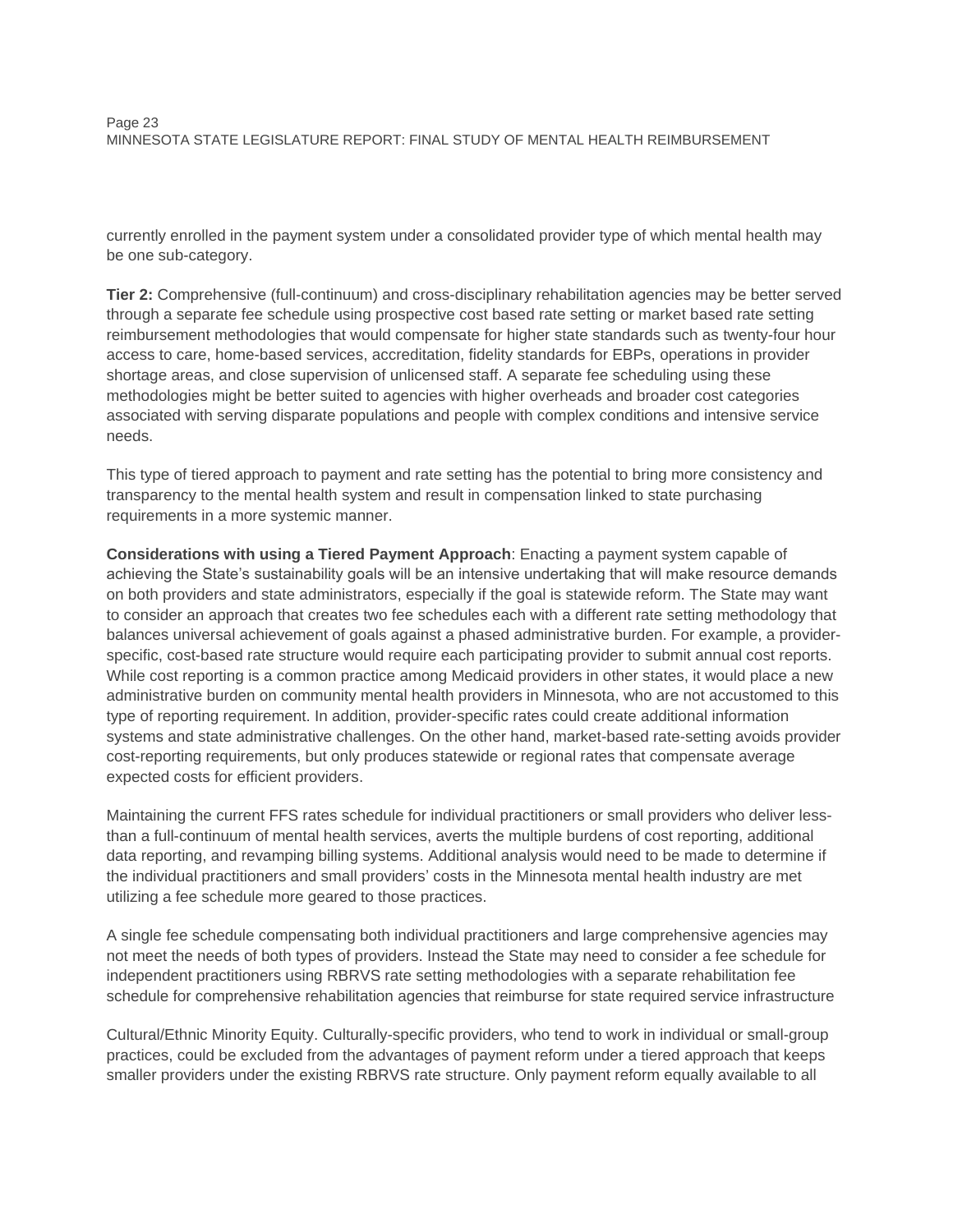#### Page 24 MINNESOTA STATE LEGISLATURE REPORT: FINAL STUDY OF MENTAL HEALTH REIMBURSEMENT

providers (regardless of size) would build statewide capacity for culturally-responsive services. Furthermore, given the resource demands of participation in the reimbursement models presented in this study, additional administrative and financial support may be needed for providers of color and tribal providers in order to achieve the State overall goal reducing disparities in healthcare outcomes.

MMIS Limitations. If the State were to adopt this type of tiered reimbursement methodology through legislation, administrative rule, and State Plan changes, then the State's provider enrollment system and MMIS would need to be examined. Many states approach this by assigning individual licensed practitioners and groups of individual licensed practitioners to limited provider types. However, in each case, that State's MMIS was able to pay different rates for different taxonomies or provider types. The limitations of the MMIS in terms of number of rates that will be set and the complexity of the rates must also be analyzed. For example, statewide fee schedules for a single provider type would be relatively less difficult to operationalize than regional rates or rates that differ by urban versus rural providers. Most states adopt a statewide fee schedule but there are some notable exceptions that adopt one or two regional or urban versus rural rates (e.g., New York has upstate and downstate rates).

CMS has supported this type of tiered enrollment and reimbursement methodology practices. For example, under the new fraud and abuse screening requirements in Medicaid enrollment, individual licensed practitioners could be considered low risk and have a different process for enrollment than rehabilitation agencies, which are considered moderate risk. Some states have not been able to reimburse differently by provider type and have therefore needed to utilize standard modifiers for billing. If this were to occur in Minnesota, the State would need to seek approval from the Administrative Uniformity Committee before implementation.

It should be noted, though, that any prospective system changes that compensate providers for costs should be monitored for compliance and evaluated for quality against performance measures. If there are no state penalties for providers' failure to make the changes for which they are compensated, then the providers could face federal compliance issues in the event of a federal audit.

# *Sustainability and Improved Reimbursement Methodologies, Service Array and Research*

Minnesota's goal of a sustainable community mental health system requires the State to tackle the intertwined needs of a full continuum of services with sufficient provider capacity. Covering a full continuum of care services requires Minnesota to reimburse for measurably-effective interventions for persons with all combinations of diagnoses and demographics. Full provider capacity means that all persons have access to effective services "regardless of geographic location". To do this, Minnesota must have a baseline analysis of the current industry conditions with a detailed action plan for a prescribed transition period.

Ideally, research based care such as EBPs would be utilized to fill the service gaps in the service array. In the short term, research is insufficient to fill all gaps in the continuum of services with evidence-based practices. Until clinical science advances, Minnesota must:

• develop a financially sustainable reimbursement methodology for standard State Plan and Home and Community Based Services (HCBS),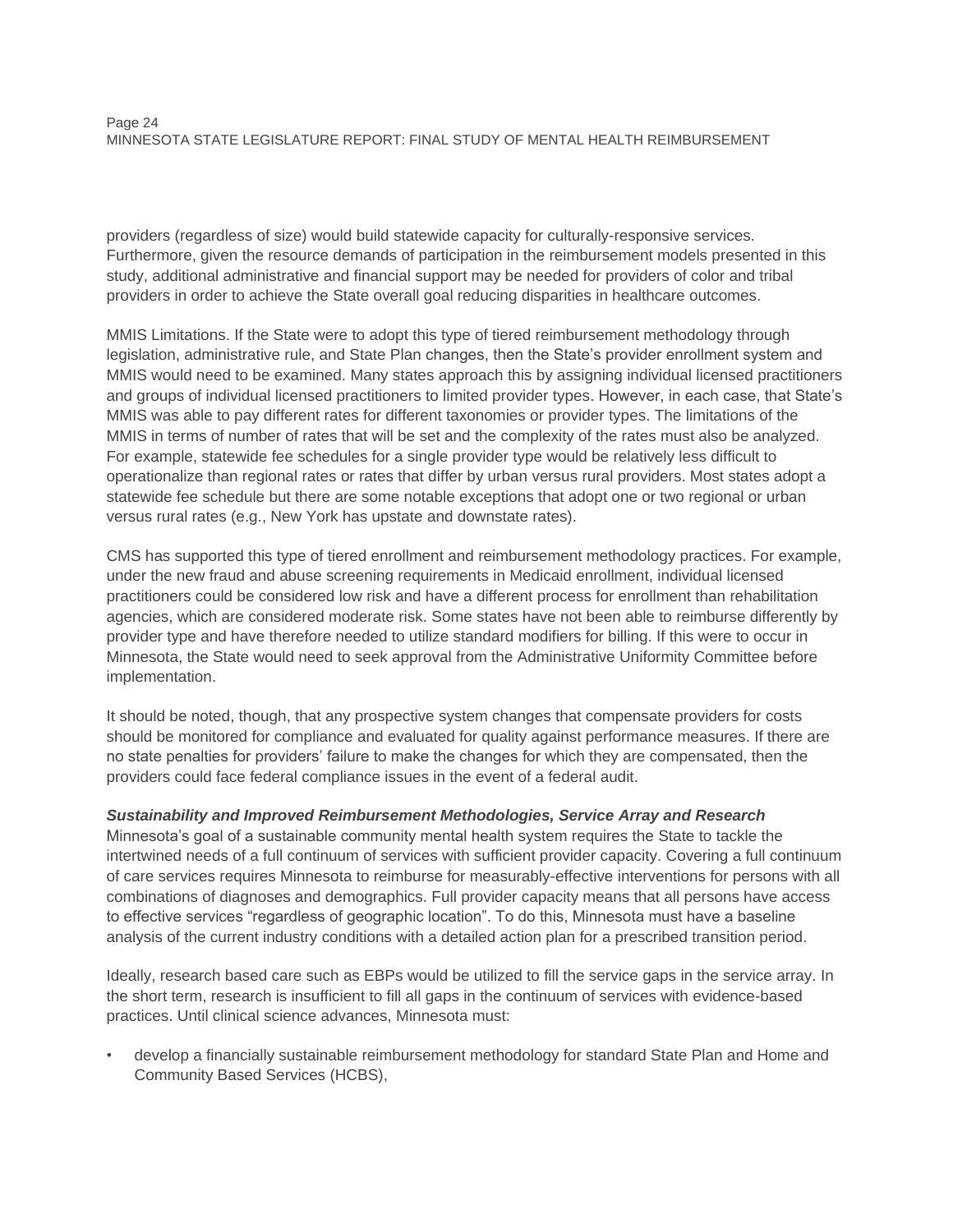- encourage wider use of existing practices with research support through policy reforms, payment incentives, and state-supported clinical training, and
- explore developing its own evidence, using a coverage-with-evidence-development approach.

This three pronged approach will also build provider capacity for improved access to the currently covered services across the existing service array. The lack of EBPs is not the only gap in the State's servicedelivery capacity. Improved reimbursement of existing services as well as the enhancement of EBP service provision and exploration of supporting new research will go a long way in improving accessibility and capacity in the system.

# **Funding for Research Based Care and Evidence-Based Practices**

The criteria for a sustainable community mental health service system include payment for proven research based care, reimbursement for effective care, payment for new emerging practices, a full continuum of services, and payment for cost components necessary to deliver effective, quality, and accessible care. Providers have found that they cannot financially maintain EBPs due to additional costs, like training and certification costs that are required, when they are not reimbursed by payers such as Medicaid. Other states have found that utilizing grant or state-only funding, which are typically available to providers for a limited-time only, do not support provider's ongoing training and certification costs due to staff turnover and loss of organizational momentum. Instead, states have found that when ongoing provider expenditures are required for EBPs such as ACT, Multi-systemic Therapy (MST)<sup>29</sup> and Functional Family Therapy (FFT)<sup>30</sup>, sustainable community mental health systems must have established reimbursement rates including all required EBP cost components in EBP-specific rates.

EBPs are currently supported in Minnesota through Medicaid, grants, or a combination of both Medicaid and grants. There are some EBPs with limited funding or no specific funding. Medicaid provider rates generally do not compensate for training or certification costs or for additional resources necessary to deliver the EBP except for ACT, an intensive team-based intervention, and Dialectical Behavioral Therapy (DBT), a cognitive behavioral therapy using both individual therapy and group skills training classes. Both EBPs have specific fee schedule rates, with ACT rates set on a prospective cost-based rate system..

# *Cost Data on EBPs*

Of the cost reports submitted in Phase 1 of this study, half indicated the provision of EBPs by their organization. Of those, only a handful provided cost data specific to EBPs. A barrier noted by the providers was that they do not normally separate and track EBP costs. Even in the cases where cost data was provided, it did not indicate the EBP to which the costs were attributed. However, providers reported additional costs for staff training and development, provider certification to offer the EBP, monitoring fidelity $31$  to the required standards, additional supervision, and consulting fees and materials, such as

<sup>&</sup>lt;sup>29</sup> Source:<http://mstservices.com/index.php/resources/funding-and-medicaid-standards>

<sup>&</sup>lt;sup>30</sup> Source:<http://fftllc.com/>

<sup>&</sup>lt;sup>31</sup> "Fidelity" means preserving the components that made the practice effective in the research testing, maintaining integrity or fidelity to the original approach.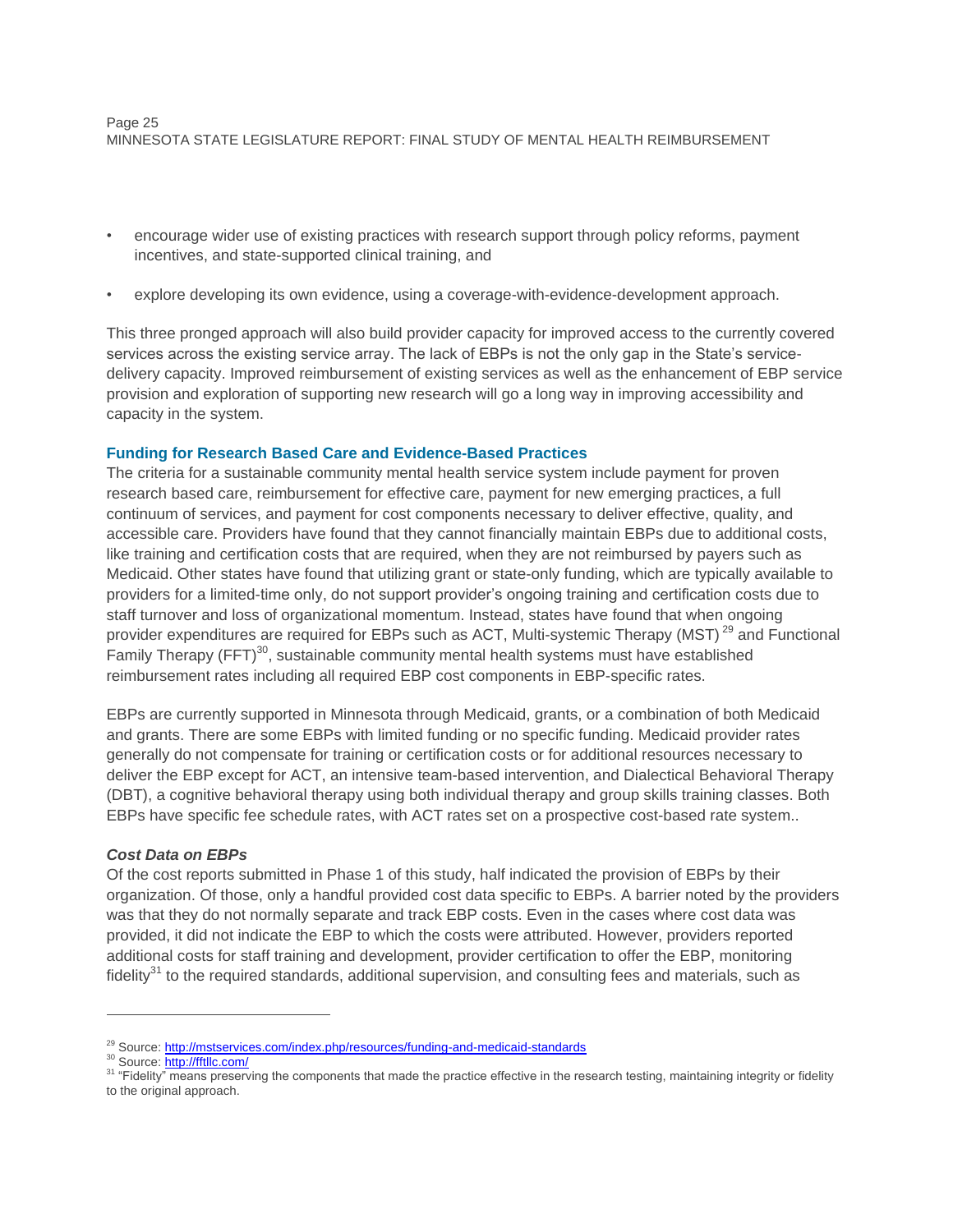Page 26 MINNESOTA STATE LEGISLATURE REPORT: FINAL STUDY OF MENTAL HEALTH REIMBURSEMENT

training manuals. These costs are in addition to the standard delivery of the basic State Plan mental health service. The table below summarizes the reported additional cost ranges by groups of EBPs.

|                                           | I A D L L J .   L D I     U V V I   I L I   V I\ I   D A I A   V V III III A I\ I                                                                                                                                                                                                                                                                       |                                                                                 |
|-------------------------------------------|---------------------------------------------------------------------------------------------------------------------------------------------------------------------------------------------------------------------------------------------------------------------------------------------------------------------------------------------------------|---------------------------------------------------------------------------------|
| <b>COST</b><br><b>CATEGORY</b>            | <b>EBPS/SERVICE MODELS</b>                                                                                                                                                                                                                                                                                                                              | <b>RANGE OF</b><br><b>MINNESOTA</b><br><b>PROVIDER</b><br><b>REPORTED COSTS</b> |
| Staff Training and<br>Development         | Illness Management and Recovery (IMR), Enhanced Illness<br>Management and Recovery (E-IMR), Cognitive-Behavioral<br>Therapy (CBT), Trauma-Focused Cognitive Behavior Therapy<br>(TF-CBT), MAP, Mental Health First Aid (MHFA), Motivational<br>Interviewing, Child Parent Psychotherapy (CPP), Parent-Child<br>Interaction Therapy (PCIT) <sup>32</sup> | $$2,130 - $8,281$                                                               |
| <b>Provider Certification</b>             | PCIT, TF-CBT, DBT, MAP,                                                                                                                                                                                                                                                                                                                                 | $$1,061 - $2,685$                                                               |
| <b>Provider Fidelity</b>                  | PCIT, TF-CBT, DBT, MAP,                                                                                                                                                                                                                                                                                                                                 | \$38,300-\$121,855                                                              |
| Supervision and<br><b>Consulting Fees</b> | CBT, MHFA, Motivational Interviewing, PCIT, TF-CBT, DBT,<br>MAP, TFCBT, Eye Movement Desensitization and<br>Reprocessing (EMDR), TF-CPP                                                                                                                                                                                                                 | \$206-\$215,756                                                                 |
| Program Supplies                          | IMR, E-IMR                                                                                                                                                                                                                                                                                                                                              | $$1,847 - $3,633$                                                               |

#### **T A B L E 3 : E B P C O S T R E P O R T D A T A S U M M A R Y**

 $\overline{a}$ 

Note: Social Communication, Emotional Regulation and Transactional Support (SCERTS), Developmental Individual-difference Relationship-based model (DIR), and Applied Behavioral Analysis were also raised as practices with similar costs but is outside of the scope of this analysis.

Mercer also researched nationally available cost data related to certification, training, supervision, fidelity, and materials for the provision of common EBPs and found that each EBP has unique costs that must be considered when building rates. (These costs are more fully described in the Educational Research Analysis.) For example, as described by one Minnesota provider, "Parent Child Interaction Therapy (PCIT) will usually require two rooms available in the clinic and specific technology support." A two way mirror, headsets to provide the parent instruction during the session and the cost of additional space are examples of the additional costs for this EBP. See the table below for the reported costs of PCIT that are in addition to the regular State Plan service costs. Other data for the additional cost of providing EBP that is not included in State Plan mental health service reimbursement rates is available in the Educational Research Report.

<sup>&</sup>lt;sup>32</sup> Providers also mentioned the high cost of training and provider certification for Social Communication, Emotional Regulation and Transactional Support (SCERTS), Developmental Individual-difference Relationship-based model (DIR), and Applied Behavioral Analysis (ABA) for children with Autism, which is outside of scope of this analysis.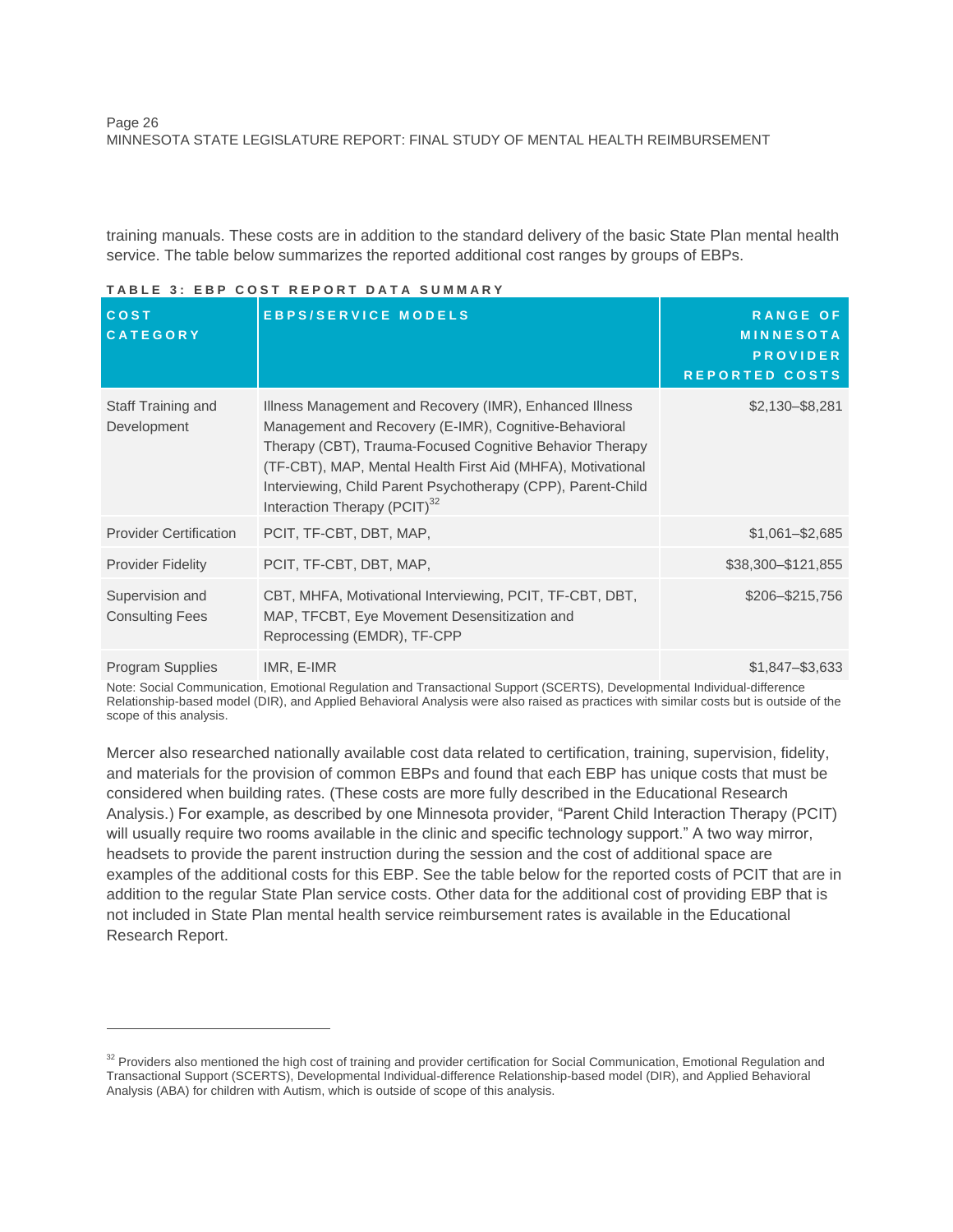#### **T A B L E 4 : A D D I T I O N A L C O S T S T O P R O V I D E E B P S N O T R E I M B U R S E D I N B A S I C M E D I C A I D R A T E S**

| EBP         | <b>CERTIFICATION</b> | <b>TRAINING</b> | SUPERVISION/<br>CONSULTATION COSTS | <b>MATERIALS</b> |
|-------------|----------------------|-----------------|------------------------------------|------------------|
| <b>PCIT</b> | \$450-\$500          | \$4,000         | \$5,200-\$10,400                   | \$2,000-\$15,000 |

Source: The State of Minnesota Department of Human Services, Mental Health Division, provided data to Mercer on PCIT. Mercer researched and provided the costs DBT based on publically available data and interviews with the purveyors of these EBPs.

Without the reimbursement of certification, training, supervision, consultation, fidelity, and materials, the reimbursement rates paid for the research-based practices do not reflect the providers' costs and are not financially sustainable.

In the table below, Mercer has utilized two of the States' office based skill-building rates from the earlier comparison to demonstrate how the lack of reimbursement for additional EBP costs creates rates significantly below rates including those costs.

| <b>PRACTITIONER</b><br>LEVEL                              | <b>MINNESOTA</b> | <b>PERCENT</b><br><b>INCREASE</b><br><b>FOR</b><br><b>RESEARCH-</b><br><b>BASED</b><br><b>COSTS</b> | <b>STATE</b><br>A | <b>PERCENT</b><br><b>INCREASE</b><br><b>FOR</b><br><b>RESEARCH-</b><br><b>BASED</b><br><b>COSTS</b> | <b>STATE</b><br>B | <b>PERCENT</b><br><b>INCREASE</b><br><b>FOR</b><br>RESEARCH-<br><b>BASED</b><br><b>COSTS</b> |
|-----------------------------------------------------------|------------------|-----------------------------------------------------------------------------------------------------|-------------------|-----------------------------------------------------------------------------------------------------|-------------------|----------------------------------------------------------------------------------------------|
| Skill-building —<br>Bachelor's level (BA)<br>- BASE RATE  | \$13.44          |                                                                                                     | \$14.87           |                                                                                                     | \$16.80           |                                                                                              |
| EBP: Multi-systemic<br>Therapy-BA                         | \$13.44          | $0\%$                                                                                               | \$30.23           | 103%                                                                                                | 43.06             | 156%                                                                                         |
| <b>EBP: Functional</b><br>$F_{\alpha\beta}$ There $\beta$ | \$13.44          | $0\%$                                                                                               | \$31.70           | 113%                                                                                                | 40.88             | 143%                                                                                         |

#### **T A B L E 5 : C O M P A R I S O N O F R E I M B U R S E M E N T R A T E S B Y P R A C T I T I O N E R T Y P E F O R UNLICENSED MENTAL HEALTH SKILL BUILDING VERSUS EBPS**

Family Therapy-BA

Note: MST and FFT are provided primarily in the community. MST has certification costs of \$6,000, initial training costs of \$12,860, and materials costs of \$31,000 per team plus \$5,000 annual ongoing cost. FFT has a Phase 1 certification cost of approximately \$36,000 per team plus \$1,114 per therapist and \$8,773 per supervisor. Phase 2 certification costs are approximately \$18,000 per team plus \$2,270 per supervisor.

As noted earlier, each of these states set mental health rates utilizing the expected cost to the average provider for provision of the service. In each state, the rate is set by estimating the cost of the basic provision of the service by practitioner level and adding the required cost components for providing the research based service (e.g., certification, training, supervision, consultation, fidelity, and materials costs). The resulting EBP-specific rates are around 103 percent to 156 percent higher than the comparable rates in that state. This comparison allows Minnesota to understand how the current reimbursement rates do not cover the costs of similar EBPs.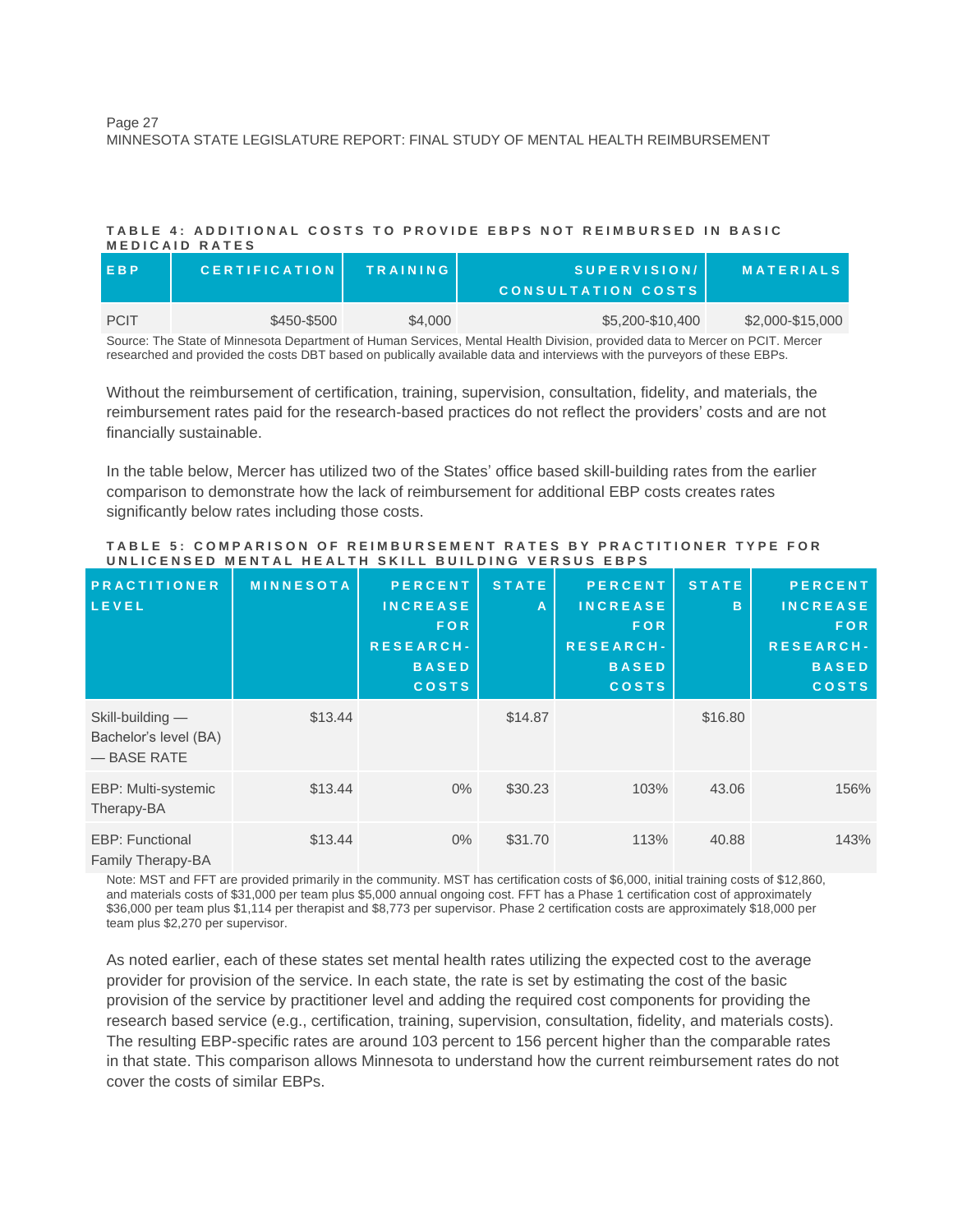# *Impediments to Provision of EBPs*

Child EBP providers reported that there are several factors leading providers to avoid investing in practices that are shown by research to be effective in the treatment of mental health conditions and prevent more costly treatment in institutional settings.

- Difficulty in retaining trained staff, who after being trained move to more competitive employment sites, such as large hospitals because of an inability to pay competitive wages.
- Flat payment rates which do not account for travel or team based care required when delivering certain EBPs. For example, some very effective community-based interventions occur outside the "clinic walls" necessitating travel time to the home, school, or another site to deliver services.
- Providers reported that PMAPs are paying less than the FFS rates. (Providers expressed hope that HF1176, SF927 (2017-2018 Biennium, 90th Legislature) would pass and regain reimbursement equity across FFS and PMAPs.)
- Worry that pay-for-performance may actually create a disincentive to work with the most distressed families because the providers wouldn't see gains as quickly. Providers are concerned that incentives may not target EBPs or the delivery of services to populations with health outcome disparities.

Adult EBP Providers raised similar concerns regarding the cost structure in Minnesota that undermines EBP implementation.

- Uncompensated costs for training and supervision, and staff turnover after the agency has invested in training a staff member in an EBP.
- Conflicting messages from DHS that support and encourage EBPs, and the County Mental Health Authorities that do not generally purchase EBPs.
- Concerns about how performance measures will be implemented.
- Concern that incentives will not tie to performance, including requests from providers that the State should consider: 1) individual outcomes, 2) fidelity, and 3) customer feedback.

# *Priorities for Implementation of Services to Support a Continuum of Care*

DHS has prioritized the use of EBPs that promote system improvements and the sustainability of an effective behavioral health continuum of care for adult, and children, and their families (Medicaid and non-Medicaid populations). DHS is in the process of training and certifying providers in several EBPs and has established Medicaid benefits and specific payment rates for others. The EBPs endorsed by DHS are listed in table 6 below (and more fully described in the Education/Research Report).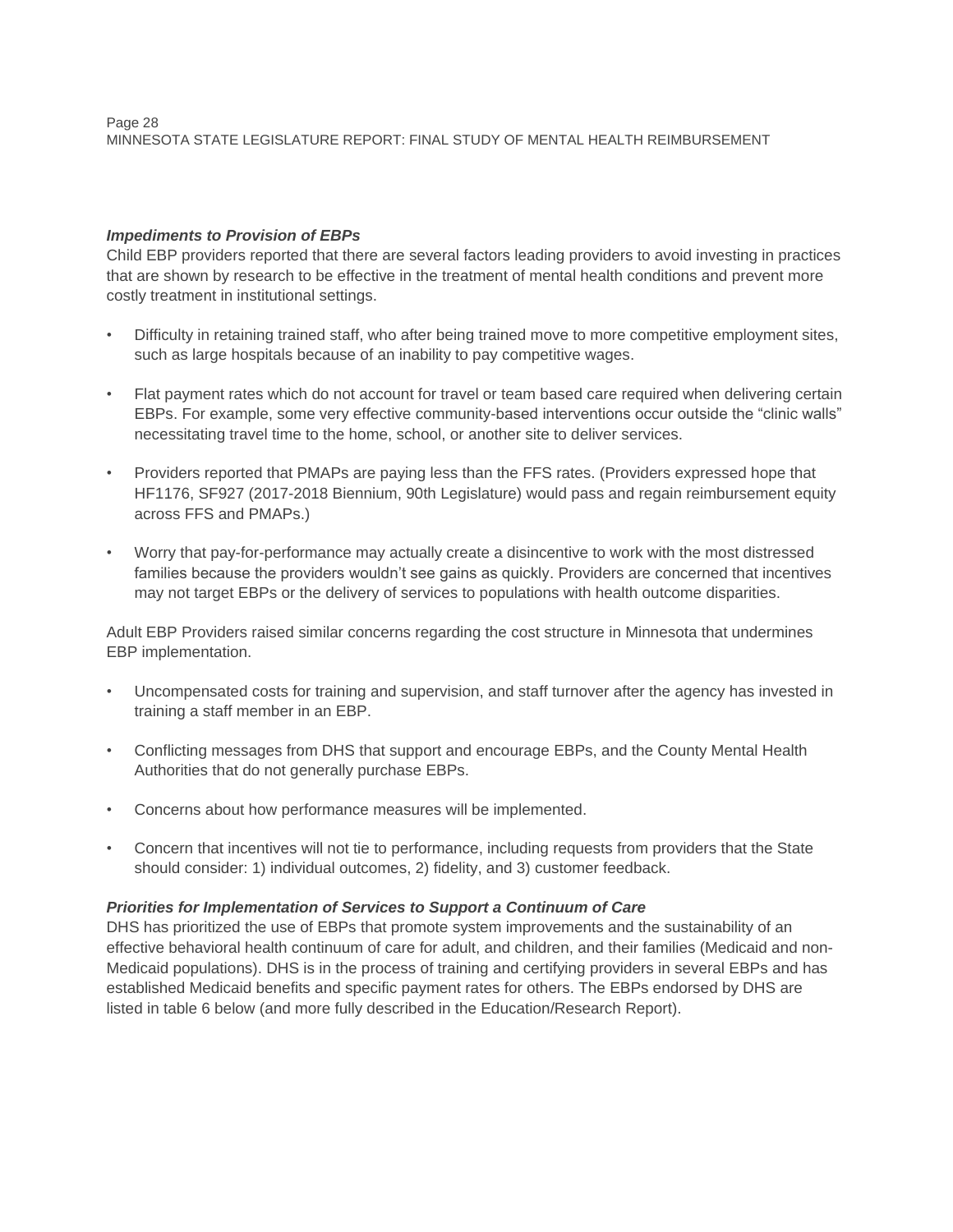| EVIDENCE-BASED PRACTICES FOR<br><b>CHILDREN</b>           | <b>EVIDENCE-BASED PRACTICES FOR</b><br><b>ADULTS</b>                |
|-----------------------------------------------------------|---------------------------------------------------------------------|
| TF-CBT                                                    | ACT                                                                 |
| <b>PCIT</b>                                               | <b>DBT</b>                                                          |
| Incredible Years Parenting Programs                       | Integrated Dual Disorder Treatment (IDDT)                           |
| Trauma Informed — Child-Parent Psychotherapy (TI-<br>CPP) | Supported Employment — Individual Placement and<br>Support (SE-IPS) |
| Attachment Biobehavioral Catch-up (ABC)                   | <b>IMR</b>                                                          |

#### **T A B L E 6 : M I N N E S O T A C H I L D A N D A D U L T P R I O R I T Y E B P S**

# *Evidence-Informed Practices*

 $\overline{a}$ 

Minnesota also endorses several evidence-informed practices and excellent tools such as:

- The Diagnostic Classification of Mental Health and Developmental Disorders of Infancy and Early Childhood manual (DC:0-3R/DC: 0-5.), which is a clinical diagnostic manual designed to be a guide for screening, assessment, and diagnosis of children ages birth to five.
- The MAP system that provides access to a database with the most current scientific information, measurement tools, and clinical protocols. MAP matches children to evidence-based treatments that have proven effective on a wide diversity of treatment targets and ages. The system can suggest formal evidence-based programs or, alternatively, can provide detailed recommendations about discrete components (practice elements) of evidence-based treatments relevant to the specific individual. A clinical dashboard is provided to track outcomes and practices.
- Navigate is Minnesota's approach to treatment of First Episode Psychosis (FEP). FEP refers to the first time someone experiences psychotic symptoms or a psychotic episode. This promising practice is consistent with the Recovery After an Initial Schizophrenia Episode (RAISE) Early Treatment Program research. Other EBP models for this condition include Oregon's Early Assessment and Support Alliance (EASA)<sup>33</sup>; the Portland Identification and Early Referral Service (PIER) in Portland, Maine; and the National Institute of Mental Health programs, the Connection Program and OnTrackNY.<sup>34</sup>

Other research-based practices commonly utilized for children but not endorsed by Minnesota include MST and FFT which are both commonly used for youth with oppositional defiant disorder, substance abuse

<sup>&</sup>lt;sup>33</sup> Mercer's Subcontractor, TriWest Group, recently developed an alternative payment model for EASA in collaboration with the Mid-Valley Behavioral Care Network and Marion and Polk counties.<br><sup>34</sup> Heinssen, Bohert K., Coldstein, Amy P., and Arrin, System T.

Heinssen, Robert K., Goldstein, Amy B., and Azrin, Susan T. Evidence Based Treatment for First Episode Psychosis: Components of Coordinated Specialty Care. (April 14, 2014 RAISE Recovery After Initial Schizophrenia Episode, National Institute of Mental Health White Paper. Retrieved at: [https://www.nimh.nih.gov/health/topics/schizophrenia/raise/nimh-white-paper-csc-for](https://www.nimh.nih.gov/health/topics/schizophrenia/raise/nimh-white-paper-csc-for-fep_147096.pdf)[fep\\_147096.pdf](https://www.nimh.nih.gov/health/topics/schizophrenia/raise/nimh-white-paper-csc-for-fep_147096.pdf)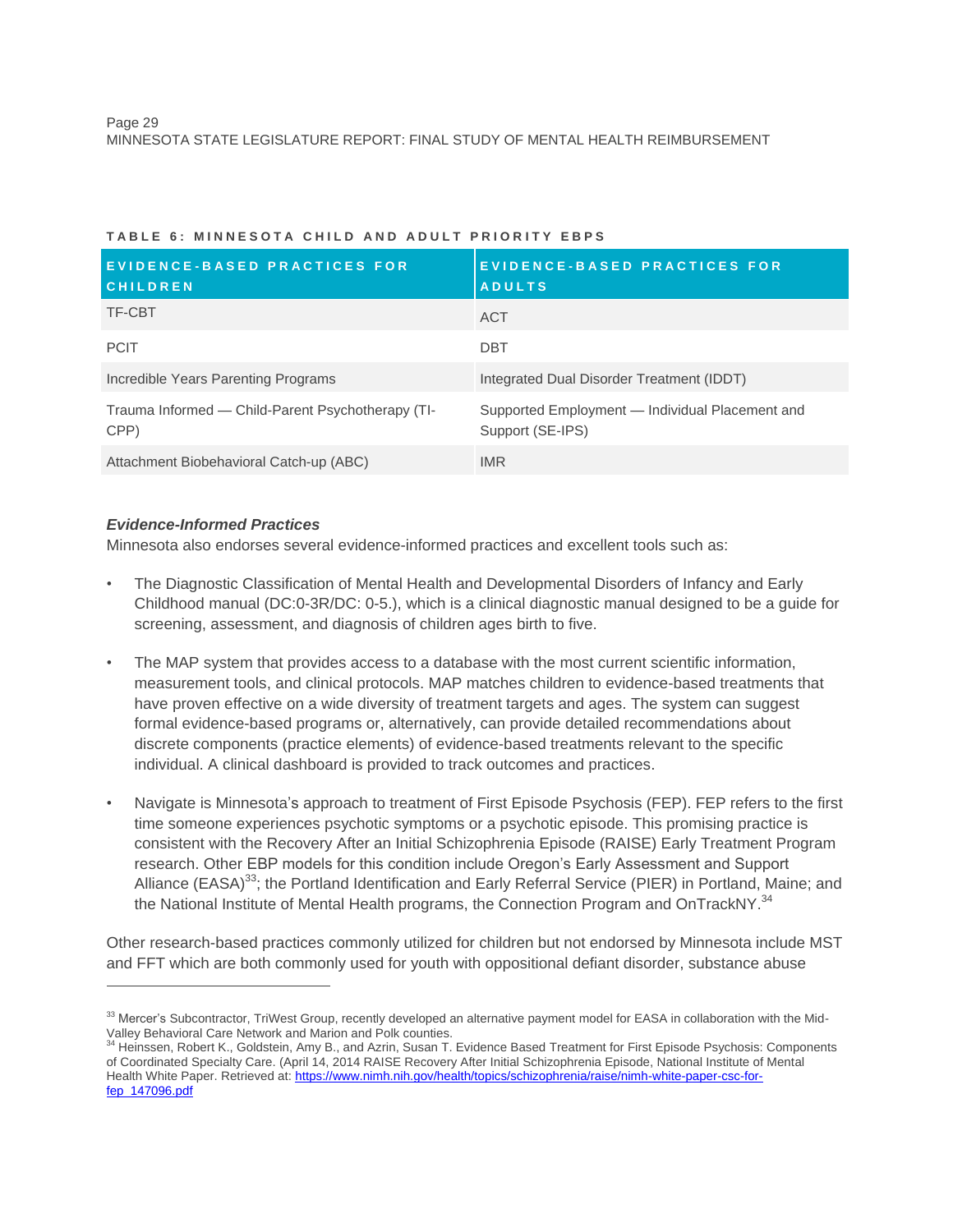#### Page 30 MINNESOTA STATE LEGISLATURE REPORT: FINAL STUDY OF MENTAL HEALTH REIMBURSEMENT

disorder and youth involved with juvenile justice; Homebuilders $35$ , which is designed to work with children in the child welfare population; Wraparound <sup>36</sup>; Dialectical Behavior Therapy-Adolescent (DBT-A), which is used with high risk, multi-problem adolescents; and Adolescent-Community Reinforcement Approach (A- $CRA$ <sup>37</sup>, which is designed for adolescents with substance use disorder being discharged from residential facilities. These are all highly research based practices that Minnesota may want to consider adopting as priorities. Many of these research-based practices are effective alternatives to out-of-home placements and over-reliance on residential treatment facilities, which are costly and have limited evidence for good outcomes except for a subset of children and youth whose safety requires such placements.

# *EBPs in Managed Care*

As DHS continues efforts toward building statewide EBPs and payment for performance, a key challenge to address is related to how payment and delivery of EBPs are prioritized by the PMAPs. Currently, the FFS delivery system and managed care delivery system operate separately. While the PMAPs are contractually obligated to provide the identical state-defined benefit, they have discretion to manage the benefit according to proprietary authorization criteria, professional credentialing standards, negotiated rate structures, and provider networks (within minimum capability criteria). These differences challenge providers in terms of determining which EBPs to prioritize for implementation, obtaining adequate reimbursement, and designing appropriate data collection tools tracking outcomes.

The State could consider three options to encourage Managed Care Organizations (MCOs) to offer priority reimbursement to evidence-supported practices:

- Contract negotiations. Many managed care organization recognize the quality and cost-effectiveness of EBP and may be willing partners with a state Medicaid agency that places a high priority on financial incentives on proven practices. This may be especially appealing if the MCO contract were to pledge the State's continuing resource-support for clinician training and certification.
- Medicaid benefits. Establishing a nationally-recognized EBP as combined benefit in Statute and the State Plan would encourage MCOs to view an EBP's component activities as a distinct benefit and set their own rate structure to incent network providers to deliver services with fidelity.
- Rate floors. CMS allows states, under certain strict conditions, to require MCOs to pay the state's FFS rates for a limited number of services. (See the discussion in Recommendation 3, under "Mandate rate floors in PMAPs".)

# *Strengths in EBP Implementation*

Minnesota has endorsed and implemented several EBPs for adults and children and has incorporated most into the State's Medicaid program. However, the type of state support varies by EBP: from sponsoring EBP training; certifying provider organizations applying to provide specific EBPs; certifying

<sup>&</sup>lt;sup>35</sup> Source:<http://www.cebc4cw.org/program/homebuilders/detailed>

<sup>&</sup>lt;sup>36</sup> Source:<https://nwi.pdx.edu/>

<sup>&</sup>lt;sup>37</sup> Source:<http://www.cebc4cw.org/program/adolescent-community-reinforcement-approach/detailed>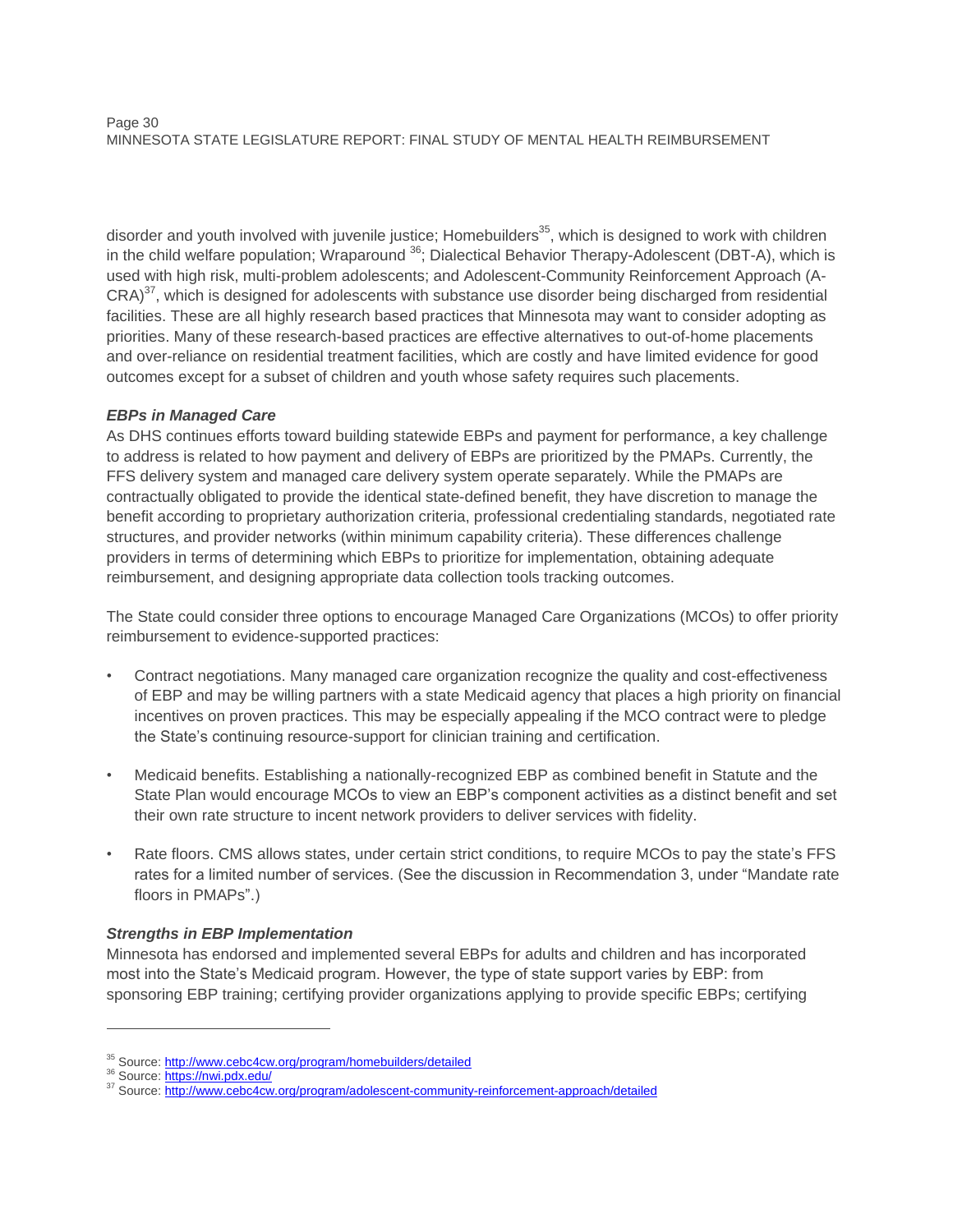individual professionals in specific EBPs; monitoring providers for fidelity and providing technical assistance regarding particular EBPs; and reimbursing providers for EBP services for uninsured and underinsured individuals. DHS has several strengths with regard to its EBP implementation. For example, DHS sponsors trainings for trauma-focused cognitive behavior therapy, MAP, PCIT, TI-CPP, and attachment bio-behavioral catch-up.

Minnesota has strong state national certification requirements. The process for deeming providers as certified (at both the practitioner and organizational levels), allows DHS to determine if all conditions of delivering the EBP are met. DHS or its sister state agency, Department of Employment and Economic Development-Vocational Rehabilitation Services, provide monitoring for fidelity for ACT, DBT, Navigate for FEP, and SE-IPS. DHS deems individual professionals as certified for the early-childhood EBPs: PCIT, Incredible Years, TI-CPP, and ABC. It also deems individual professionals for the child EBP of Trauma-Focused-CBT. The State also has an outlined process for Integrated Dual Disorder Treatment. Lastly, a process for IMR has not yet been developed but is being contemplated.

Two EBPs (ACT and TF-CBT) utilize a State-directed fidelity oversight process through DHS. The State utilizes the fidelity tool called the Tool for the Measurement of Assertive Community Treatment (TMACT) for monitoring ACT and a fidelity dashboard for TF-CBT. These processes are relatively new according to State produced documentation. SE-IPS also has an established State-directed fidelity oversight process led by the Department of Employment Economic Development — Vocational Rehabilitative Services. This process was described by providers as a useful process for program improvement and technical assistance.

Standardized tools are being used more consistently across the children's endorsed EBPs. Those tools include the Trauma Symptom Checklist for Children (for TF-CBT), Trauma Symptom Checklist for Young Children (for TI-CPP), the Eyberg Child Behavior Inventory (for PCIT) and the Child Behavior Checklist (for children ages birth to five). Specific performance measure tools were not noted for any of the adult EBPs.

# *Gaps in EBPs*

The top three priorities identified by respondents of the provider questionnaire as critical to the success of EBPs included: more and better clinical training, additional administrative funding (i.e., materials, supervision, monitoring of fidelity), and improved clinical consultation. These priorities are consistent with provider focus group results.

Provider focus group participants reported offering many EBPs that are not considered to be "endorsed". Only the endorsed EBPs of ACT and DBT have specific Medicaid FFS reimbursement methodologies and service-specific procedure code/modifiers that adequately reimburse for the models. Other endorsed EBPs are billed using standard group and individual therapeutic behavioral services and psychotherapy procedure codes. The use of standard procedure codes means that the State is unable to run EBP specific claims data to assess current EBP utilization or have EBP specific funding. Even for ACT and DBT, the rates may differ between FFS and PMAPs, so the reimbursement is inconsistent for EBP training costs, supervision/clinical consult requirements, materials, etc., Providers pointed out that these were two of the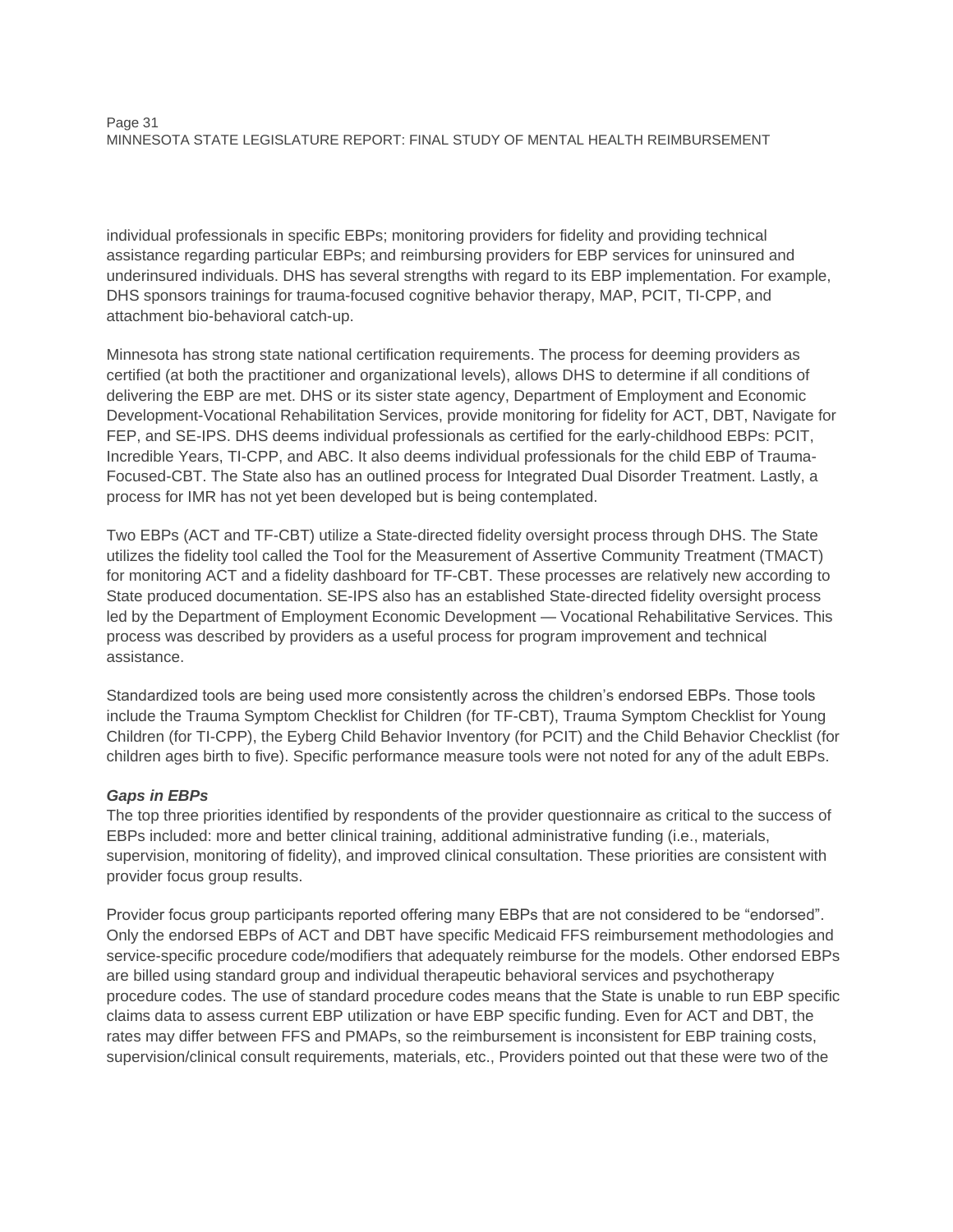reasons that there are no statewide EBPs available to the Medicaid population and that the only statewide best practice utilized is the DC: 0-3R/DC: 0-5 diagnostic assessment.

Other states reported that their Medicaid agencies are also not consistently paying differential rates for EBPs and differently compensating licensed practitioners based on credentials. Because all states interviewed use managed care, each state pays a capitated rate to the PMAPs, which determine reimbursement to the provider networks. None of the states interviewed currently have incentives for managed care companies to utilize EBPs providing cost-effective care although at least one state interviewed was developing a *VBP* reimbursement system which included behavioral health.

In the provider questionnaire, providers recommended that new incentive and reimbursement models include the development of policy, financial and program infrastructure. Needed policy infrastructure included rule changes, extensive provider education, and the phase-in of performance measures. Needed new financial infrastructure included the need for consultation resources, guidance for billing system changes, and the development of differential rates. Finally, needed program infrastructure included developing realistic timeframes for achieving milestones and staffing changes.

# **Value-Based Purchasing (VBP)**

 $\overline{a}$ 

VBP is an umbrella or collective term used to describe the numerous ways purchasers approach the task of linking payments to quality indicators and better value, such as improved health outcomes, cost management and effective care coordination. The purpose of VBP models is to link financial incentives to providers' performance on a set of defined measures of quality and/or cost, or resource use. The historic health care system payment method is FFS, which pays providers a certain amount for each service that is delivered. However, FFS can create disincentives because it is based on the volume of care delivered and does not have any incentives for providing high quality care.

VBP approaches aim to deliver high quality care while creating incentives to slow the long-term growth of medical costs (i.e., "bending the cost curve"), resulting in improved value of care.<sup>38</sup> Many states have begun incorporating VBP into their integrated managed care programs. This is in response to the United States Department of Health and Human Services (HHS) announcement of aims to reward high quality care by moving away from the traditional FFS payments and into alternative payment models. Most policy makers believe that creating more value in health care (i.e., more high quality care with lower inflation of medical costs) is a basic principle in having a financially viable, sustainable health care system in general. Many states are moving away from cost-based or FFS reimbursement methodologies because of the concerns about the financial sustainability of continued high medical inflation associated with those reimbursement models.

<sup>&</sup>lt;sup>38</sup> Damberg, C., Sorbero, M., Lovejoy, S., Martsolf, G., Raaen, L., & Mandel, D (2014, December 30). Measuring Success in Health Care Value-Based Purchasing Programs. *Rand Health Quarterly*, 4(3):9. Retrieved from [https://www.ncbi.nlm.nih.gov/pmc/articles/PMC5161317/.](https://www.ncbi.nlm.nih.gov/pmc/articles/PMC5161317/)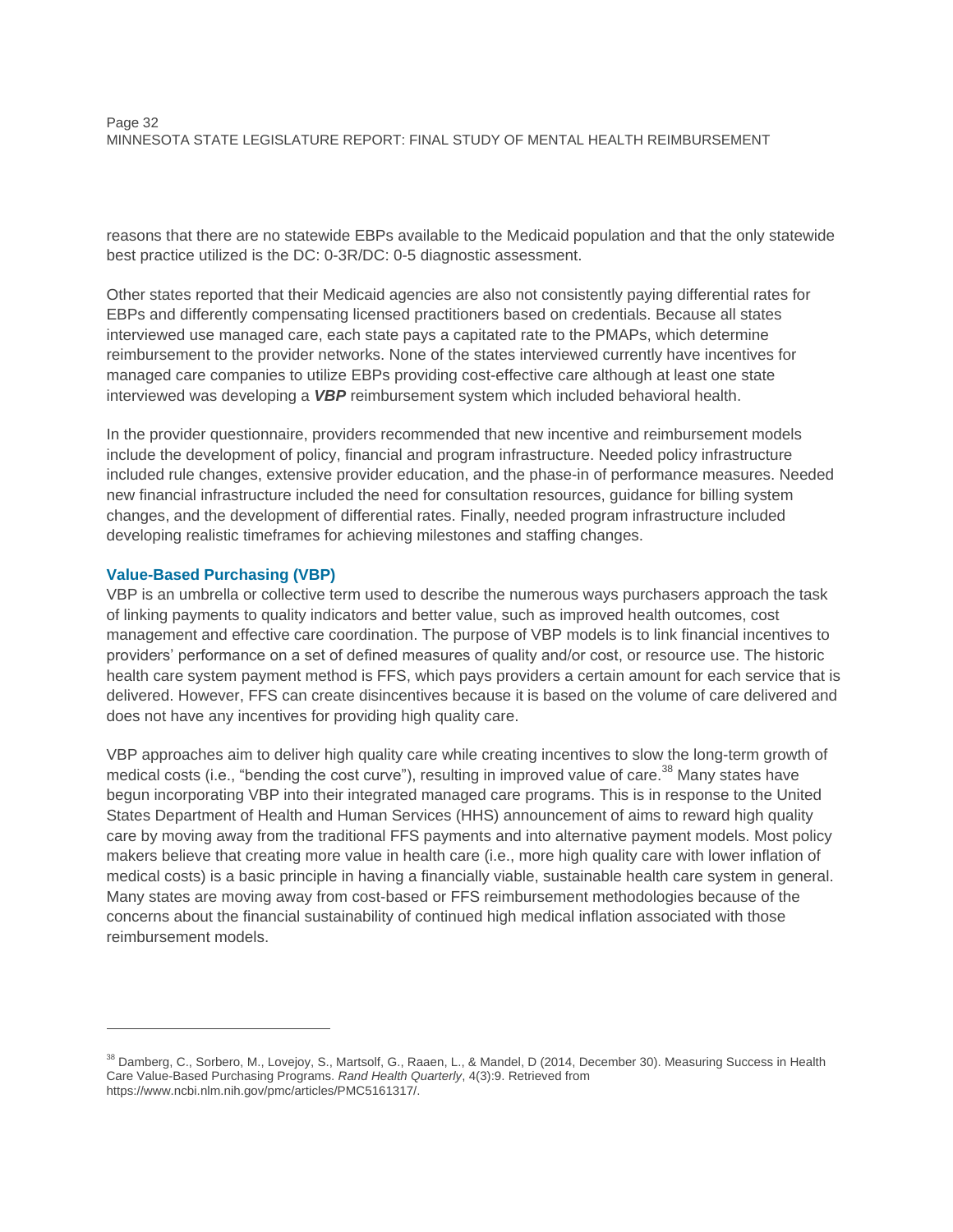Minnesota's innovations in creating value in health care and implementing VBP are consistent with *IHI Triple Aim*<sup>39</sup> thinking, for example: Accountable Care Organizations (ACOs), bundled payments and other innovative financing approaches, new models of primary care, such as patient-centered medical homes; sanctions for avoidable events, such as hospital readmissions or infections; and the integration of information technology.

# *VBP Advantages Found in Certified Community Behavioral Health Clinic Initiative*

Minnesota has participated in the CCBHC initiative included in the Protecting Access to Medicare Act of 2014, which required the development of a model to provide a specific set of services for which the clinic is paid a PPS rate. These rates are considered to be a VBP model.<sup>40</sup> The model requires clinics to provide a comprehensive set of services for both children and adults including screening, assessment, and diagnosis, treatment planning, outpatient, and rehabilitative mental health and substance use services, and peer and family supports.

The development of CCBHCs is intended to encourage states and local communities to provide a comprehensive way to provide integrated services with a wide array of substance abuse and mental health services in one setting so that individuals can experience a seamless delivery of services. Likewise, developing a cost-based system will allow long term sustainability of this integrated package of services. CCBHCs must coordinate care across the spectrum of health services, including helping individuals to access physical health care, as well as social services, housing, educational systems, and employment opportunities as necessary to facilitate wellness and recovery of the whole person. CCBHCs improve behavioral health care by advancing integration with physical health care, utilizing evidence-based practices on a more consistent basis and promoting improved access to high quality care. Care coordination is the linchpin holding these aspects of CCBHC care together and ensuring CCBHC care is, indeed, an improvement over existing services.

As part of the federal demonstration project, a new PPS has been established for CCBHC services. A PPS creates an incentive for high-quality care by paying providers for coordinating activities and nontherapeutic supports that clinics either have not been providing or have been providing at a financial loss.<sup>41</sup> Similar to other PPS reimbursement systems, like FQHCs, the CCBHC allows anticipated costs associated with enhancing clinic capacity to achieve CCBHC service delivery standards to be built into the PPS. The PPS model also permits the State to use quality bonus payments to stimulate good care, a mechanism that the states, including Minnesota, have been using successfully with Medicaid managed care plans.<sup>42</sup>

<sup>&</sup>lt;sup>39</sup> Institute for Health Care Development promotes a health care approach in which a single entity is responsible for: (1) Improving population health, (2) Improving patient experience of care; and (3) Reducing per capita costs of health care. [www.ihi.org/Engage/Initiatives/TripleAim/Pages/default.aspx](file://MERCER.COM/US_HOME/MSP/EGIJA-LOGINA/Peers/www.ihi.org/Engage/Initiatives/TripleAim/Pages/default.aspx)<br>40 SAMUSA

**SAMHSA** 

<sup>&</sup>lt;sup>41</sup> P. 8, [https://mn.gov/dhs/assets/excellence\\_in\\_mental\\_health\\_demonstration\\_tcm1053-166459.pdf](https://mn.gov/dhs/assets/excellence_in_mental_health_demonstration_tcm1053-166459.pdf)

<sup>42</sup> *["Medicare "Accountable Care Organizations" Shared Savings Program –](https://www.aace.com/files/cmspremlimqa.pdf) New Section 1899 of Title XVIII, Preliminary Questions & [Answers"](https://www.aace.com/files/cmspremlimqa.pdf) Centers for Medicare and Medicaid Services. Retrieved April 18, 2015.*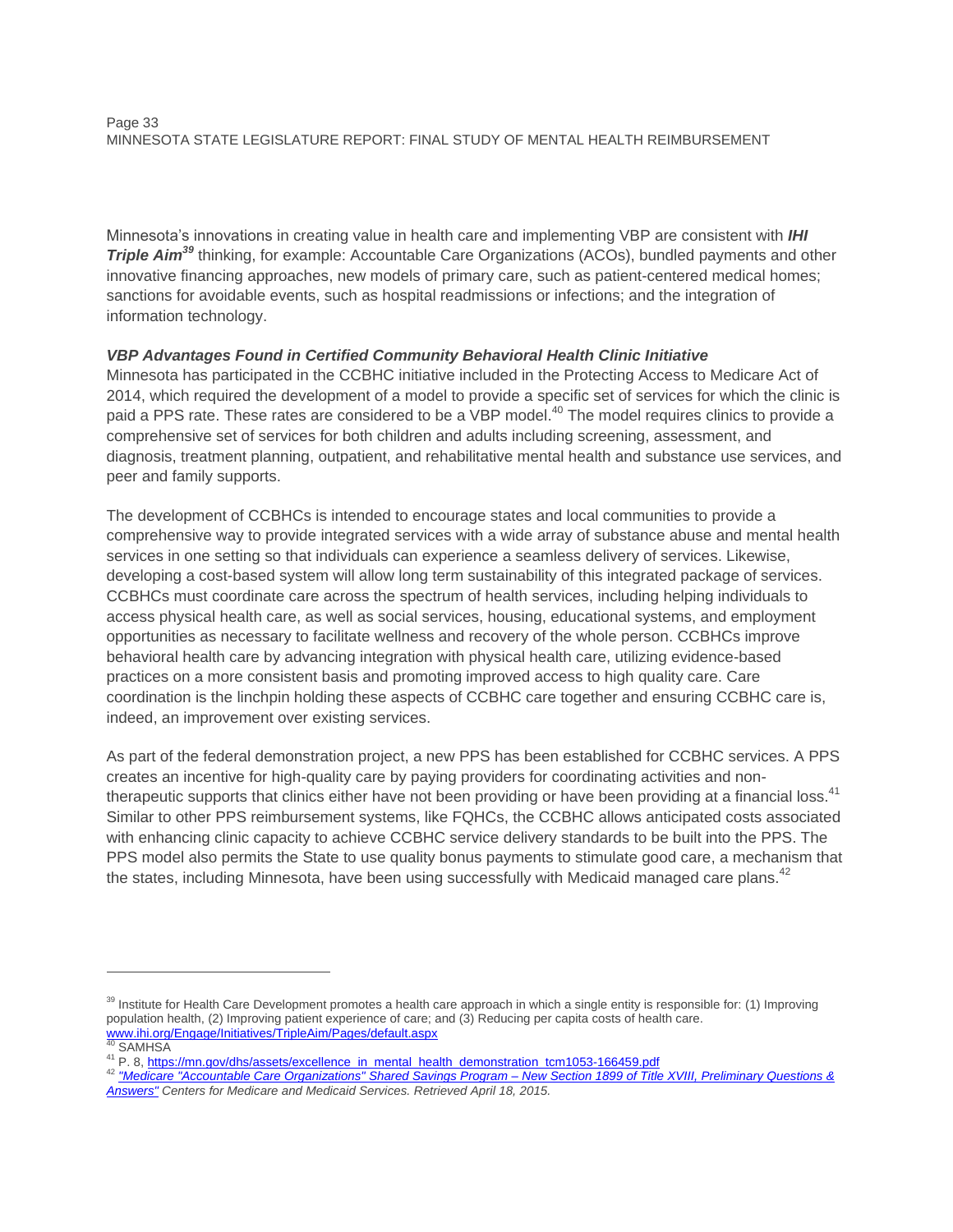#### Page 34 MINNESOTA STATE LEGISLATURE REPORT: FINAL STUDY OF MENTAL HEALTH REIMBURSEMENT

As one of the eight states selected to operate the two-year CCBHC demonstration project, Minnesota certified six participating clinics as meeting the federal certification criteria<sup>43</sup> for the demonstration program effective July 1, 2017 through June 30, 2019.<sup>44</sup> During the 2017–2018 demonstration period, CCBHCs will receive a daily, cost-based bundled payment rate for the services they provide and states will receive additional federal financial participation for these services. Additional payments are limited to the six CCBHCs participating in this demonstration program, and are only available for services provided to recipients of Medical Assistance (MA), which is federally-funded Medicaid. These additional CCBHC payments are not available to recipients of MinnesotaCare or other types of health care coverage which do not include federal Title XIX funding. These payment limitations do not absolve the CCBHC from serving people regardless of ability to pay under CCBHC criteria.

CCBHC providers are required to provide or have access to the full array of CCBHC services and need to be enrolled as an eligible MHCP provider for each service. Required CCBHC services include existing MHCP services in addition to an expanded set of billable services unique to CCBHC providers.<sup>45</sup> Existing MHCP services required to be provided by CCBHC are to be billed in accordance with the current corresponding MHCP Provider Manual section.<sup>46</sup> For more information on the CCBHC demonstration and Minnesota's participation see the Educational Research Analysis.

# *Alternative Payment Models (APMs)*

 $\overline{a}$ 

Several states are using the Health Care Payment Learning and Action Network (LAN) APM as their framework for VBP (see table 7 below). The LAN was developed by HHS in partnership with several stakeholders and consists of four categories commonly used by the CMS, several states, and other providers to define the different levels of VBP models according to risk and complexity.<sup>47</sup> The levels range from one to four, with increasing risk and rewards. Healthcare systems are being encouraged to move toward LAN APM Categories Three (APMs with payments based on targeted cost performance) and Four (population-based payments) in appropriate markets with appropriate patient populations. However, efforts at implementing VBPs for behavioral health (BH) are newer, and examples of full-risk implementation are scarce.

<sup>43</sup> [https://www.samhsa.gov/sites/default/files/programs\\_campaigns/ccbhc-criteria.pdf](https://www.samhsa.gov/sites/default/files/programs_campaigns/ccbhc-criteria.pdf)

<sup>44</sup>[http://www.dhs.state.mn.us/main/idcplg?IdcService=GET\\_DYNAMIC\\_CONVERSION&RevisionSelectionMethod=LatestReleased&d](http://www.dhs.state.mn.us/main/idcplg?IdcService=GET_DYNAMIC_CONVERSION&RevisionSelectionMethod=LatestReleased&dDocName=DHS-294813) [DocName=DHS-294813](http://www.dhs.state.mn.us/main/idcplg?IdcService=GET_DYNAMIC_CONVERSION&RevisionSelectionMethod=LatestReleased&dDocName=DHS-294813)

<sup>45</sup> [https://mn.gov/dhs/assets/ccbhc-scope-services-procedure-codes\\_tcm1053-301943.pdf](https://mn.gov/dhs/assets/ccbhc-scope-services-procedure-codes_tcm1053-301943.pdf)

<sup>46</sup>[http://www.dhs.state.mn.us/main/idcplg?IdcService=GET\\_DYNAMIC\\_CONVERSION&RevisionSelectionMethod=LatestReleased&d](http://www.dhs.state.mn.us/main/idcplg?IdcService=GET_DYNAMIC_CONVERSION&RevisionSelectionMethod=LatestReleased&dDocName=id_000094) [DocName=id\\_000094](http://www.dhs.state.mn.us/main/idcplg?IdcService=GET_DYNAMIC_CONVERSION&RevisionSelectionMethod=LatestReleased&dDocName=id_000094)

Alternative Payment Model Framework and Progress Tracking (APM FPT) Work Group. (2016, January). "Alternative Payment Model (APM) Framework: Final White Paper." Health Care Payment Learning and Action Network. Retrieved from [https://hcp](https://hcp-lan.org/workproducts/apm-whitepaper.pdf)[lan.org/workproducts/apm-whitepaper.pdf](https://hcp-lan.org/workproducts/apm-whitepaper.pdf)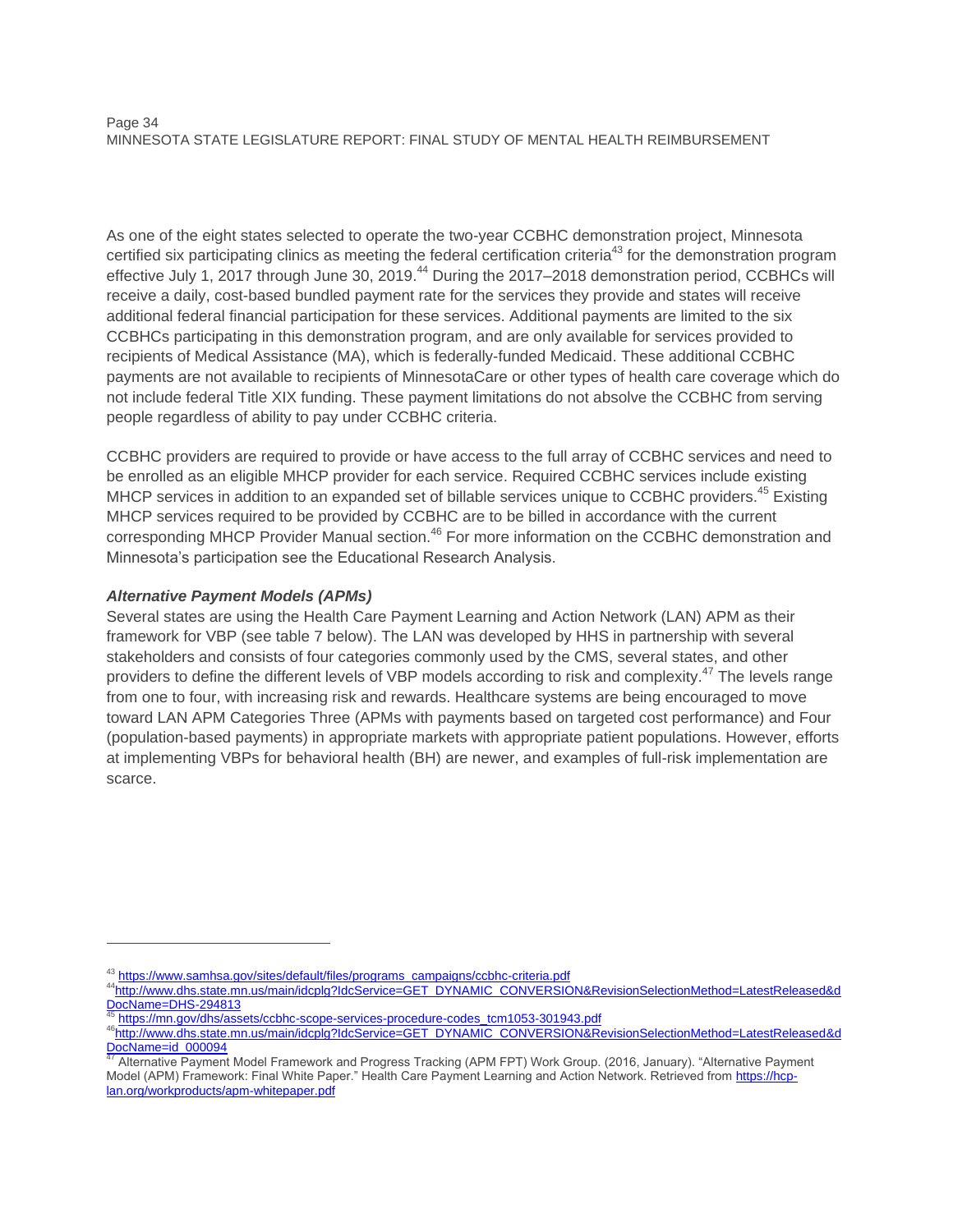| <b>LAN APM CATEGORIES</b>                        |                                                                                                                                                                                                                                                  |                                                                                                                                                                                                     |                                                                                                                                                        |  |  |
|--------------------------------------------------|--------------------------------------------------------------------------------------------------------------------------------------------------------------------------------------------------------------------------------------------------|-----------------------------------------------------------------------------------------------------------------------------------------------------------------------------------------------------|--------------------------------------------------------------------------------------------------------------------------------------------------------|--|--|
| 1                                                | $\overline{2}$                                                                                                                                                                                                                                   | 3                                                                                                                                                                                                   | $\overline{4}$                                                                                                                                         |  |  |
| FFS payments not linked to<br>quality and value. | FFS payments linked to<br>quality and value via:<br>Foundational<br>1.<br>payments for<br>infrastructure and<br>operations.<br>Pay for reporting.<br>2.<br>Rewards for<br>$\mathcal{B}$ .<br>performance.<br>Penalties for<br>4.<br>performance. | APMs built on FFS with<br>payments based on<br>targeted cost performance<br>via:<br>Upside gainsharing.<br>1.<br>Upside gainsharing/<br>2.<br>downside risk.<br>Bundled/episodic<br>3.<br>payments. | Population-based<br>payments which are either:<br>Condition-specific.<br>Comprehensive (for<br>2.<br>example, global or<br>capitated PMPM<br>payment). |  |  |

#### **T A B L E 7 : H E A L T H C A R E P A Y M E N T L E A R N I N G A N D A C T I O N N E T W O R K F R A M E W O R K**

Minnesota has the opportunity to use different alternative payment methods that promote value and efficiency in the delivery of mental health services.

# *Accountable Care Organizations (ACOs)*

An ACO is a healthcare organization that ties payments to quality metrics and the cost of care. According to the CMS, an ACO is "an organization of health care practitioners that agrees to be accountable for the quality, cost, and overall care of beneficiaries who are enrolled in the traditional FFS program who are assigned to it".<sup>48</sup> ACOs in the United States are formed from a group of coordinated health-care practitioners. The ACO adopts alternative payment models (e.g., capitation). The ACO is accountable to patients and third-party payers for the quality, appropriateness, and efficiency of its services. Providers can share ownership of the ACO or contract with the ACO to deliver services. Providers that deliver care can obtain higher payments for achieving successful outcomes or penalties when outcomes are not achieved. Medicare offers several ACO programs including the following:

- Medicare Shared Savings Program (MSSP) a program that helps Medicare FFS program providers become an ACO.
- Advance Payment ACO Model a supplementary incentive program for selected participants in the Shared Savings Program.
- Pioneer ACO Model a program designed for early adopters of coordinated care.

<sup>48</sup> [www.cms.gov/Medicare/Medicare-Fee-for-Service-Payment/ACO](file:///C:/Users/brenda-d-jackson/AppData/Local/Microsoft/Windows/Temporary%20Internet%20Files/Content.Outlook/837X2PMZ/www.cms.gov/Medicare/Medicare-Fee-for-Service-Payment/ACO)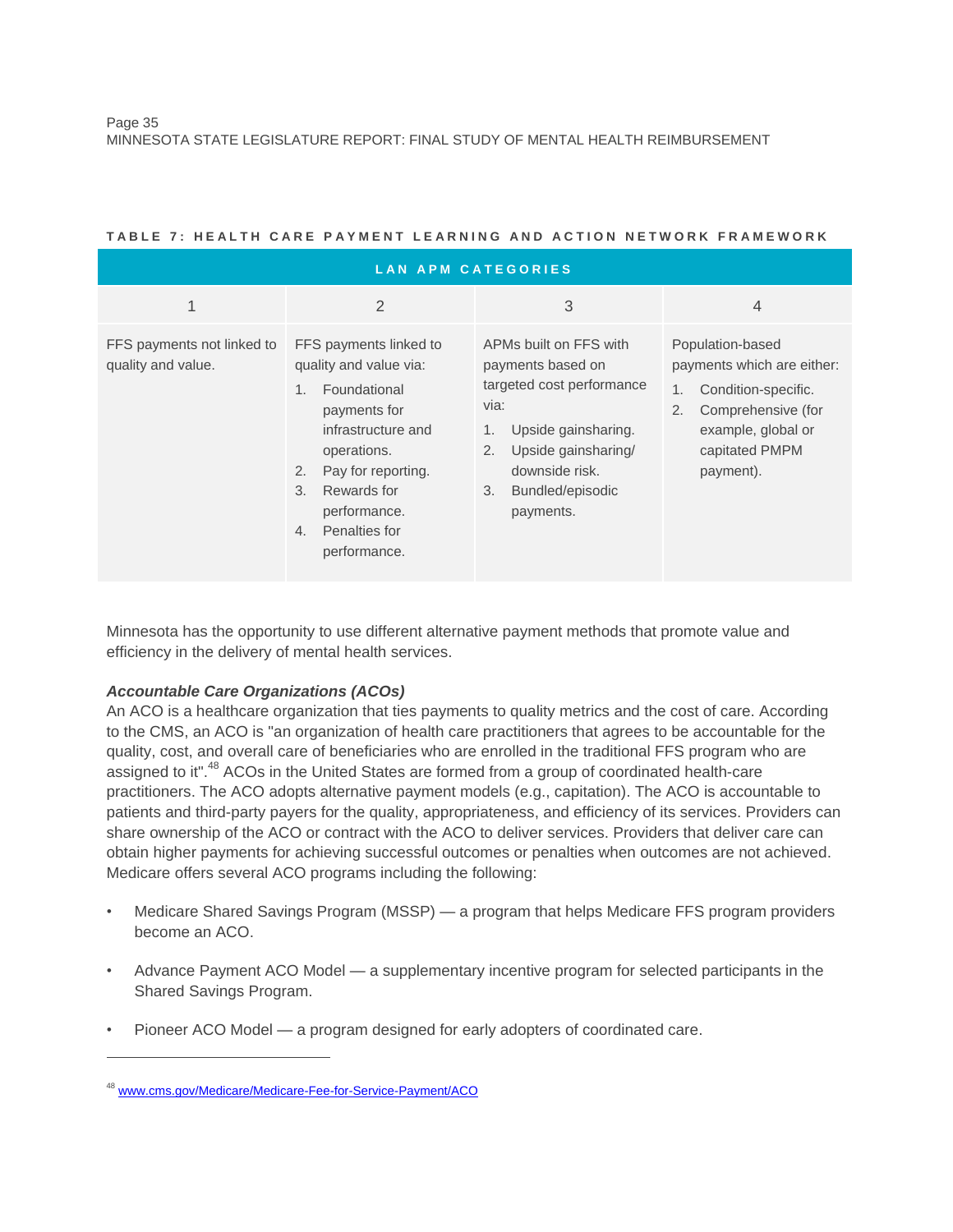In 2008, Minnesota passed health care legislation to improve affordability, expand coverage and improve the overall health of Minnesotans. In addition, the 2010 Legislature mandated that the DHS develop and implement a demonstration testing alternative health care delivery systems, which includes ACOs.

This led to the development of the Integrated Health Partnerships (IHP)<sup>49</sup> demonstration (formerly called the Health Care Delivery Systems demonstration), which strives to deliver higher quality and lower cost health care through innovative approaches to care and payment.

With this demonstration, Minnesota is one of a growing number of states to implement an ACO model in its Medical Assistance (Medicaid) program, with the goal of improving the health of the population and of individual members. In their first year of participation, provider-led systems can share in savings. After the first year, they also share the risk for losses. Provider-led systems' total costs for caring for Medical Assistance members are measured against targets for cost and quality.

# *Medicare Alternative Payment Methods*

Medicare has its own APMs including the Merit-based Incentive Payment System (MIPS) and the Advanced Alternative Payment Methodologies (AAPMs).<sup>50</sup> These alternative payment methods are resulting providers being paid less often or with less of their reimbursement based on fee schedules developed using RBRVS rate setting methodologies. An increasing amount of physician reimbursement in Medicare, especially for primary care providers, is being paid through VBPs, such as MIPS and eligible AAPMs. The expected result of this Medicare system transformation is that physician rate setting in the industry will be less reliant on the RBRVS rate setting methodology in general and more reliant on payment structures improving value in health care. MIPS adjusts payment to eligible providers based on performance in four performance categories:

- Quality based on the Physician Quality Reporting System (PQRS).
- Cost based on the Value-Based Purchasing Modifier (VBPM).
- Advancing Care Information (ACI) based on the Medicare Electronic Health Records (EHR) Incentive Program (Meaningful Use).
- Improvement Activities (IA) a new category.

AAPMs are available for primary care<sup>51</sup> including:

<sup>&</sup>lt;sup>49</sup>[http://www.dhs.state.mn.us/main/idcplg?IdcService=GET\\_DYNAMIC\\_CONVERSION&RevisionSelectionMethod=LatestReleased&d](http://www.dhs.state.mn.us/main/idcplg?IdcService=GET_DYNAMIC_CONVERSION&RevisionSelectionMethod=LatestReleased&dDocName=dhs16_161441) [DocName=dhs16\\_161441](http://www.dhs.state.mn.us/main/idcplg?IdcService=GET_DYNAMIC_CONVERSION&RevisionSelectionMethod=LatestReleased&dDocName=dhs16_161441) <sup>50</sup> <https://www.aafp.org/practice-management/payment/medicare-payment/aapms.html> an[d https://www.cms.gov/Medicare/Quality-](https://www.cms.gov/Medicare/Quality-Initiatives-Patient-Assessment-Instruments/Value-Based-Programs/MACRA-MIPS-and-APMs/CPIA-Performance-Category-slide-deck.pdf)

[Initiatives-Patient-Assessment-Instruments/Value-Based-Programs/MACRA-MIPS-and-APMs/CPIA-Performance-Category-slide](https://www.cms.gov/Medicare/Quality-Initiatives-Patient-Assessment-Instruments/Value-Based-Programs/MACRA-MIPS-and-APMs/CPIA-Performance-Category-slide-deck.pdf)[deck.pdf](https://www.cms.gov/Medicare/Quality-Initiatives-Patient-Assessment-Instruments/Value-Based-Programs/MACRA-MIPS-and-APMs/CPIA-Performance-Category-slide-deck.pdf)<br><sup>51</sup> While

While these VBP models are currently available only for primary care, these are the test models that will inform VBP into integrated primary and behavioral health care.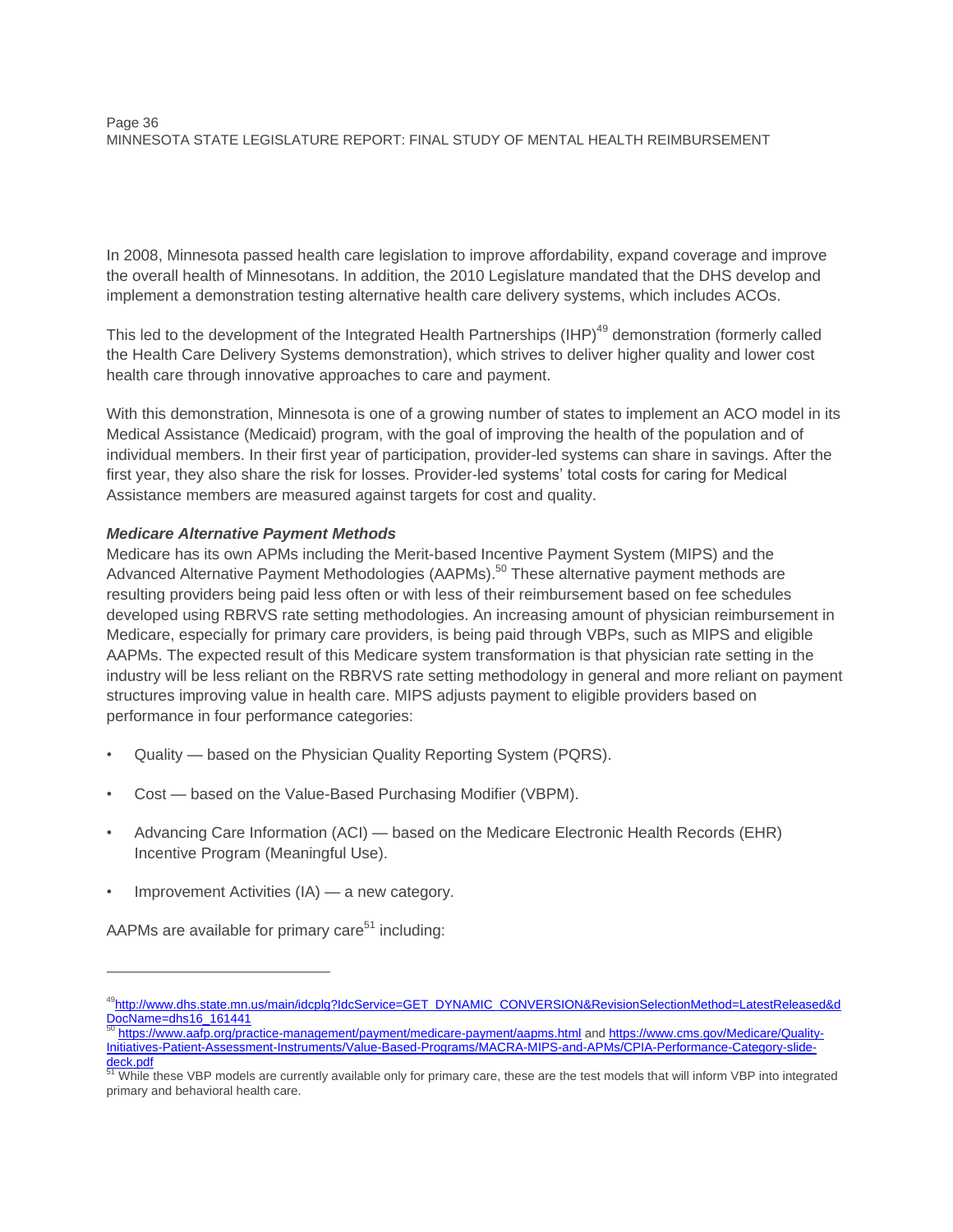Page 37 MINNESOTA STATE LEGISLATURE REPORT: FINAL STUDY OF MENTAL HEALTH REIMBURSEMENT

- MSSP Track 2
- MSSP Track 3
- Comprehensive Primary Care Plus (CPC+) initiative
- Next Generation Accountable Care Organization (NGACO), which allows higher levels of financial risk and reward than the current Pioneer and Shared Savings Program
- Vermont Medicare ACO initiative (as part of the Vermont All-Payer ACO Model)

For the 2017 performance period, an AAPM entity must do one of the following for all of its eligible clinicians to be qualifying participants:

- Receive at least 25 percent of its Medicare Part B payments through the AAPM, or
- See at least 20 percent of its Medicare patients through the AAPM.

Qualifying Participants (QPs) will receive an annual 5 percent lump-sum bonus. The bonus applies in payment years 2019-2024. QPs will be excluded from the MIPS reporting requirements and will receive a 0.75 percent increase to their Medicare physician fee schedule (PFS) beginning in 2026. AAPM entities that do not meet either the payment threshold or the patient threshold can opt to participate in MIPS and will be scored using the APM Scoring Standard.

# *Performance Measures*

When using any VBP arrangement and related cost based payments for EBPs, it is important for the State to have a performance measurement system that tracks outcomes, quality, and efficiency. The selection of performance measures should be guided by the ease of collection; the meaning of the data and the standard for measuring performance; this is the information really necessary to guide the system to an expected level of quality of care. In this manner the data do not create undue burden to calculate; and in the absence of national benchmarks, allow for time to establish local baselines.

Bonus or incentive payments can be tied to achieving performance milestones. Mercer recommends establishing measures at the system level as well as the client (member) level. Client level measures may include reduction in out-of-home admissions/placements, reduction in hospitalization, or improvement in member functioning (based on standardized tools for specific populations), or success across social determinants of health (e.g., success in school or work, independent living, positive social relationships, etc.). The system level measures can be tied to structure and fidelity to the EBP. Measures should also include cultural and regional collection and trending. For example, the school age population in aggregate may appear to be improving its success in school. However, if you disaggregate the data, it shows that this is not true with a population in a certain community. Therefore, you may miss an important community need and create an incentive that is counter-productive.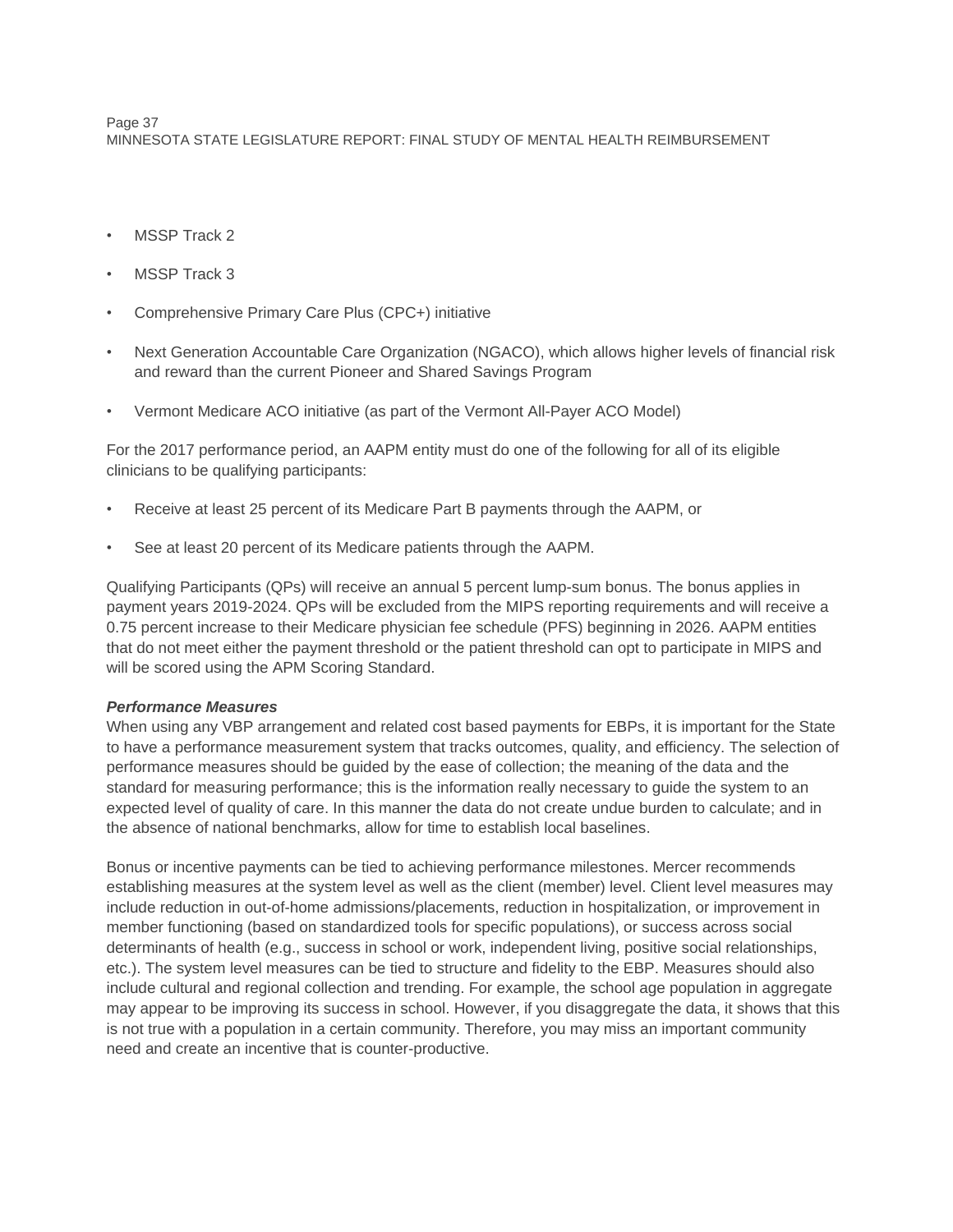Quality bonus payments can also create incentives to reduce racial disparities and could be utilized either with the existing system or with a payment-reform option. However, participation would still demand a sophisticated provider data-collection and reporting system.

# *Additional Services and "In Lieu of" Services under Managed Care*

PMAPs have flexibility under risk contracts to provide additional services or alternative services, or services in alternative settings. Each of these types of services — additional and in lieu of services — has different requirements that will be discussed below.

# Additional Services

Additional services for beneficiaries may be provided at PMAP option. Additional services are addressed in the new Medicaid managed care regulations at 42 CFR 438.3(e)(1). These services do not need to be listed in the PMAP contract. There are two types of additional services: services at PMAP option and services necessary to comply with Mental Health Parity and Addiction Equity Act (mental health parity).

Because PMAP optional additional services are paid for out of the PMAP's profit, the utilization from these services may not be included in future capitation rate setting. These services could include child care during a parent's clinic visit.

Many states have PMAPs that provide additional services. Florida, for example, calls these services Expanded Benefits. Examples of Expanded Benefits in the Florida Invitation To Bid for 2018 that is in final negotiation include:

- Election of the Dental benefit for adults,
- Election of the Over-the-Counter Pharmacy benefit for adults,
- Election of the Occupational Therapy benefits for adults,
- Election of the Physical Therapy benefit for adults,
- Election of the Hearing benefit for adults,
- Election of the Vision benefit for adults,
- Election of the Respiratory Therapy benefit for adults,
- Election of the Speech Therapy benefit for adults,
- Election of the Additional Primary Care services benefit, and
- Election of the Newborn Circumcision benefit.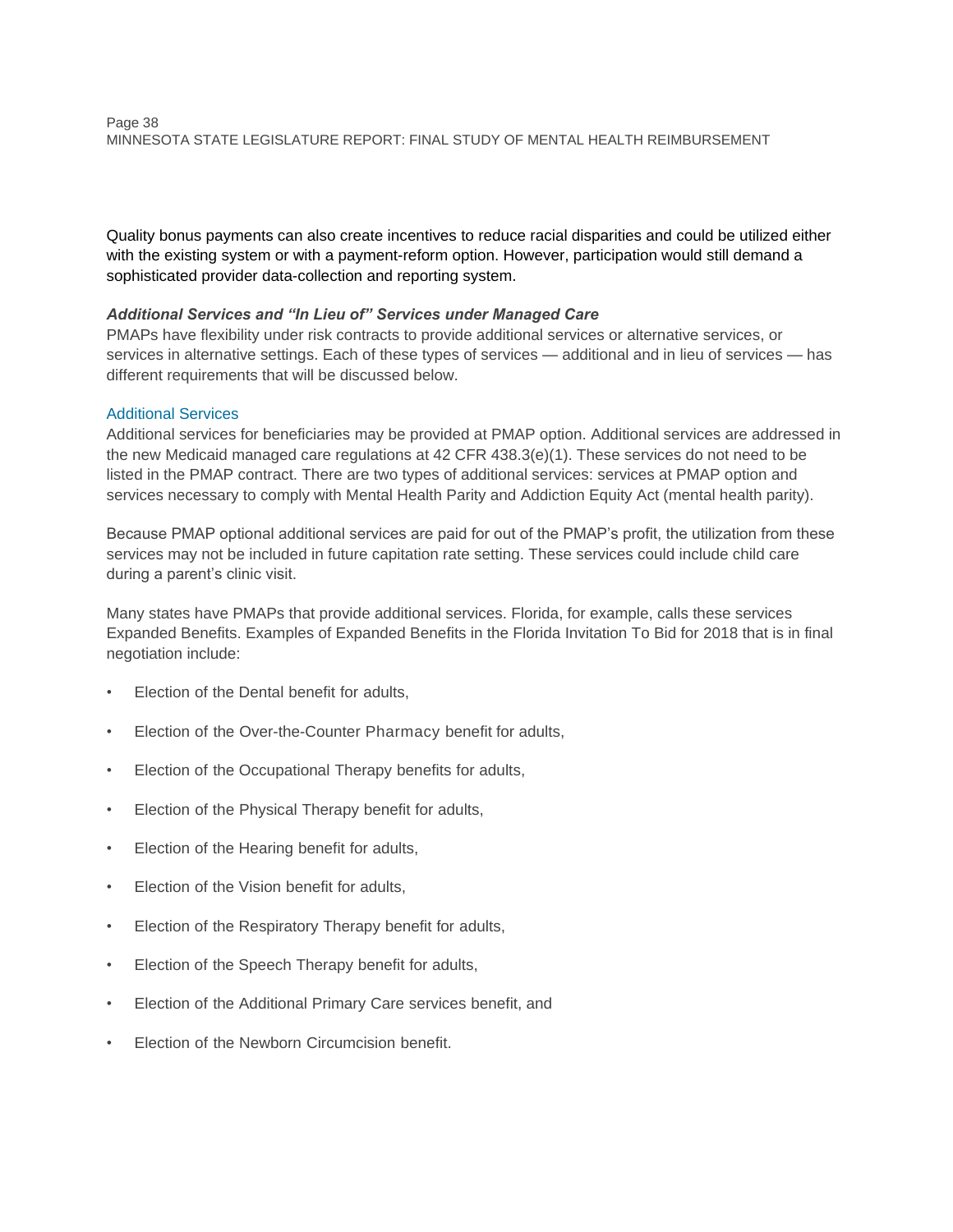Unlike PMAP optional services paid for out of profit, the final capitation rates for Medicaid PMAPs must include the cost of additional services deemed by the State to be necessary to comply with the requirements of the Mental Health Parity and Addiction Equity Act. This includes any services that the State agrees that PMAPs must provide to comply with mental health parity rules such as inpatient substance use disorder treatment.

# In Lieu of Services

In lieu of services are alternative services or services in alternatives settings in lieu of covered services or settings, if cost-effective, on an optional basis. In lieu of services are addressed in the new Medicaid managed care regulations at 42 CFR 438.3(e)(2). There is a 15-day limitation on the use of Institution for Mental Diseases (IMD) settings for adults ages 22–64 under this authority. Historically, managed care programs have also implemented alternative payment arrangements under this authority as well. There are four criteria for in lieu of services under the managed care contract:

- The state must determine that the alternative service or setting is a medically appropriate and cost effective substitute for the covered service or setting under the state plan. This determination must be made under the contract, rather than on an enrollee-specific basis.
- The enrollee cannot be required by the PMAP to use the alternative service or setting.
- The approved services must be authorized and identified in the PMAP contract and offered at the PMAP's discretion.
- The utilization and cost of in lieu of services are taken into account in developing the component of the capitation rates that represents the covered state plan services.

Many states have PMAPs that provide in lieu of services. Florida, for example, has the following in lieu of services:

- Nursing facility in lieu of inpatient hospital services.
- Crisis stabilization units (CSU) and Class III and Class IV freestanding psychiatric specialty hospitals may be used in lieu of inpatient psychiatric hospital care.
- Licensed detoxification or addictions receiving facilities may be used in lieu of inpatient detoxification hospital care.
- Partial hospitalization services in a hospital may be provided in lieu of inpatient psychiatric hospital care for up to 90 days annually for adults ages 21 and older; there is no annual limit for children under the age of 21.
- Mobile crisis assessment and intervention for enrollees in the community may be provided in lieu of emergency behavioral health care.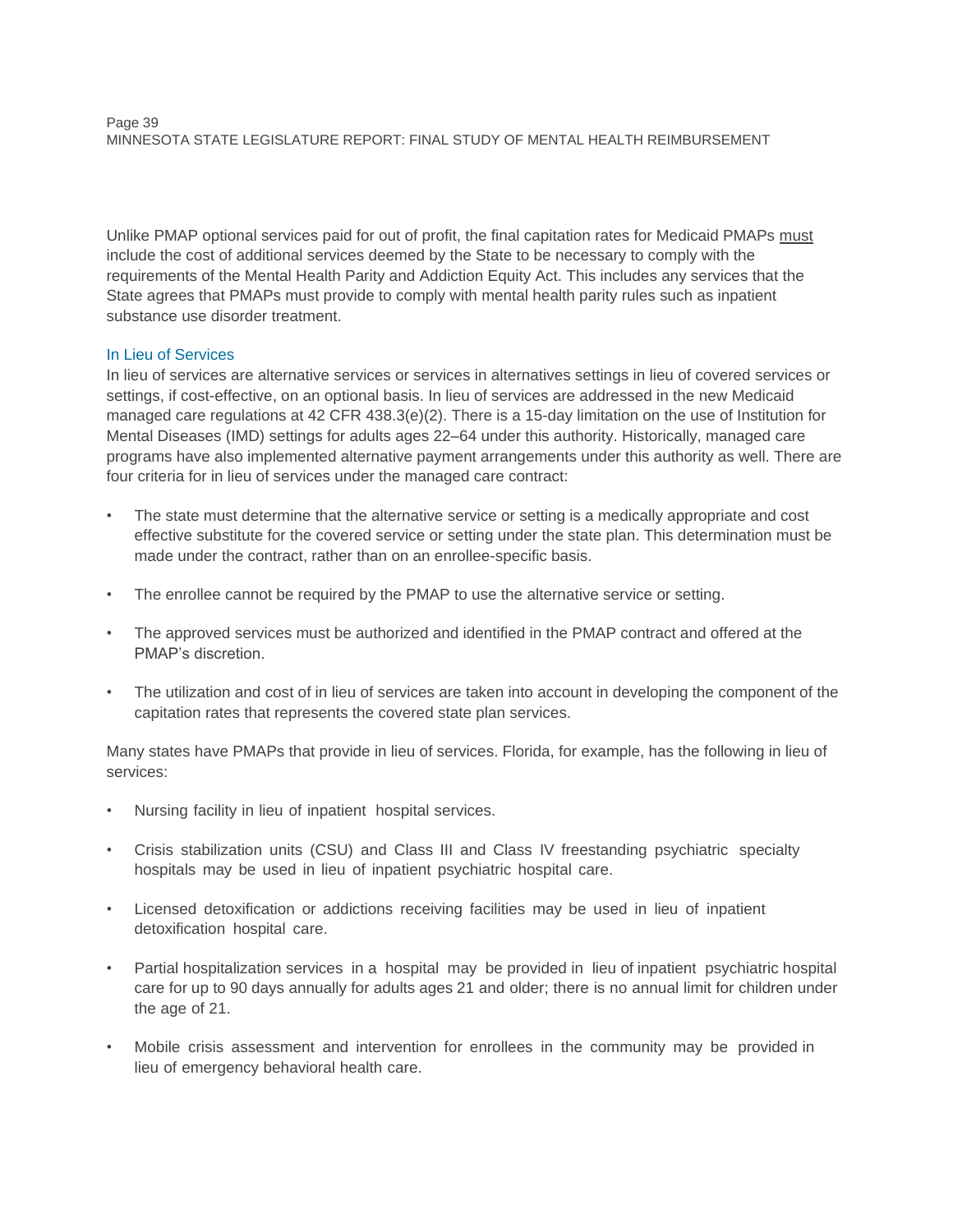#### Page 40 MINNESOTA STATE LEGISLATURE REPORT: FINAL STUDY OF MENTAL HEALTH REIMBURSEMENT

- Ambulatory detoxification services may be provided in lieu of inpatient detoxification hospital care when determined medically appropriate.
- The following services and corresponding HCPCS or Revenue codes may be used in lieu of community behavioral health services:
	- Self-Help/Peer Services in lieu of Psychosocial Rehabilitation services.
	- Respite Care Services in lieu of Specialized Therapeutic Foster Care services.
	- Drop-In Center in lieu of Clubhouse services.
	- Infant Mental Health Pre and Post Testing Services in lieu of Psychological Testing services.
	- Family Training and Counseling for Child Development in lieu of Therapeutic Behavioral On-Site Services.
- Community-Based Wrap-Around Services in lieu of Therapeutic Group Care services or Statewide Inpatient Psychiatric Program services

#### RECOMMENDED ACTIONS FOR SYSTEM SUSTAINABILITY

**A viable provider network is essential to sustain statewide access to effective community-based mental health care and equitable treatment outcomes for all Minnesotans. Financial viability** 

**requires adequate and efficient reimbursement to ensure that qualified treatment and support professionals can deliver quality care, when and where clients need it and to ensure that providers can invest in best practices for diverse and changing populations with complex conditions and increasingly intensive needs. For these Medicaid-insured populations, sustainable and effective mental health service delivery requires reimbursement methodologies that integrate substance use treatment, primary care, and other family and community-based services in the setting most effective for persons receiving care and with consideration to the social determinants of individual, family, and community health.**

*A sustainable community mental health system has at least six characteristics: service capacity and geographic access, payment for proven research based care, reimbursement for effective care, payment for new emerging practices, a full continuum of services for adults and children and payment for cost components necessary to deliver effective, quality and accessible care.*

To be sustainable, a mental health system must move people toward wellness in the most time and costeffective manner possible. A sustainable mental health system requires the ability to draw on, and reimburse for, a comprehensive continuum of services, based on well-defined clinical standards and scientifically-supported delivery practices. It must also be capable of measuring the effectiveness of the treatment it provides, with incentives to improve quality and achieve the best outcomes for population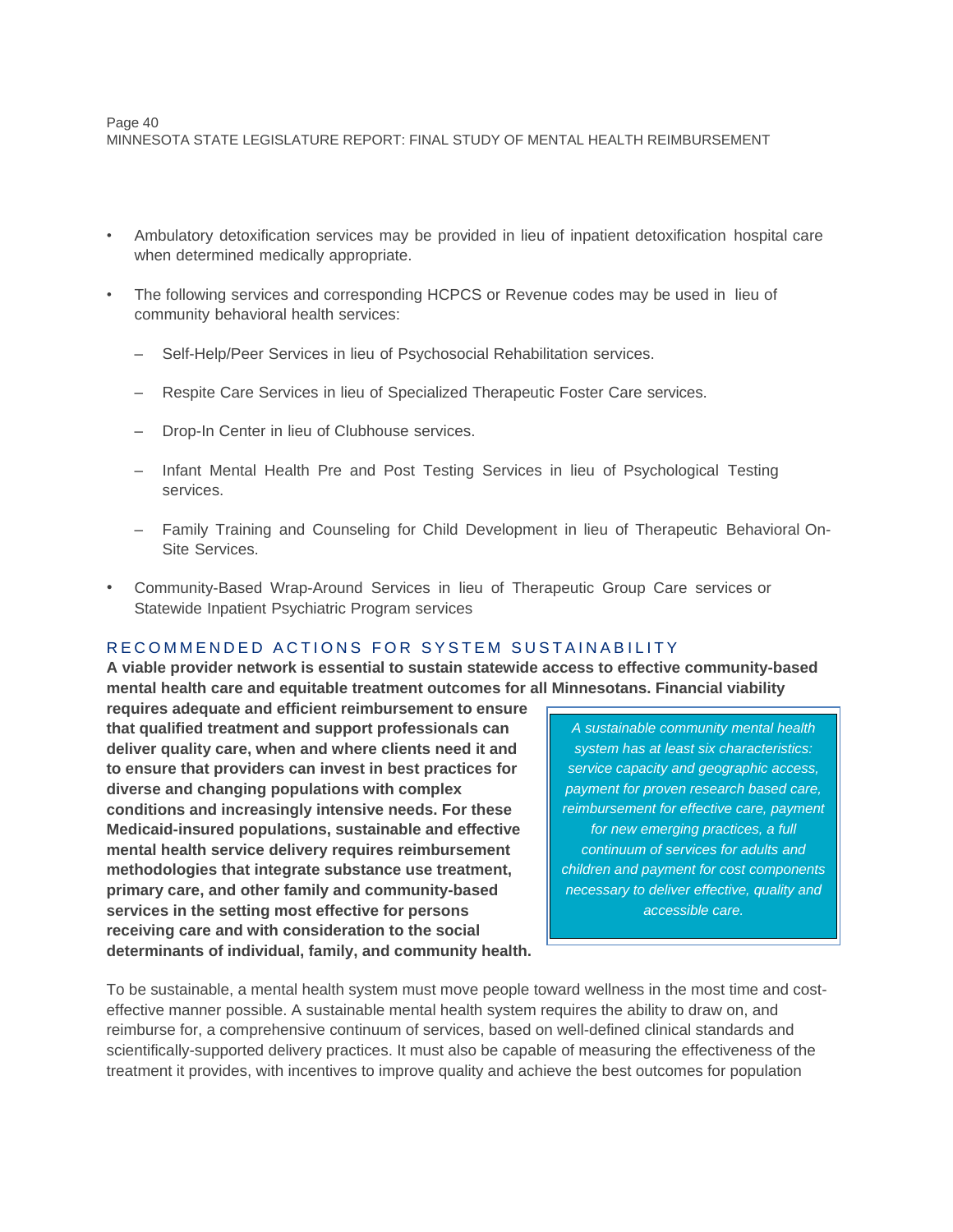needs. A sustainable mental health system must constantly replenish a well-trained and experienced work force.

Cost-effective and sustainable service delivery must incent both timely intervention and accurate determination of condition in order to plan appropriate services for the person's desired results, knowing that the wrong intervention not only consumes resources intended to achieve wellness but can actually do harm.

In recent years, the federal Medicaid system has committed itself to value-based purchasing healthcare innovations. States have been expected promote reforms (particularly for managed care programs) that improve quality, access, and outcome. The CMS does not entertain proposals based solely on cost savings. Here, DHS and its contractor (Mercer) put forward recommendations to achieve the Legislature's stated intent to *provide adequate reimbursement to sustain community-based mental health services regardless of geographic location,* proposing methodologies that are *consistent with the intent and direction of the federal Centers for Medicare and Medicaid Services.*

# **Recommendations to Improve the Service Continuum and Capacity (Sustainability)**

As described in this report, Minnesota's current Medicaid *rate-setting methodology* does not reimburse for required behavioral health service components or provide capacity-building investment necessary to ensure geographic access to a full continuum of publicly-insured mental health services. As a result, providers may not be financially able to provide the service needed by any one individual and may be forced to provide less effective services than may be expected from their clinical capabilities, state standards, and more expensive research-based practices. Currently, for providers to offer the more effective practices, they must fund a significant amount of the costs through non-sustainable sources such as grants or fundraising. Research shows that without a full continuum of care with sufficient capacity to serve all individuals using research based practices, a community mental health system will have a higher number of emergency room visits and hospital admission and higher overall costs.

Conclusion 1: Reimbursement methodologies are not linked to the State's required elements of providing community-based mental health services. A comparison of Minnesota mental health rates to other Medicare and state licensed practitioner fees demonstrated that the Minnesota rates for essential licensed practitioners are competitive. A closer examination of research-based EBPs, promising practices, and comprehensive rehabilitative services such as crisis intervention; however, found that the current reimbursement methodologies may not be compensating providers for Medicaid's share of the required certifications, training, provider qualifications, travel, and lost productive time required for these costeffective services.<sup>52</sup> The current medical model coding and reimbursement structure may be sufficiently reimbursing the costs of individual practitioners in solo practice, but it does not appear to be taking into consideration the totality of the costs in the more complex comprehensive rehabilitation providers. Creating

 $52$  As noted earlier, EBPs require clinicians to spend a large amount of non-productive time (e.g., the portion of each workday that is spent on usual and required activities related to service delivery) relative to the delivery of medical model services. The lost productive time is spent in additional documentation, travel, collateral contacts, certification activities, and supervision activities to ensure that the EBP is delivered in fidelity with the national model.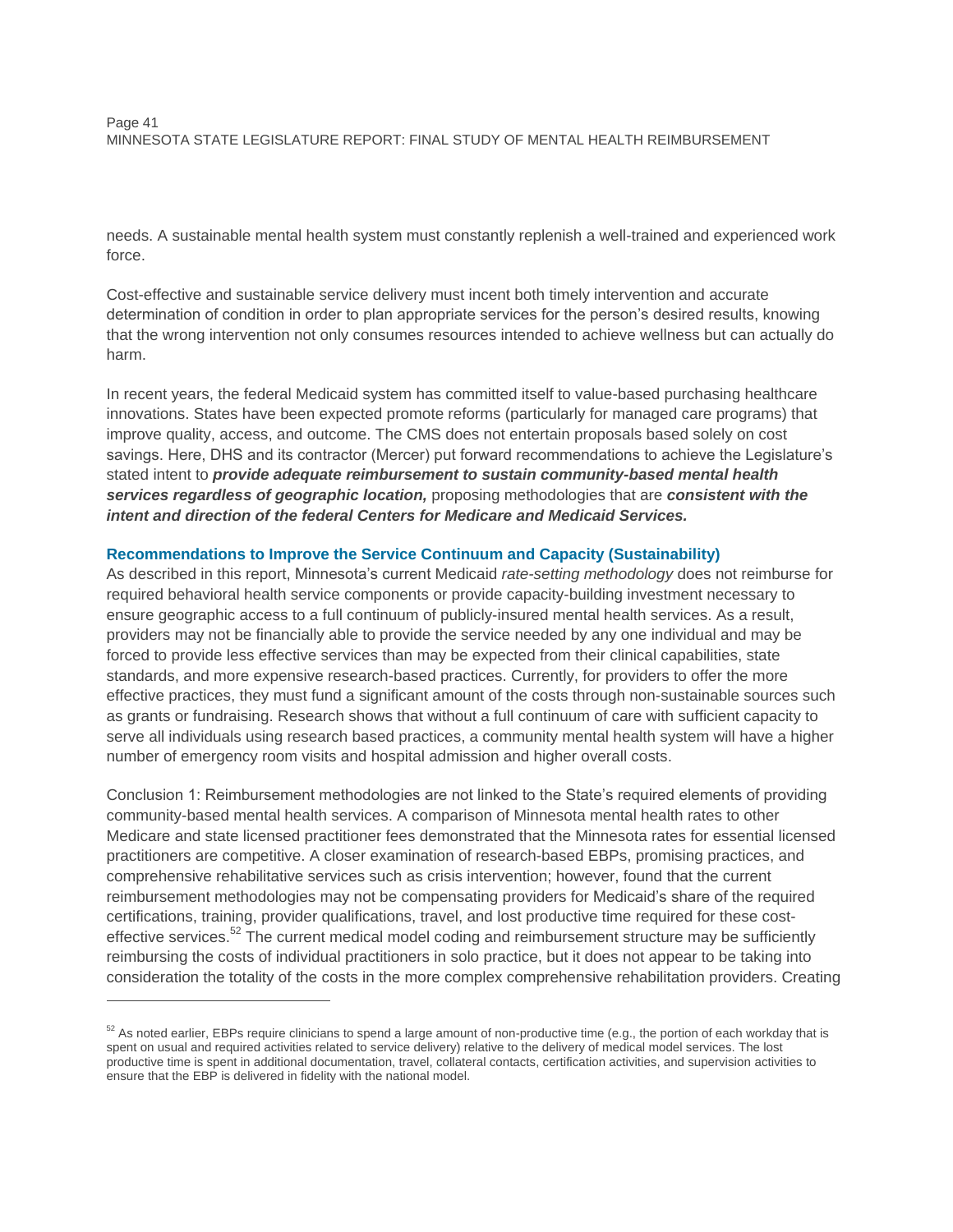a new transparent reimbursement methodology with tiered rate schedules that better accounts for the input costs associated with more comprehensive treatment settings would help providers understand how they are being compensated for the necessary elements within the State's standards and would differently reimburse providers with distinct state requirements.

# *Recommendation 1: Establish reimbursement methodologies to reflect the cost of providing required elements of community-based mental health services.*

The State should create a payment structure capable of providing adequate reimbursement to sustain community-based mental health services. This requires understandable rate setting methodologies for all behavioral health services: methodologies that account for resources necessary to provide services; align provider interests with the State goals; and offer its citizens quality services. A sound methodology more clearly and adequately compensates providers for required resource costs. It also makes apparent to providers the financial rewards for supplying quality mental health care services that promote recovery and resiliency of individuals. However, transparency and additional funding do not guarantee quality services and good outcomes if it does not result in an array of research and evidence-based practices that is accessible to members and address individualized needs. State goals should also include accountability, measuring performance, and rewarding efficient providers who address the needs of the individuals they serve.

**Rate Setting Models to Support Sustainable Mental Health Services:** Based on analysis of Minnesota's existing service delivery environment and its sustainability goal, Mercer recommends adoption of one of the reimbursement methodology options, described above, using the following chart to weigh policy priorities.

|                               | OPTION 1:<br>PROSPECTIVE COST<br><b>BASED</b><br><b>REIMBURSEMENT</b><br>METHODOLOGIES -<br>PROVIDER SPECIFIC<br><b>RATES</b> | <b>OPTION 2:</b><br><b>MARKET-BASED</b><br><b>MODELED</b><br><b>REIMBURSEMENT</b><br>- STANDARD FEE<br><b>SCHEDULE</b>       | Option 3:<br><b>TIERED FEE</b><br><b>SCHEDULE</b>                                                                                                                                                                             |
|-------------------------------|-------------------------------------------------------------------------------------------------------------------------------|------------------------------------------------------------------------------------------------------------------------------|-------------------------------------------------------------------------------------------------------------------------------------------------------------------------------------------------------------------------------|
| Labor Intensive for providers | Yes — requires provider to<br>submit cost reports and<br>State staff to perform desk<br>audits                                | Relatively less - State can Least labor intensive -<br>research practices, survey<br>providers, and rely on<br>national data | State will continue to set<br><b>RBRVS</b> rates for CPT<br>codes. State can research<br>practices, survey<br>providers, and rely on<br>national data for modeled<br>rates for HCPCS codes<br>for comprehensive<br>providers. |

| TABLE 8: A SUMMARY OF THREE REIMBURSEMENT METHODOLOGY OPTIONS |  |  |  |  |
|---------------------------------------------------------------|--|--|--|--|
|---------------------------------------------------------------|--|--|--|--|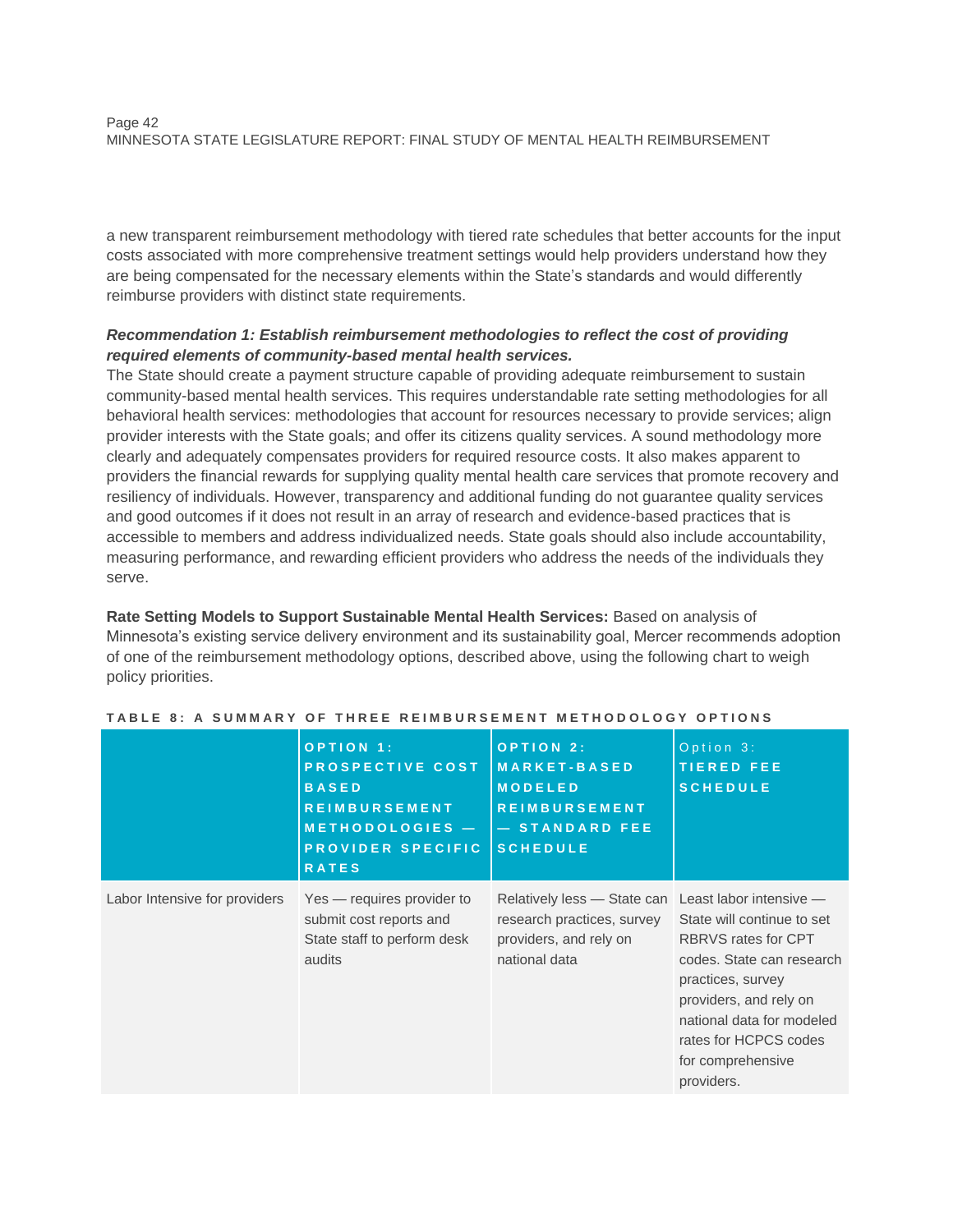|                                                                                                                                                                                                                                                                                                                                                                                                                                   | OPTION 1:<br>PROSPECTIVE COST<br><b>BASED</b><br><b>REIMBURSEMENT</b><br>METHODOLOGIES -<br>PROVIDER SPECIFIC<br><b>RATES</b>                                            | OPTION 2:<br><b>MARKET-BASED</b><br><b>MODELED</b><br><b>REIMBURSEMENT</b><br>- STANDARD FEE<br><b>SCHEDULE</b> | Option 3:<br><b>TIERED FEE</b><br><b>SCHEDULE</b>                                    |
|-----------------------------------------------------------------------------------------------------------------------------------------------------------------------------------------------------------------------------------------------------------------------------------------------------------------------------------------------------------------------------------------------------------------------------------|--------------------------------------------------------------------------------------------------------------------------------------------------------------------------|-----------------------------------------------------------------------------------------------------------------|--------------------------------------------------------------------------------------|
| Requires provider-specific<br>cost reports                                                                                                                                                                                                                                                                                                                                                                                        | Yes <sup>53</sup>                                                                                                                                                        | <b>No</b>                                                                                                       | <b>No</b>                                                                            |
| Requires provider-specific<br>anticipated changes in scope<br>to be reported and integrated.                                                                                                                                                                                                                                                                                                                                      | Yes                                                                                                                                                                      | <b>No</b>                                                                                                       | <b>No</b>                                                                            |
| Requires information about<br>Medicaid's share of<br>anticipated provider costs:<br>Salary cost<br>$\bullet$<br>Employer-related<br>$\bullet$<br>expenses<br>Overhead and<br>$\bullet$<br>administrative costs<br>Staff Travel costs and<br>$\bullet$<br>other program-related<br>costs<br>Training<br>$\bullet$<br>Accreditation/Certification<br>$\bullet$<br>Productivity <sup>54</sup><br>$\bullet$<br>Inflation<br>$\bullet$ | Increased costs associated<br>with changes in scope may<br>be phased in over time with<br>future cost reports resulting<br>in a delay in reimbursement<br>for innovation | Yes <sup>55</sup>                                                                                               | Yes for fees set using<br>HCPCS (tier 2); No for<br>fees set using RBRVS<br>(tier 1) |

<sup>&</sup>lt;sup>53</sup>Cost reports would require the State to define "reasonable costs"; would require providers to complete cost reports; would require State resources to perform desk reviews; might require a legislative mandate to require cost report submittal; and if there are a large number of providers or non-standard service definitions, then the State may have a difficult time implementing system wide changes if there are provider-specific rates.

<sup>&</sup>lt;sup>54</sup> The State may factor in costs associated with time not eligible for billable activities (e.g., staff travel time, time spent documenting services, time spent in required training or certification activities or loss of productivity when a clinician delivering home-based services can bill for 4 clients per day, while a clinic-based colleague bills for 10 clients). CMS has accepted rates that contain some cost for paid State holidays, required training time, and vacation in the calculation of non-billable time. The State must provide documentation, such as State Statute, to support the amount of non-billable time factored into the rate. Whenever a *time study* is used to determine time not available for billable activities, it must be approved by CMS. In addition, the rate methodology must help to assure that billed time does not exceed cost and/or the time available for providers to render services.<br><sup>55</sup> Determine how billed time will not overead systems to the time available for providers to render services.

Determine how billed time will not exceed available productive time by the practitioner to deliver services and billing limits in the service definition. Market-based rates are thus cost-informed rates using assumptions standard in the industry.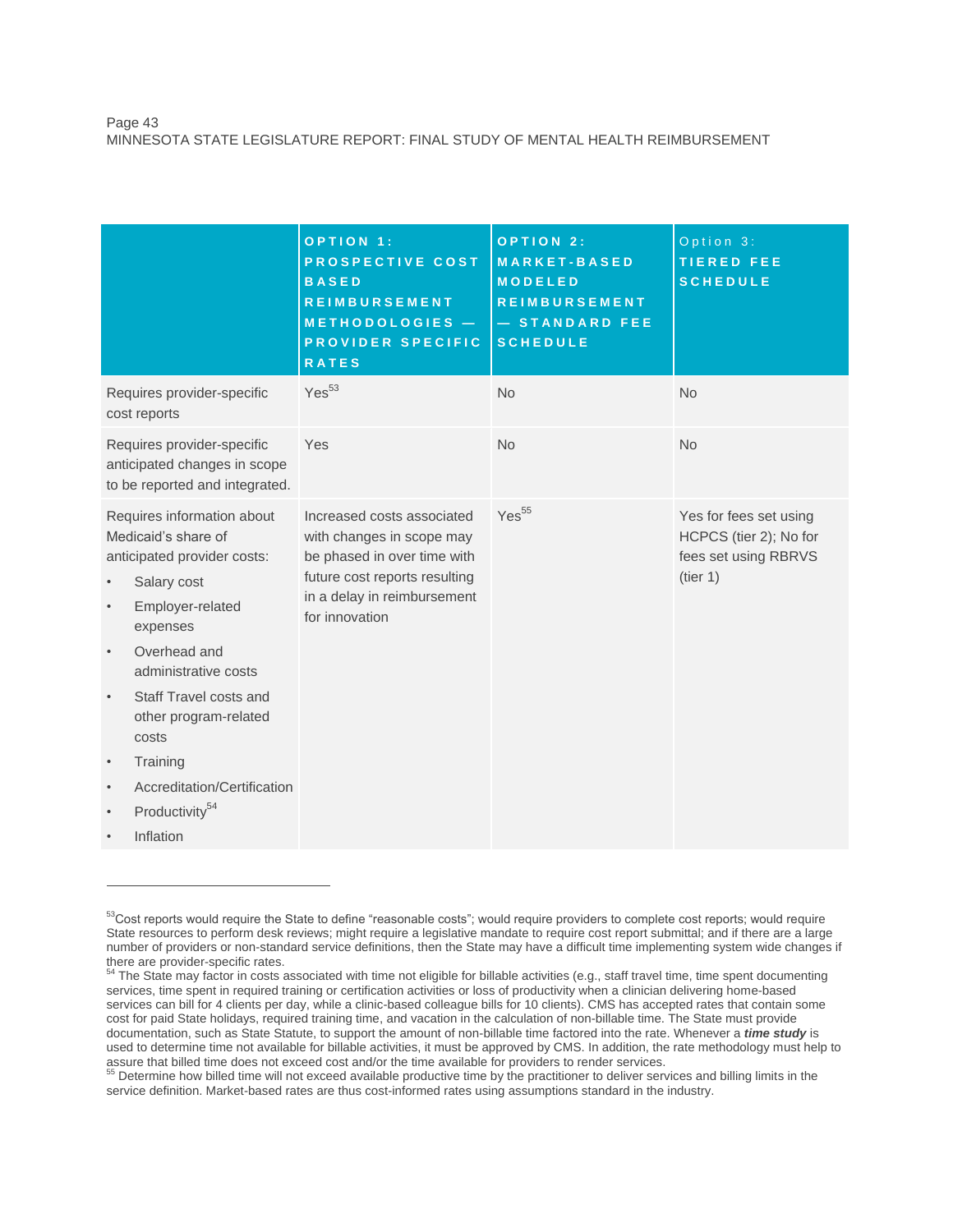#### Page 44 MINNESOTA STATE LEGISLATURE REPORT: FINAL STUDY OF MENTAL HEALTH REIMBURSEMENT

|                                                                                                                                                                                                                                                                                                                                                                  | <b>OPTION 1:</b><br>PROSPECTIVE COST<br><b>BASED</b><br><b>REIMBURSEMENT</b><br>METHODOLOGIES -<br>PROVIDER SPECIFIC<br><b>RATES</b> | OPTION 2:<br><b>MARKET-BASED</b><br><b>MODELED</b><br><b>REIMBURSEMENT</b><br>- STANDARD FEE<br><b>SCHEDULE</b> | Option 3:<br><b>TIERED FEE</b><br><b>SCHEDULE</b>                                                               |
|------------------------------------------------------------------------------------------------------------------------------------------------------------------------------------------------------------------------------------------------------------------------------------------------------------------------------------------------------------------|--------------------------------------------------------------------------------------------------------------------------------------|-----------------------------------------------------------------------------------------------------------------|-----------------------------------------------------------------------------------------------------------------|
| Provider specific encounter<br>rates are set. The provider<br>would be paid a<br>predetermined fee for each<br>unit of service delivered                                                                                                                                                                                                                         | Yes                                                                                                                                  | <b>No</b>                                                                                                       | <b>No</b>                                                                                                       |
| Statewide prospective fee on<br>a specified percentage of<br>allowable costs can be set:<br>Results in some<br>providers having some<br>portion of "non-efficient"<br>costs not paid<br>Can be set specific to<br>$\bullet$<br>base mental health<br>services versus Evidence<br>based practices<br>(EBPs)/promising<br>practices with higher cost<br>structures | Possible - if the State uses<br>the cost reports to set an<br>average fee schedule.                                                  | Yes                                                                                                             | Yes - Not paid more<br>than the applicable fee<br>schedule which is<br>differentiated based on<br>provider type |
| One of the advantages of this<br>type of approach is that when<br>there are a large number of<br>providers, the State can set a<br>fee schedule based on the<br>average costs of efficient<br>providers as determined by<br>the State                                                                                                                            |                                                                                                                                      |                                                                                                                 |                                                                                                                 |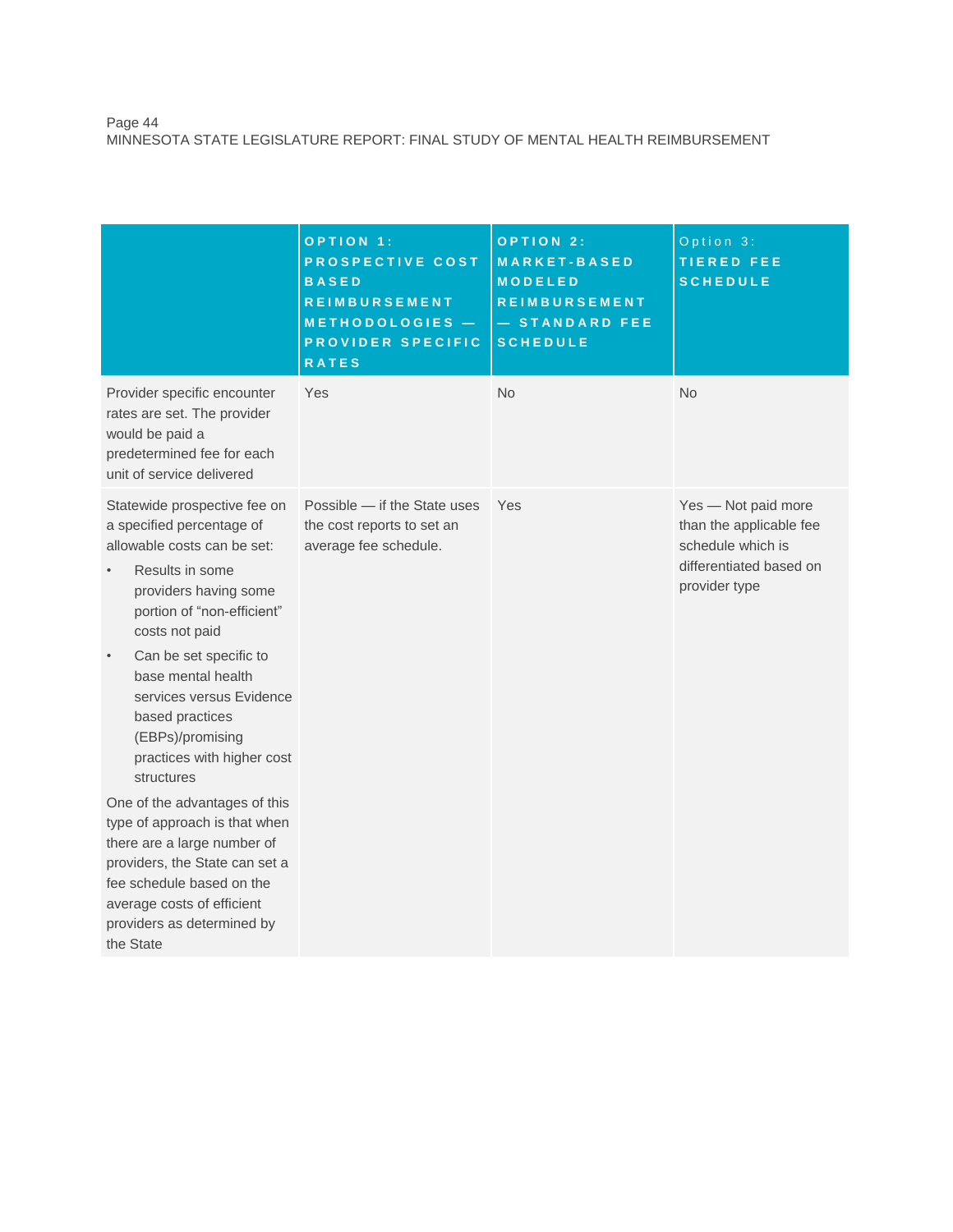#### Page 45 MINNESOTA STATE LEGISLATURE REPORT: FINAL STUDY OF MENTAL HEALTH REIMBURSEMENT

|                                                                                                | <b>OPTION 1:</b><br>PROSPECTIVE COST<br><b>BASED</b><br><b>REIMBURSEMENT</b><br>METHODOLOGIES -<br>PROVIDER SPECIFIC<br><b>RATES</b>                                                                                    | <b>OPTION 2:</b><br><b>MARKET-BASED</b><br><b>MODELED</b><br><b>REIMBURSEMENT</b><br>- STANDARD FEE<br><b>SCHEDULE</b>                                                                                                                                                                                                                                  | Option 3:<br><b>TIERED FEE</b><br><b>SCHEDULE</b>                                                                                           |
|------------------------------------------------------------------------------------------------|-------------------------------------------------------------------------------------------------------------------------------------------------------------------------------------------------------------------------|---------------------------------------------------------------------------------------------------------------------------------------------------------------------------------------------------------------------------------------------------------------------------------------------------------------------------------------------------------|---------------------------------------------------------------------------------------------------------------------------------------------|
| Would need explicit billing<br>guidance to ensure that<br>Medicaid is payer of last<br>resort. | Clinics must have guidance<br>to bill other insurance such<br>as Medicare and private<br>insurance first for Medicaid<br>clients, especially if the<br>Medicaid procedure coding<br>differs from other payer<br>coding. | Other insurance such as<br>Medicare and private<br>insurance reimburse<br>licensed practitioners using<br>CPT codes. Explicit billing<br>guidance must direct<br>providers to bill other<br>insurance including<br>Medicare first, using the<br>coding required by those<br>payers before billing<br>Medicaid using Medicaid-<br>specific HCPCS coding. | Yes                                                                                                                                         |
| Subject to Medicare UPL                                                                        | Hospitals and clinics<br>reimbursed under Medicaid<br>authorities authorizing<br>overhead provided within a<br>hospital or clinic are subject<br>to Medicare UPL                                                        | Reimbursement for<br>individual licensed<br>practitioners under<br>Medicaid authorities for<br>physician, licensed clinical<br>social worker, psychologist,<br>and nurse practitioners are<br>subject to Medicare UPL                                                                                                                                   | CPT codes would be<br>subject to Medicare UPL;<br><b>HCPCS</b> under<br>Rehabilitation authority<br>would not be subject to<br>Medicare UPL |

**Considerations for Choosing a Sustainable Reimbursement Methodology**: The three options presented above include pros and cons. The State should consider the following:

- **Regularly Updated Rate Setting Models**: Mercer recommends regularly updating rate setting models. Such rate setting methodologies should include regular comprehensive updates to the fee schedule to ensure that the rates maintain their viability. Higher rates would have state budget implications.
- **Consistent Reimbursement Methodologies**: The use of consistent reimbursement methodologies for rehabilitation agencies that adequately compensate for State purchasing requirements improves system sustainability. Adopting a tiered approach to rate setting will likely bring greater consistency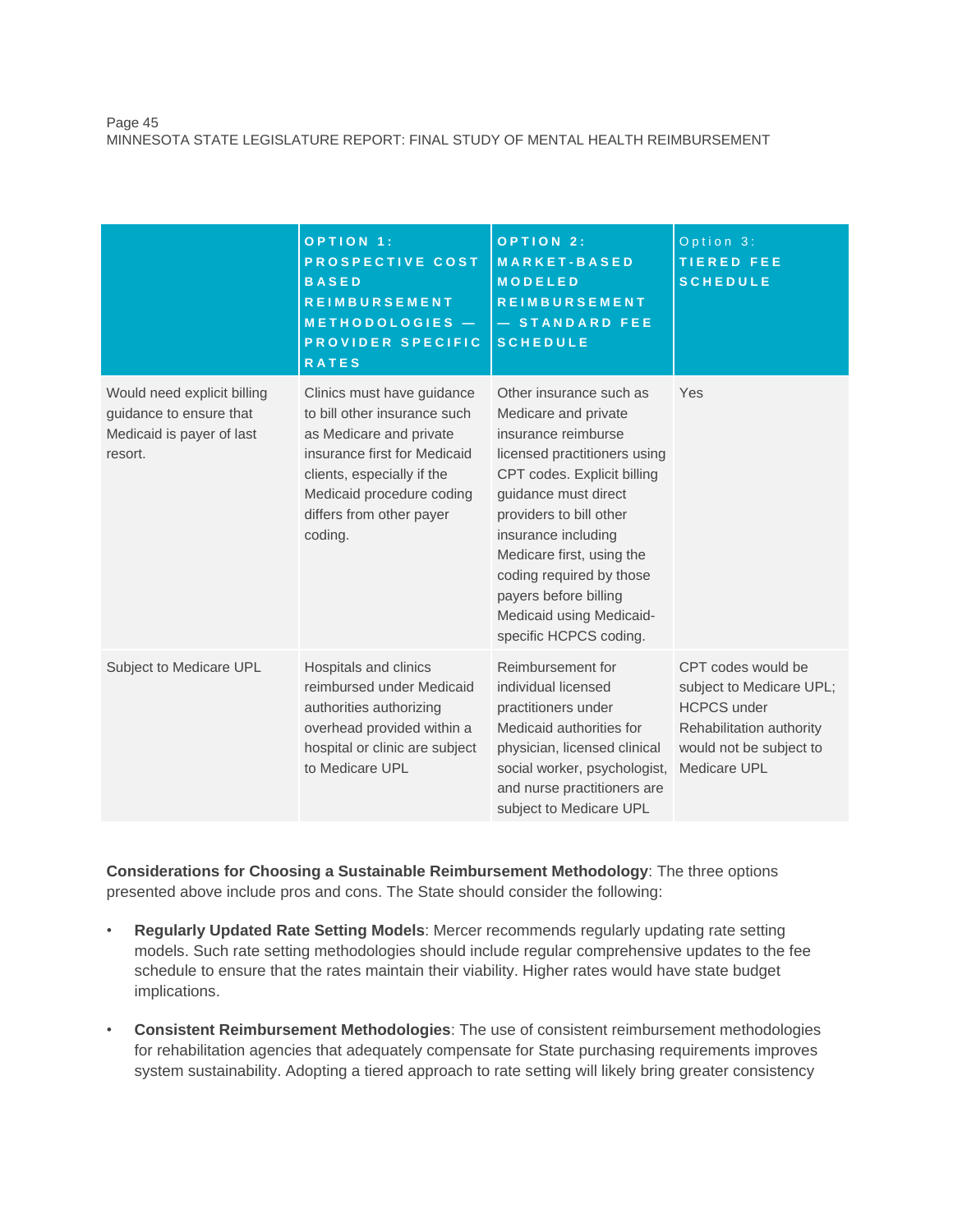and transparency to the mental health system and result in compensation linked to State purchasing requirements in a more systemic manner. Minnesota should ensure that providers are reimbursed using consistent methodologies that are easily understood and compensate for the State required activities, components, and requirements.

Use of RBRVS reimbursement methodologies may continue to serve as the most appropriate for individual and group licensed practitioners directly enrolled in the Medicaid program who provide services reimbursed solely under CPT coding or who are enrolled as independent groups of licensed practitioners.

Comprehensive and specialty rehabilitation agencies may be better served through reimbursement methodologies that couple compensate for higher State standards such as twenty-four hour access to care, accreditation, fidelity standards for EBPs, operations in provider shortage areas, and close supervision of unlicensed staff. These methodologies might be better suited to agencies with higher overheads associated with the provision of a more comprehensive or specialized array of services and where transparent reimbursement methodologies that identify covered reimbursement elements would be useful to the provider agency.

- **Sustainability is more than rates:** As noted above, a sustainable community mental health system includes more than the financial viability of the system. A sustainable mental health system would thus also include:
	- Establishing a financially-sustainable, transparent (easy-to-understand) service reimbursement methodology, as recommended by this study.
	- Incorporating a full continuum of services in the State/Federal healthcare finance and delivery system, Minnesota Health Care Programs.
	- Continuing strategic use of grant funding for innovation, gap-filling and uninsured/under-insured persons.
	- Insuring that new reimbursement methodologies include development of innovative policy, financial and program infrastructure:
		- › The needed policy infrastructure includes rule changes, extensive provider education and the phase-in of performance measures.
		- › New financial infrastructure includes the need for expert consultation resources, guidance for billing system changes and the development of differential rates.
		- › Program infrastructure should include development of realistic timeframes for achieving milestones and staffing changes.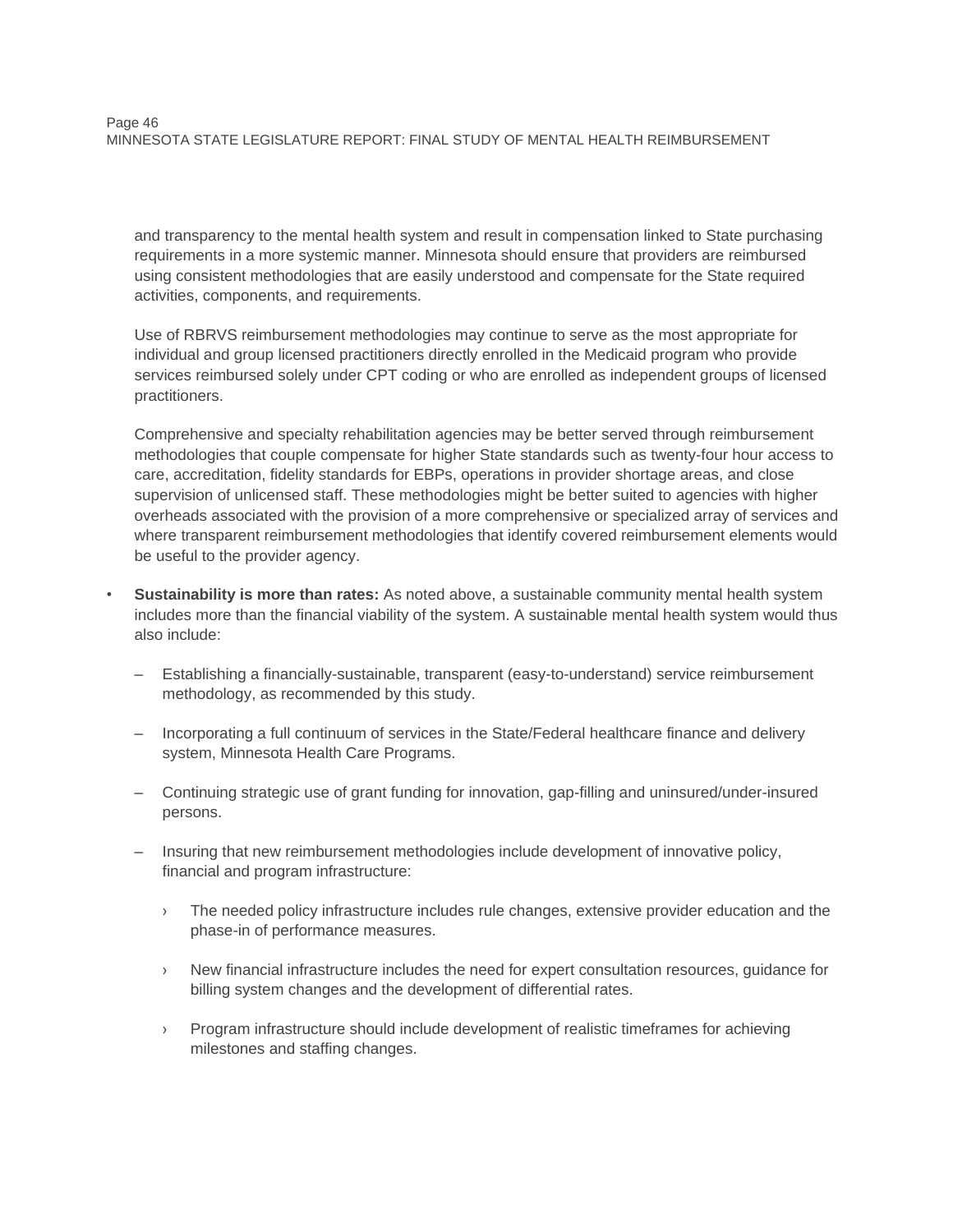#### Page 47 MINNESOTA STATE LEGISLATURE REPORT: FINAL STUDY OF MENTAL HEALTH REIMBURSEMENT

- Service Continuum: New treatment services to fill in the gaps for levels of need/complexity for which there are no services; and additional covered services which include essential activities that are not reimbursed under Medicaid; e.g., *Service Plan Development*. (See original CCBHC service guidelines.)
- **Workforce Recruitment**: A secondary, but nonetheless important objective of this financial reimbursement recommendation includes DHS working with other payers and with the mental health association industry to develop workforce recruitment and retention programs, such as training and career paths for unlicensed workers. By reducing the nearly statewide professional shortage that results in high costs to Medicaid, providers will address financial sustainability of the system.
- Either of these methodologies would require that the State start with an identification of the services and requirements that Minnesota wishes to purchase. For example, clearly defining services and provider requirements including training and accessibility to culturally competent practitioners, as well as the needed changes to State statutes, regulations and the Medicaid State Plan would be a first step.

Conclusion 2: Because the cost report responses did not produce sufficient information to draw conclusions, this study found through research into the required costs of providing the nationally recognized cost effective practices, as well as from survey responses from Minnesota providers of EBPs, that Minnesota is not reimbursing behavioral health providers for elements of research-based practices in rehabilitation agencies. A comparison of Minnesota rates to other states' rates for EBPs highlighted the deficiency in the State's reimbursement rates. The State's ability to encourage research-based community mental health services has been undermined because it is not reimbursing providers for all of the required components of cost-effective practices. As a result, community-based providers do not have financial incentives to provide services that prevent institutionalization and emergency room visits such as crisis intervention and community-based EBPs.

# *Recommendation 2: Reimburse Evidence-based Practices using EBP-specific reimbursement that pays for performance.*

Because EBPs are a key to the overall sustainability of the community mental health system, Mercer recommends adoption of a pay-for-performance reimbursement methodology that incents providers to deliver State-endorsed EBPs with substantial ongoing costs, using EBP-specific billing codes and rates specific to each EBP. This recommendation requires the State to establish separate rates for different EBPs with ongoing costs and eventually developing and implementing an alternative payment model tied to providers achieving higher compliance scores.<sup>56</sup> If the State were to continue to reimburse EBPs under the current reimbursement models that do not compensate for nationally required elements of the services, providers would continue to face disincentives to providing the more effective research-based practices.

<sup>&</sup>lt;sup>56</sup> Compliance with national EBP standards is referred to as "fidelity". For EBPs with required ongoing reviews that measure the extent to which the provider maintains integrity to the research-based approach, the provider is awarded a higher "fidelity score".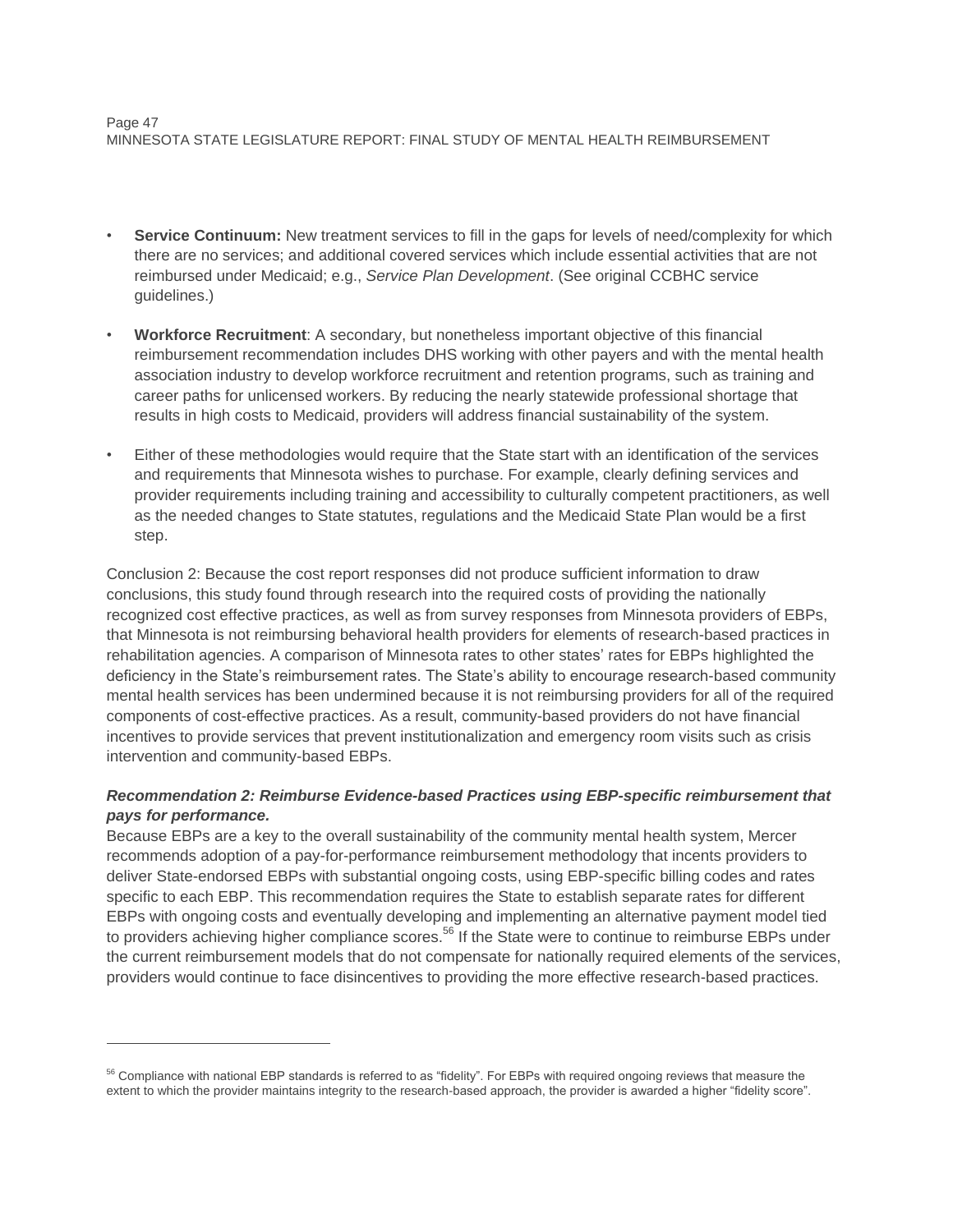For other EBPs that do not have substantial ongoing costs, Mercer recommends that the State utilize Value-Based Purchasing reimbursement structures linked to performance standards including establishment of performance measures and paying incentives for achieving indicators. See the discussion under Recommendation 3 related to VBP.

For EBPs with ongoing costs, the State should adopt a reimbursement option to compensate providers for all required costs for the provision of evidence-based practices. The two potential options are outlined in this report:

- Option 1: Prospective Cost Based Reimbursement Methodologies
- Option 2: Market-based Modeled Reimbursement

It is not necessary for the State to select a single methodology across all services. For example, today ACT and DBT are reimbursed using cost-based reimbursement.

This recommendation requires several steps: (1) a more transparent and complete reimbursement methodology with fee schedule rates for priority EBPs, (2) a prospective monitoring and certification system for all providers and practitioners billing EBPs requiring ongoing certification, (3) a billing system with specific procedure codes and modifiers for each EBP, and (4) selection and expansion of additional EBPs and promising practices, including formation of a workgroups with providers, individuals, and family representation to determine priorities for implementation of EBPs.

- **Transparent Reimbursement Models**: The State should develop and use a reimbursement model that recognizes Medicaid's share of the costs of certification, training, clinical supervision, consultation, measuring, and reporting treatment outcomes for delivering the service in compliance with the recognized EBP model, materials, and staffing with the qualifications, experience and roles required to meet compliance including the necessity to provide priority EBPs to target populations. The reimbursement models should consider the following items:
	- Structural requirements including staffing qualifications (for degrees and experience, supervision ratios, and caseload limits.)
	- Minimum performance standards that providers must meet to qualify for the enhanced funding of EBPs including the standardized tools that measure fidelity (e.g., TMACT for ACT), the minimum scores that must be achieved, and the frequency in which the provider must be reviewed. The State should consider whether higher fidelity providers should have longer fidelity review cycles (i.e., every three years instead of annually). The State should also include any outcome measures that must be met for individuals receiving these services.
	- A rate setting methodology that accounts for services delivered in accordance with EBPs and takes into consideration the costs of required materials, supervision, and other activities that are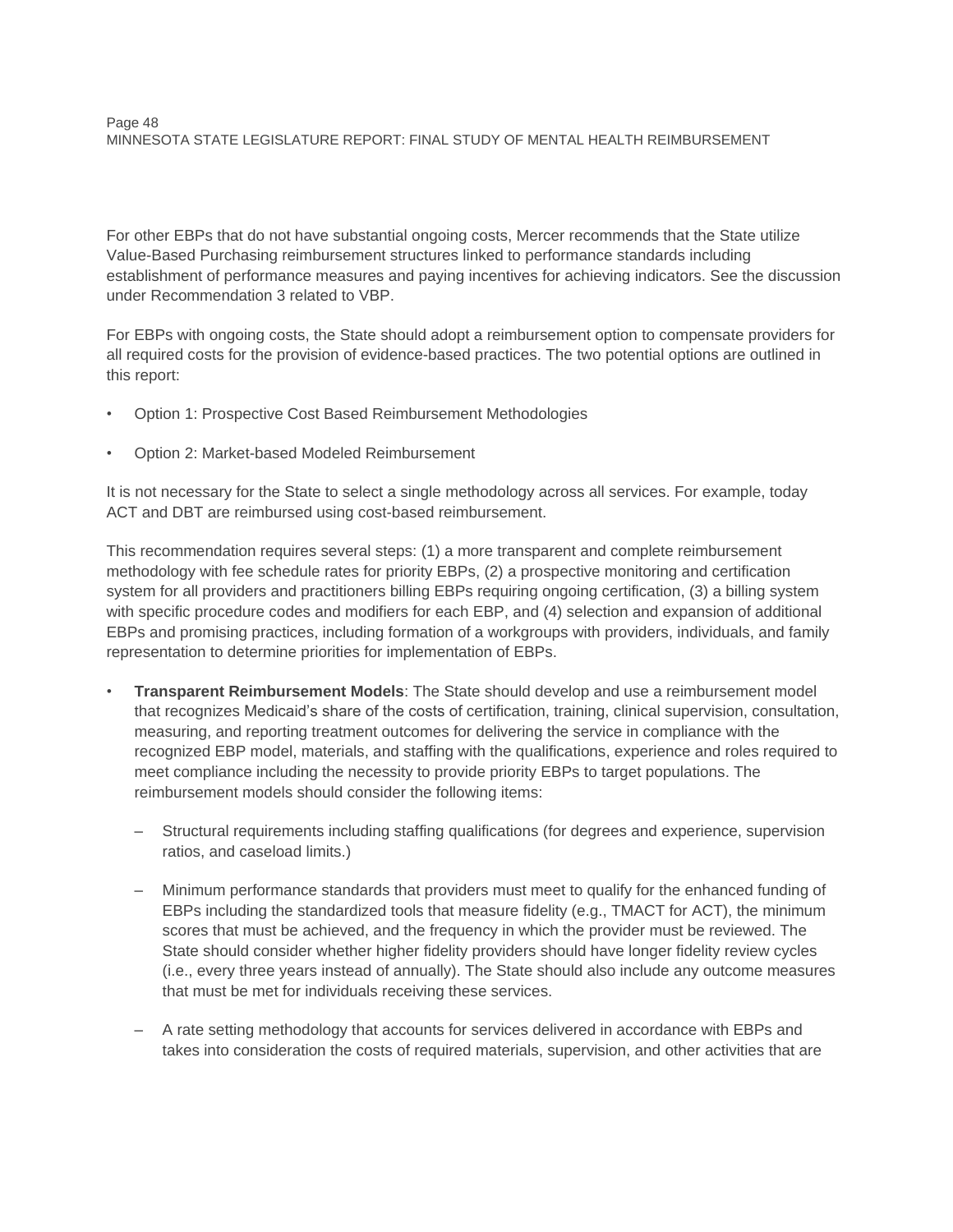specific to EBP models of care. The methodology should account for verification of certification at a designated frequency in order to qualify for the EBP rate.

- When an EBP rate covers the cost of training, certification, staffing, and ongoing supervision, and payment is tied to achieving both fidelity and predefined outcomes, the payment supports quality and effective utilization. Several states are already using EBP specific rates for ACT, Inpatient Psychiatric Care and FEP. FFT and MST among other EBPs that could be added to the VBP list when the payment is tied to achieving both fidelity and pre-defined outcomes in an EBP-specific rate. PMAPs may also use alternative payment arrangements for services that are either cost effective alternatives to State Plan or waiver services, or allowed by managed care rules for additional services.
- **Certification and Monitoring**: Beyond a more transparent and complete reimbursement model, this recommendation requires the State to certify and monitor all providers and practitioners wanting to bill for these more expensive EBPs (for example, ensuring that the EBP provider has received the training prior to reimbursement). DHS should develop the certification requirements specific to each EBP. DHS should determine whether an acceptable national certification exists for each EBP and establish state Medicaid rates that receive a federal match and reimburse the provider for obtaining acceptable national certifications. If there is no acceptable national certification, the State may certify compliance with the EBP internally or it may establish or designate a Center of Excellence for training and consultation on EBPs.<sup>57</sup> When a Center of Excellence option is utilized, the State should ensure that Medicaid administrative claiming or provider rates offer a payment mechanism to support the Center for Medicaid's share of the clients served.

Service specific performance measures related to each EBP can be incorporated into the reporting requirements to strengthen quality oversight. Increasing the viability of the State's approach to the oversight and contracting for EBPs will support the State's adoption of a transparent reimbursement methodology for cost-effective EBPs.

• **Billing System Modifications**: The recommendation would also require that the billing system be modified to discretely recognize more EBPs. Mercer recommends expanding the use of billing codes, modifiers, provider types, specialty codes, or enhanced service indicators to include billing processes for all EBPs requiring certification and ongoing fidelity monitoring. This will allow the State to have EBP-specific reimbursement rates that include the totality of the costs for each service. To reimburse EBPs for required elements, the State will need to add additional EBP specific HCPCS codes, provider types, specialty codes, or modifiers to the billing system that would require system changes to the State's MMIS.

<sup>&</sup>lt;sup>57</sup> The State has designated the University of Minnesota as a Center of Excellence for training and technical assistance with EBPs. That center also provides an individual certification for IDDT (E-IMR) clinicians[. www.mncamh.umn.edu.](http://www.mncamh.umn.edu/) DHS could expand on this designation, take on these responsibilities within the State Mental Health Authority, or designate another entity for other EBPs.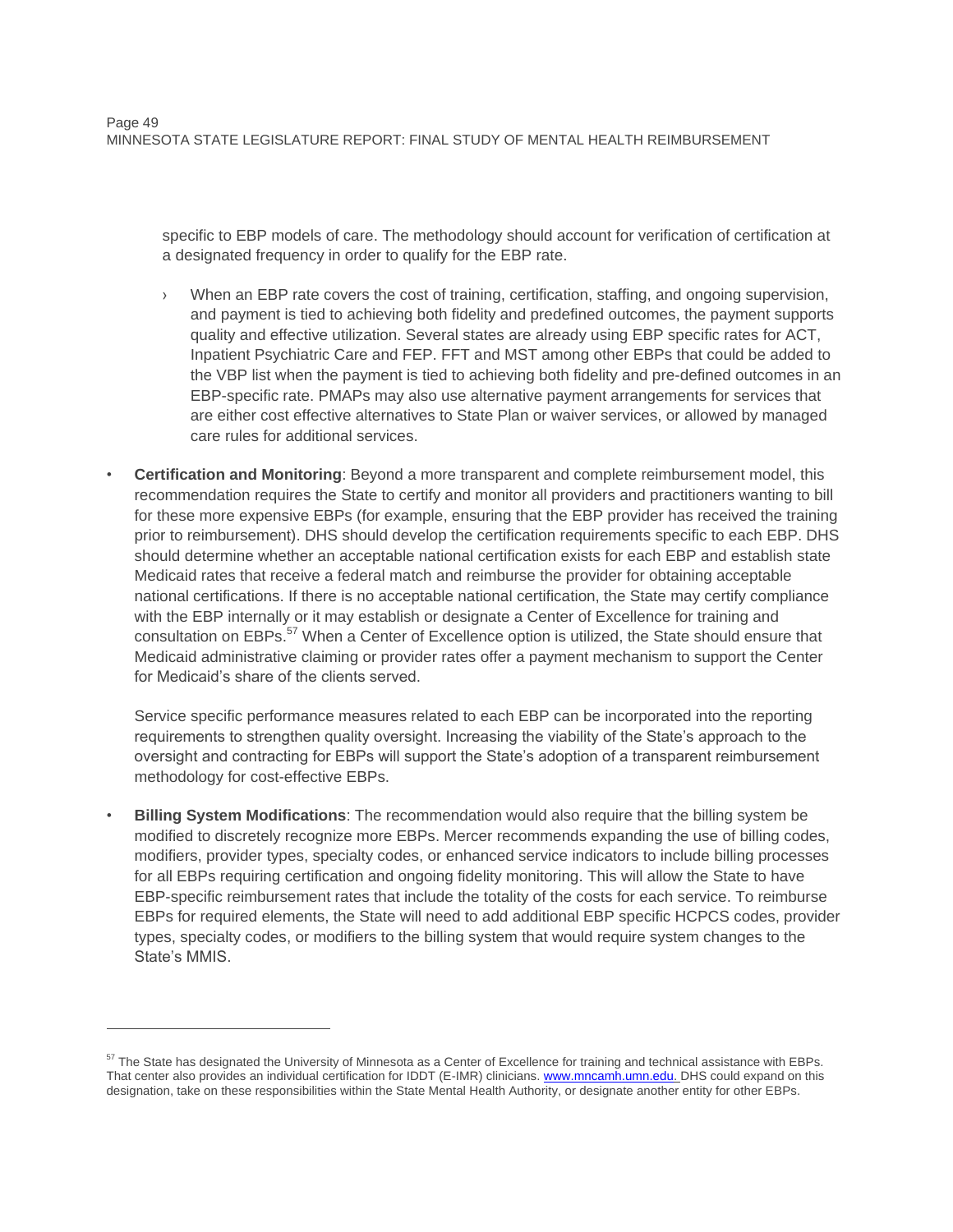By adopting reimbursement, monitoring, and billing procedures for EBPs in Medicaid, Minnesota could ensure that provider costs currently reimbursed by State and grant funding are covered under Medicaid. These modifications would minimize the cost shift from Medicaid to State funding and grants for EBP provision to Medicaid beneficiaries. This change would reduce the reliance on State funding to supplement EBPs by ensuring that Medicaid reimburses the totality of the required costs for the costeffective EBPs. Grants could then be prioritized for supporting the start-up, expansion of and sustainability of EBP for non-Medicaid eligible individuals. Medicaid could then fund elements such as training, technical assistance, and required supplies for Medicaid. The EBPs then become more sustainable because there is an entitlement funding source.

• **Expansion of Endorsed EBPs**: Mercer recommends expansion of the State-endorsed EBPs to include more common EBPs and promising practices that cross the full age continuum. This will allow the State to create service-specific reimbursement rates where there are ongoing costs and provide incentives for providers to continue to invest in EBPs and help improve member outcomes.<sup>58</sup>

To determine the priorities for EBP implementation, Mercer recommends the mental health division form a workgroup in collaboration with the provider community and PMAPs to review a broader range of EBPs and promising practices by assessing community need, utilization, and expertise. The workgroup should have representation from people with lived experience<sup>59</sup> and their family members. The results of this analysis can be utilized to determine research based services that would receive DHS endorsement. Information available as a starting point includes provider survey self-report on existing evidence-informed initiatives, and promising practices currently being offered by their organizations. These provider survey responses included: MST, FFT, Homebuilders, A-CRA, motivational interviewing, EMDR, mental health first aid, solution-focused brief therapy, and SCERTS for children with autism spectrum disorder.

At a minimum, Mercer recommends, prioritizing MST, FFT and Peer Support Services (adult, youth, and family). (See the Educational Research Analysis for additional information on specific practices.) Stakeholder sessions with the PMAPs could also be established to discuss and obtain buy-in on the approach for rolling out and sustaining EBPs and choosing and implementing a pay-for-performance program consistent with those EBPs.

• **Developing evidence**: As noted earlier in this analysis, research based care can be utilized to fill service gaps in the service array, but the mental health industry does not currently provide sufficient EBPs to fill all gaps in the continuum of services. At least temporarily, Minnesota must adopt an approach to build provider capacity that goes beyond developing a financially sustainable reimbursement methodology for standard State Plan and HCBS services, as noted in Recommendation 1, as well as encouraging existing evidence-based practice as noted above.

<sup>&</sup>lt;sup>58</sup> If there is no difference in the cost of the promising practice over a traditional service, then the State can incent the promising practice using VBPs and performance measures as noted in Recommendation 3. This recommendation only addresses reimbursement methodologies where there is an underlying cost difference in the provision of the State-recognized<br><sup>59</sup> Lived Experience is the term of at for linear details and in the state-recognized Lived Experience is the term of art for knowledge gained by having lived with, or raised a child with mental illness. It is considered a

qualification for a Peer Specialist or Family Peer Specialist.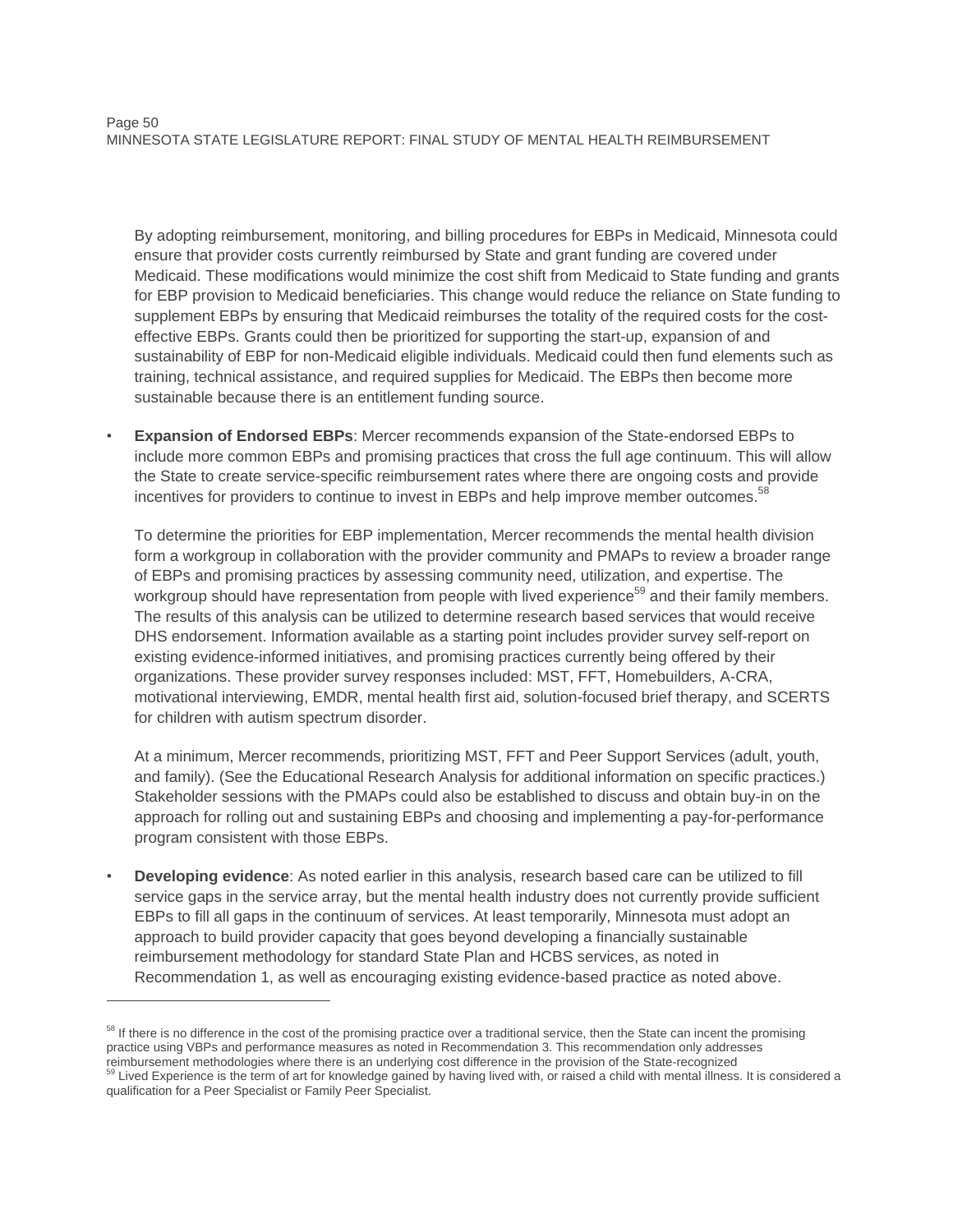Minnesota must also explore developing its own evidence, using an approach like coverage-withevidence development until clinical science advances. This three pronged approach which includes the exploration of new research will further development of sustainability of the system.

One such evidence developing initiative is MAP that providers are using to guide treatment decisions. As noted earlier, MAP uses several decision and practice support tools to assist in the selection, review, adaptation, or construction of promising treatments to match particular child characteristics based on the latest scientific findings. MAP is one way in which Minnesota can rely on research based practices without expanding the list of state-endorsed EBPs.

Conclusion 3: Provider focus groups, interviews with State staff, and survey responses found that Minnesota has financial tools that are being underutilized to create incentives for community mental health goals. Specifically, PMAPs have the ability through "in lieu of" authority to provide cost-effective alternative services. The State's IHP program for value-based purchasing does not currently have extensive performance measures and financial incentives for improving the health outcomes of individuals with behavioral health diagnoses. However, if the State permits PMAPs to reimburse community-mental health providers less than State funded programs, cost-shifting from Medicaid to State funded or charity care could result. As a result, DHS will need to ensure that the overall financial incentive structure of financing innovations sets base reimbursement rates and financial incentives that sustain community-behavioral health.

# *Recommendation 3: Build on the State's healthcare financing innovations to capitalize on recent federal commitments to efficiency and value-driven reimbursement.*

Minnesota is currently engaged in several distinct healthcare financing demonstrations with the federal government. These demonstrations include new opportunities to link provider payments to improved performance by health care providers. This opportunity allows Medicaid to consider value-for-cost, rather than simply demanding the cheapest possible care. This includes adopting payment structures that encourage efficiency in the system, consistent with the intent and direction of CMS, by implementing innovative reimbursement under the broad rubric of CMS Innovation Models that develops new payment and service delivery models under 1115A Demonstration waivers; ACA; a number of specific demonstrations to be conducted by CMS, including Quality Payment Program. To enhance the current direction, Mercer recommends the following strategies.

• **Mandate rate floors in PMAPs**: Recent CMS Medicaid managed care regulations and policy guidance<sup>60</sup> make it clear that states cannot dictate the amount of payments PMAPs pay to providers: Such "directed payments" are explicitly prohibited. However, the regulations and policy guidance allow the State to mandate the managed care plans to "adopt a minimum fee schedule for network providers that provide a particular service under the contract" so long as the state achieves certain specific policy goals and demonstrates ongoing success in achieving these goals.

 $60$  42 CFR 438.6(c)(1)(iii) and CMCS Informational Bulletin dated November 2, 2017. The CIB may be accessed at: [www.medicaid.gov/federal-policy-guidance/downloads/cib11022017.pdf](file:///C:/Users/brenda-d-jackson/AppData/Local/Microsoft/Windows/Temporary%20Internet%20Files/Content.Outlook/837X2PMZ/www.medicaid.gov/federal-policy-guidance/downloads/cib11022017.pdf)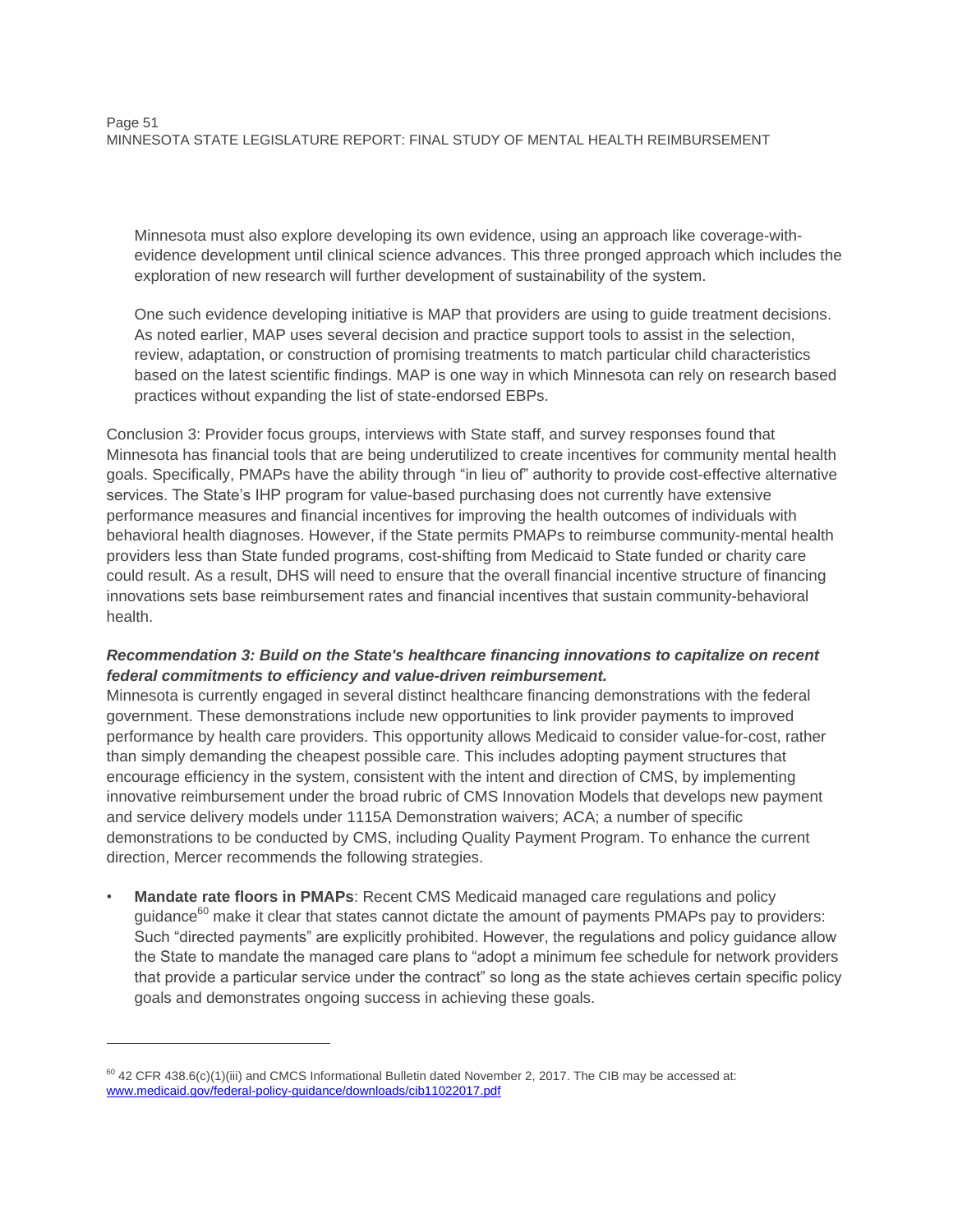CMS gives the example of states utilizing existing mechanisms to evaluate the effectiveness of the payment arrangement, such as external quality review or an existing consumer or provider survey. The State could also utilize the common set of performance measures across all of the plans to ensure that quality services are provided where the minimum fee schedule is required. For example, the State could require that the State FFS fee schedule for ACT is paid by the PMAPs and then have a set of performance measures requiring that all ACT providers achieve certain fidelity scores on particular subscales of the TMACT fidelity reviews in order to receive that reimbursement rate.

The most recent CMS guidance outlined two situations which are exempt from the "directed payment" guidance: (1) requiring managed care plans to increase provider reimbursement without mandating a specific payment methodology or amount with the managed care plan retaining discretion for the amount, timing, and mechanism for making such provider payments; and (2) states requiring plans to utilize value-based purchasing or alternative payment arrangements when the state does not mandate a specific payment methodology and plans retain the discretion to negotiate with network providers the specific terms for the amount, timing and mechanism of such value-based purchasing or alternative payment arrangements.

There are several recent examples of states that have adopted minimum mental health fee schedules in their managed care programs to promote system stability and reduce cost-shifting. One state, Delaware, currently requires PMAPs to adopt the State Medicaid FFS fee schedule for crisis intervention providers; while another state, New York, requires PMAPs to adopt the state Medicaid FFS fee schedule for mental health and substance use disorder clinic providers to prevent cost-shifting from Medicaid to state general funding and block grant funding. Those states found that without minimum fee schedule requirements in Medicaid, providers relied on block grants and state general funds to offset losses. This deficit financing of Medicaid was financially unsustainable in the long term in both states.

• **Develop Value-Based Purchasing arrangements in Integrated Health Partnerships**: As noted above, over the past five years, DHS has contracted with innovative health care delivery systems to provide high-quality, efficient care to Minnesota's Medicaid population. Participating providers enter into an arrangement with DHS, by which they are held accountable for the costs and quality of care their Medicaid patients receive. Providers showing an overall savings across their population, while maintaining or improving the quality of care, receive a portion of the savings. Providers who cost more over time may be required to pay back a portion of the losses.

Minnesota utilizes shared savings for primary care providers through the IHP program and has been exploring ways to leverage partnerships with behavioral health providers through this model. As the IHP model grows, the State could utilize IHP as a vehicle for saving with behavioral health providers with relationships to larger provider systems.

• **Link reimbursement to individual treatment outcomes**: Minnesota should enhance payment incentives built on individual treatment outcomes or progress measures in FFS and managed care delivery systems. This initiative could go beyond common provider/payer performance measures or